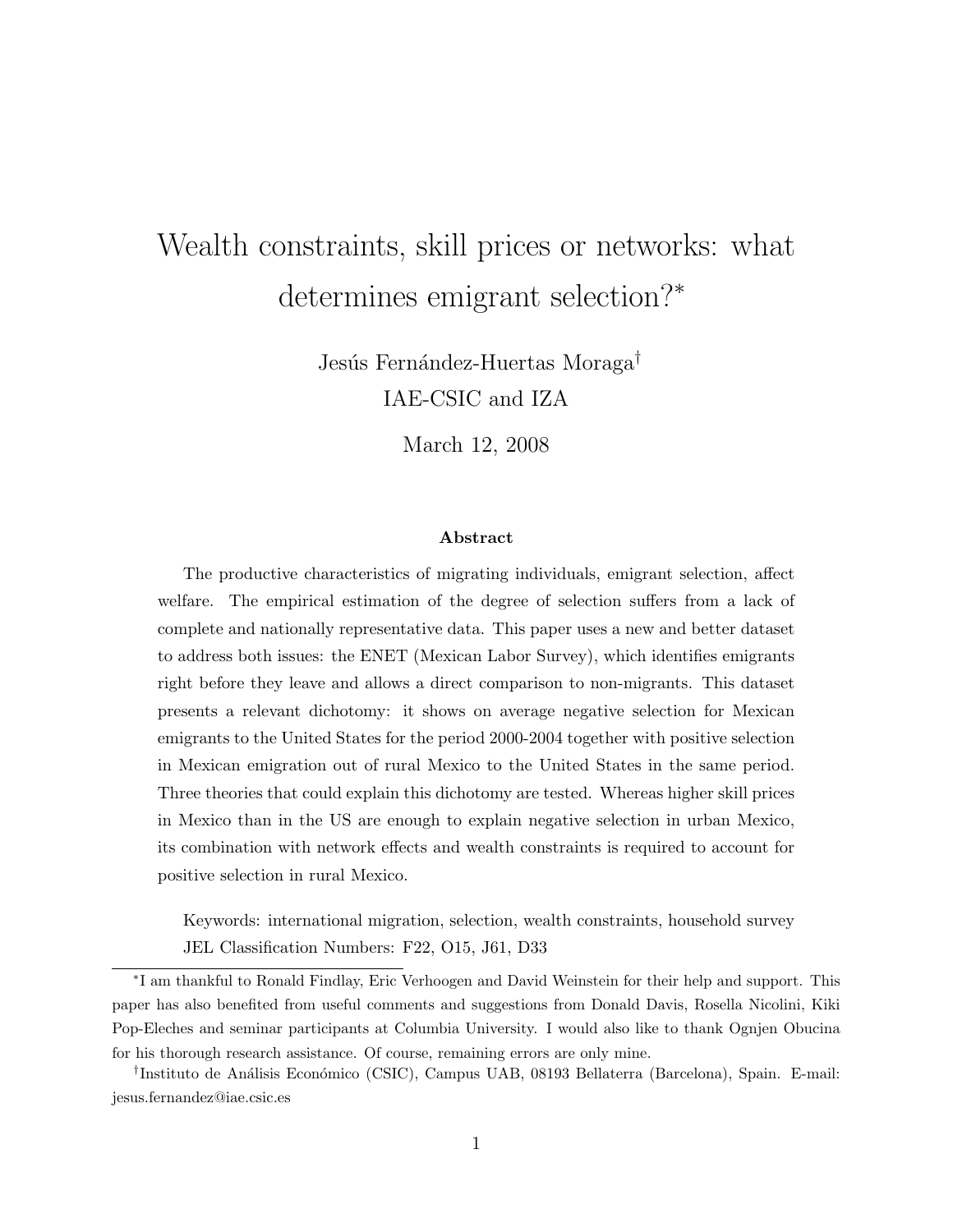### 1 Introduction

The goal of this paper is to explain why the pattern of emigrant selection varies in rural and urban Mexico. Fern´andez-Huertas Moraga (2007) shows that emigrants from Mexico to the United States earn an average wage before migrating lower than the average wage of those who decide to stay home. This is what Borjas (1999) defines as negative selection. However, Fernández-Huertas Moraga (2007) also shows that positive selection exists in rural Mexico, where rural Mexico is formed by those who live in localities with 2,500 inhabitants or less.<sup>1</sup>

The literature offers three main arguments that could explain these facts. This paper examines the relative merits of these three competing arguments. It must be noted though that they are neither exclusive nor exhaustive. Previous papers (see below) had already shown the qualitative validity of the three arguments in different frameworks and with distinct datasets. The contribution of this paper is to assess both their qualitative and their quantitative relevance in a common framework and with the same dataset.

The first of the three arguments is the Borjas (1987) argument, which disregards the role of migration costs. If the return to skill were to be lower in rural Mexico than in the United States whereas it were to be higher in urban Mexico, then we should expect positive selection out of rural Mexico and negative selection out of urban Mexico.

The second explanation is the McKenzie and Rapoport (2007b) argument. They propose that the existence of different selection patterns in different migrant datasets can be reconciled by the existence of migration networks. Migration networks reduce migration costs so that emigrants out of areas with larger migration networks tend to be more negatively selected than emigrants out of areas with smaller migration networks. Thus, this could explain the different selection patterns in rural and urban Mexico if migration networks were more present in urban than in rural areas.

Finally, a third argument, developed also by McKenzie and Rapoport (2007a) among others in a different setup, is related to the existence of wealth constraints affecting the migration decision. Even in the presence of higher returns to migration for low skill individ-

<sup>1</sup>Whether positive or negative selection prevails in Mexico is not a settled question. Chiquiar and Hanson (2005), Lacuesta (2006) and Mishra (2007) argue for intermediate to positive selection in Mexico as a whole whereas Ibarrarán and Lubotsky (2007) report negative selection. Cuecuecha (2005) and Caponi (2006) obtain mixed results. McKenzie and Rapoport (2007a) and Orrenius and Zavodny (2005) find positive selection in rural Mexico. See Hanson (2006) and Fernández-Huertas Moraga (2007) for a complete review of these results.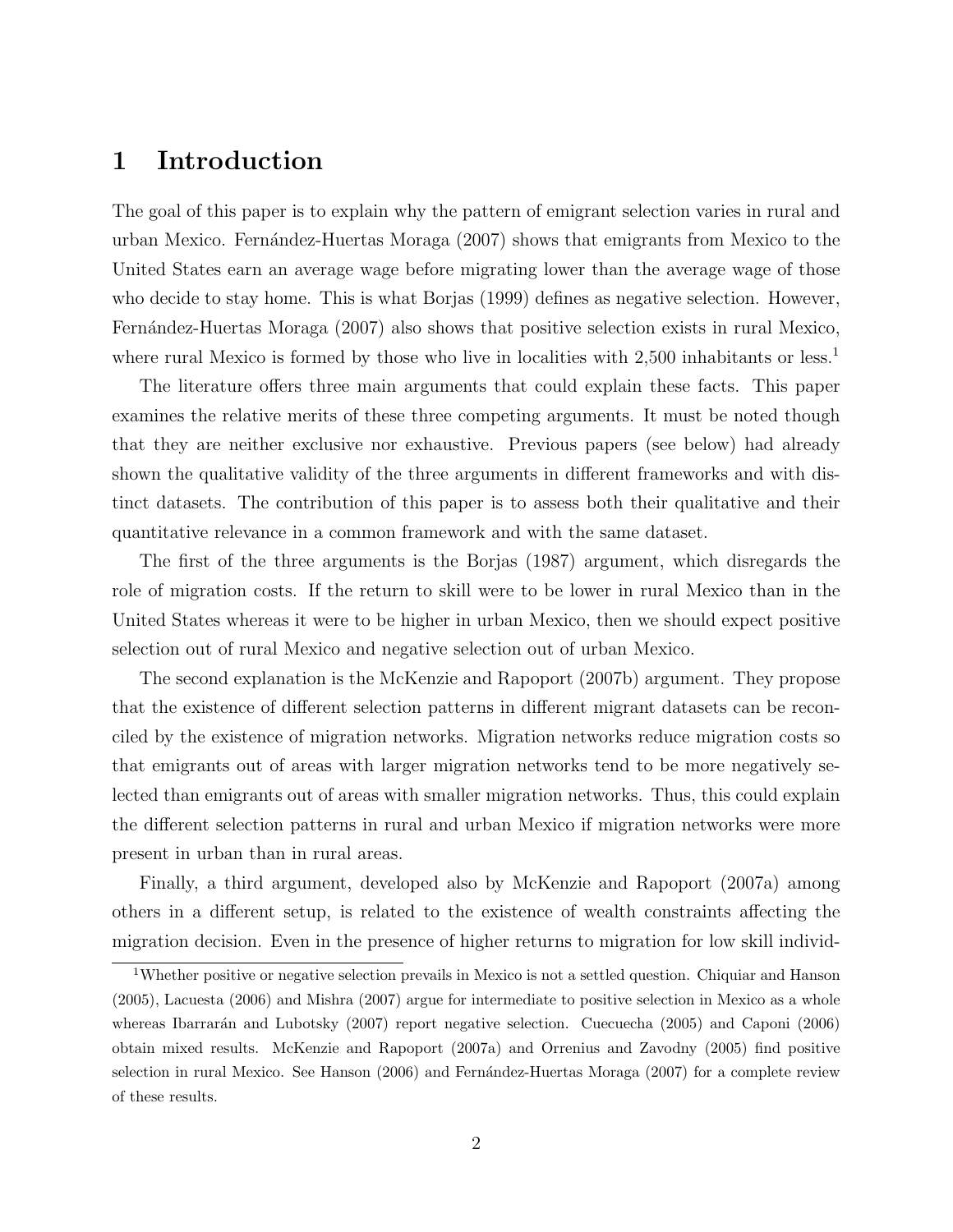uals relative to high skill individuals in rural Mexico which would lead to negative selection, according to Borjas (1987) argument, it could happen that these low skill individuals cannot cover migration costs by borrowing, thus resulting in positive selection of migrants.

Out of these three arguments, the first one is independent from the structure of migration costs since Borjas (1987) considers them constant across skill groups. On the contrary, the networks and wealth constraints arguments are fundamentally based in the structure of migration costs. Most migration costs are difficult to observe (psychological costs of moving, status costs of becoming an undocumented alien, family burden left behind...) and this makes it difficult to understand how they can be related to observable characteristics of migrants and thus how they affect migration selectivity. If migration costs are increasing (decreasing) in productive skills, they will tend to accentuate (attenuate) negative selection. With this, any migration policy that increases migration costs, such as tougher enforcement, will lead to less (more or less<sup>2</sup>) negative selection. As a result, the true relationship between migration costs and skill levels is not only relevant to study why migrant selectivity evolves in one way or another but also to understand the consequences of different migration policies.

One reason why migration costs can be decreasing in skills is through the positive relationship between these skills and wealth (McKenzie and Rapoport (2007a)), which can then be combined with the existence of wealth constraints in migration. This can be shown by regressing, using semi-parametric analysis to account for non-linearities, the decision to migrate on a household wealth index extracted from the ENET. The results indicate that the probability of emigration is increasing in wealth for low wealth individuals and decreasing in wealth for high wealth individuals in rural Mexico (individuals living in localities with less than 2,500 inhabitants), consistent with the existence of wealth constraints and with the findings in McKenzie and Rapoport (2007a) for the Mexican Migration Project<sup>3</sup> database. However, the result for urban Mexico is that there is no relationship between wealth and the emigration probability. This could be used to explain why there is positive selection in rural

<sup>2</sup>Whether decreasing migration costs in productive characteristics will lead to more or less negative selection depends on which side of the distribution of productive characteristics is relatively more affected by the policy. Tougher enforcement unambiguously reduces migration flows at both extremes of the distribution of productive characteristics but the effect on the average individual who migrates is theoretically uncertain in this case.

<sup>3</sup>The Mexican Migration Project, developed by Princeton University and the University of Guadalajara, surveys rural communities in Mexico. For more information, see http://mmp.opr.princeton.edu/.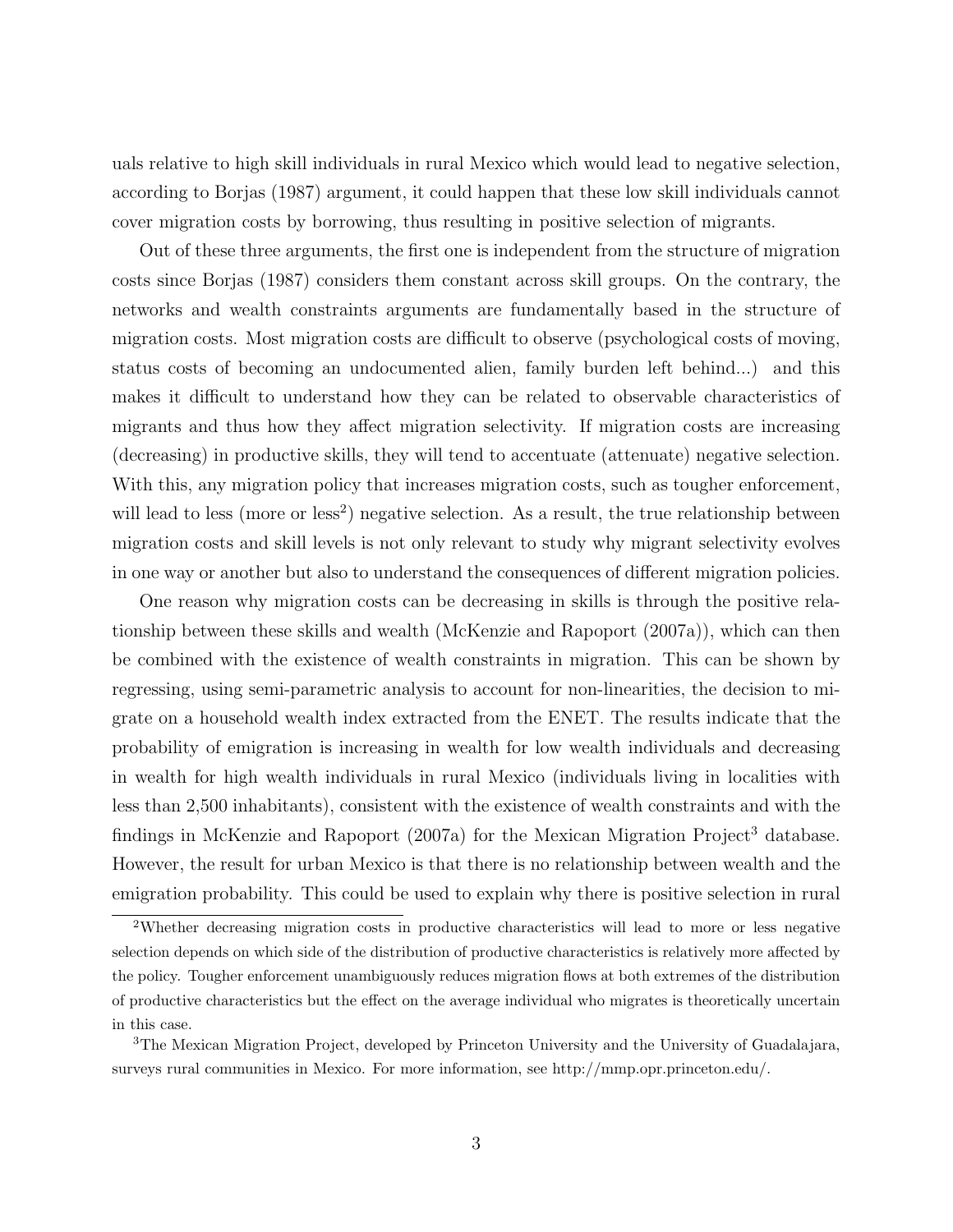Mexico whereas there is negative selection of emigrants from Mexican urban areas.

As for the ability of skill prices to account for the different selection patterns, simple Mincer regressions are used first to show that the return to education in rural Mexico does not seem to be low enough to generate positive selection of emigrants to the United States. This finding is confirmed by the fact that observable skills account for a higher part of the observed degree of selection in urban Mexico than in rural Mexico. In order to estimate wages based on observable skills, the counterfactual wage density estimation procedure developed by DiNardo, Fortin, and Lemieux (1996) and applied by Chiquiar and Hanson (2005) is used.

Finally, network effects are shown to be more relevant in shaping migration decisions in rural Mexico although networks, as defined by McKenzie and Rapoport (2007b), are more present in urban Mexico. When networks are added as an additional observable variable to the DiNardo, Fortin, and Lemieux (1996) counterfactual wage estimation, much more of the observed degree of positive selection in rural Mexico can be accounted for. When networks and wealth are jointly considered, all of observed degree of positive selection in rural Mexico is accounted for whereas they have no impact on explaining negative selection in urban Mexico.

The structure of the paper follows. First, the economic theory underlying this study is sketched. Second, a description of the ENET dataset and several stylized facts is presented. The following section explores how well different theories are able to explain the opposed selection patterns in rural and urban Mexico. Finally, the main conclusions of the paper are drawn.

### 2 Emigrant Selection Theory

This section reviews three simple variations to the classical selection framework derived by Borjas (1987) from the combination of the Roy (1951) selection model and the Sjaastad (1962) idea that migration is an investment decision in which individuals make the utility maximizing choice out of a set of alternatives. These variations offer explanations to the fact that emigrant selection patterns differ in rural and urban Mexico.

Following Borjas  $(1999)$ , positive selection is defined as a situation in which<sup>4</sup>:

<sup>&</sup>lt;sup>4</sup>Borjas (1999) definition actually also includes that the earnings of immigrants will be higher than those of natives in the host country as long as the base average wage both groups have access to is the same.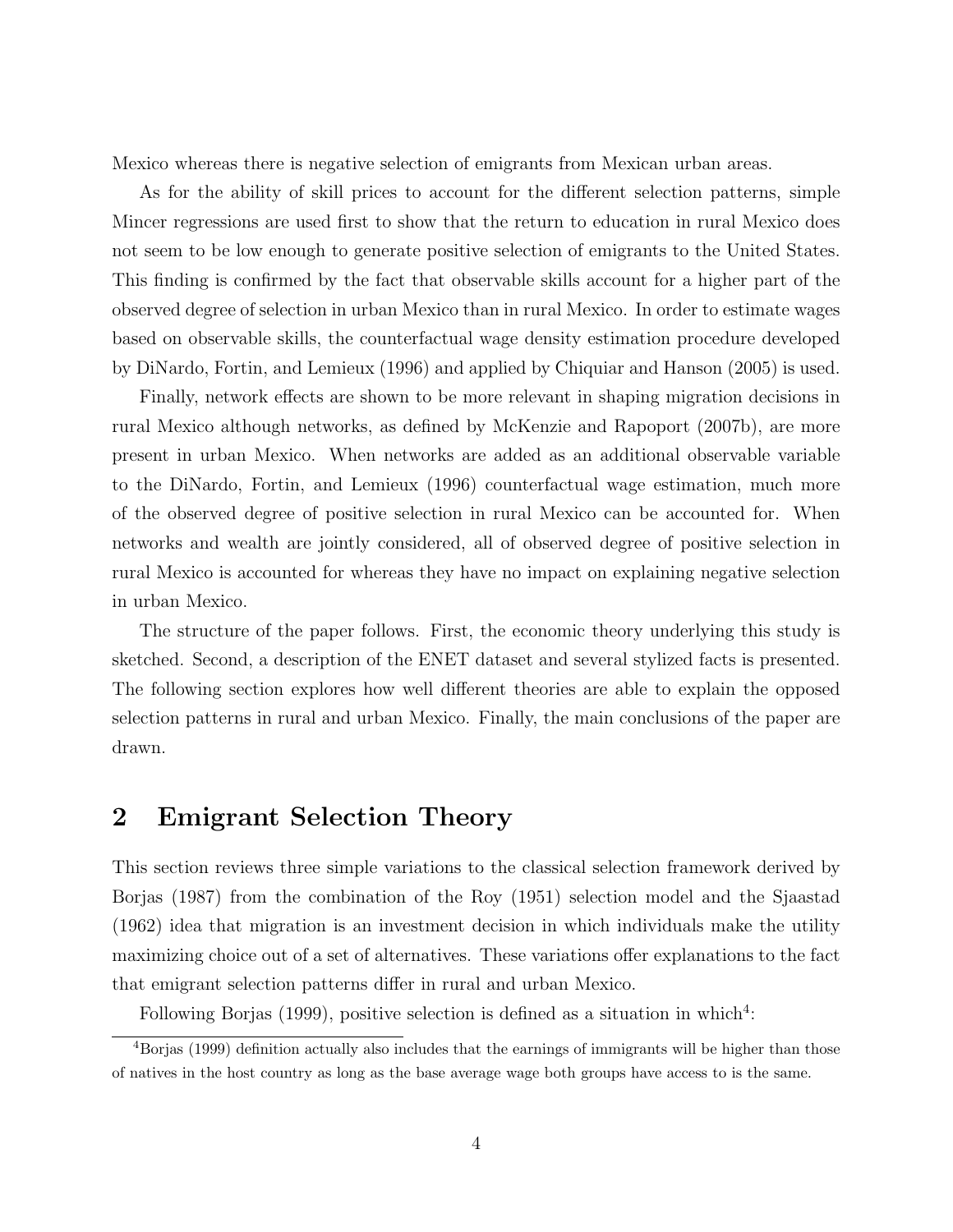$E(\log w_0|\text{emigration}) > E \log (w_0|\text{no emigration})$ 

where  $w_0$  represents the wage level in the original location (rural or urban Mexico in this case).

Positive selection implies that emigrants are on average more productive (as reflected on their wage) than non-migrants. The above inequality can be easily computed from the ENET data for the Mexico-US case since both the wages of non-migrants and migrants right before migration can be observed. In addition, the difference between the two expectations can be interpreted as the degree of selection  $(DS)$ :

 $DS \equiv E (\log w_0 | \text{emigration}) - E (\log w_0 | \text{no emigration})$ 

### 2.1 The differential returns to skill explanation

First, following Borjas (1987) and his simpler exposition in Borjas (1999), consider the case where migration costs, in time equivalent units are constant across skill levels so that emigrant selection is determined by the differences in returns to skills among competing destinations. Suppose that individuals maximize utility on a period by period basis and that their decisions for each period do not affect their outcome in subsequent periods<sup>5</sup>. Utility consists of their log wage income net of time equivalent migration costs. Of course, migration costs are not incurred if the individual decides to stay home. Otherwise, there are three alternative destinations: rural Mexico  $(0R)$ , urban Mexico  $(0U)$  and the United States (1). The structure of wages in each of these places is given by:

```
\log w_{0R} = \mu_{0R} + \delta_{0R}x\log w_{0U} = \mu_{0U} + \delta_{0U} x\log w_1 = \mu_1 + \delta_1 x
```
Individuals performance in the labor market depends on a vector of observable and unobservable characteristics summarized in the variable  $x \geq 0$ , whose density function over the

 $5$ Alternatively, think of a Mincerian world (Mincer (1958)) where wages are constant over time or, in a more sophisticated yet still simple version, where the best prediction about future wages can be obtained from current wages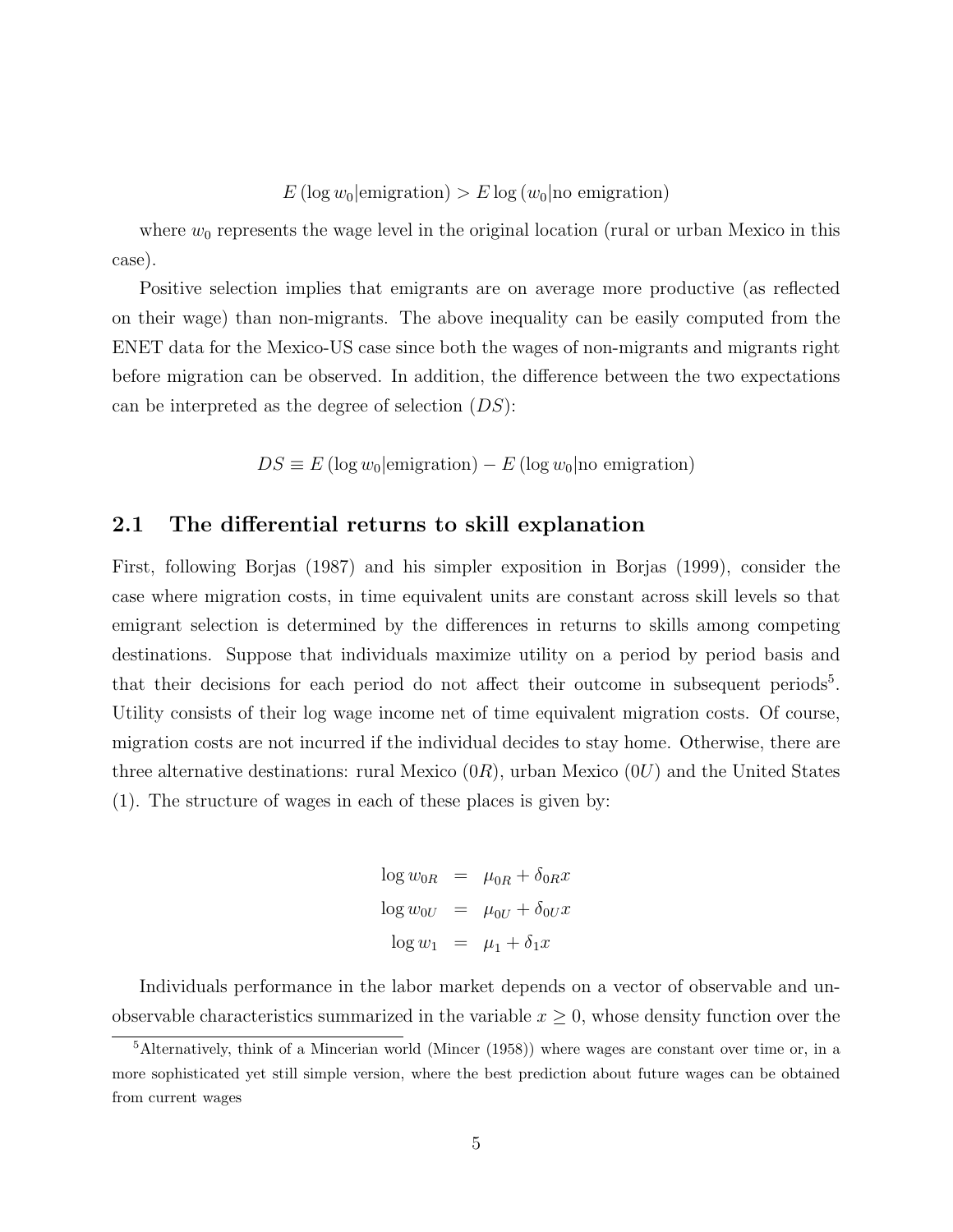population is  $f(x)$ . It can be assumed that base wages are ordered  $\mu_1 > \mu_{0U} > \mu_{0R} > 0$ whereas no assumption will be made by now with respect to the returns to skill coefficients  $\delta_1, \delta_{0U}$  and  $\delta_{0R}$ .

An income maximizing individual will migrate whenever the wage in the destination  $j$ net of migration costs  $(C_{ij} > 0)$  exceeds the wage at her original location i or other possible destinations. This can be expressed with the following function:

$$
I^{ij}(x) \equiv \log\left(\frac{w_j}{w_i + C_{ij}}\right) \simeq \log w_j - \log w_i - \pi_{ij}
$$

where  $\pi_{ij} = \frac{C_{ij}}{w_i}$  $\frac{\partial u_j}{\partial u_i}$  are migration costs in time-equivalent units. As a result, emigrants from rural Mexico to the US will be characterized by:

$$
I^{0R1}(x) > 0
$$
 and  $I^{0R1}(x) > I^{0R0U}(x)$ 

and emigrants from urban Mexico to the US will satisfy:

$$
I^{0U1}(x) > 0
$$
 and  $I^{0U1}(x) > I^{0U0R}(x)$ 

Suppose  $\pi_{ij}$  are considered constant across characteristics and also that  $\pi_{ij} = \pi \ \forall i \neq j$ , then the existence of positive selection in emigration from rural Mexico to the United States would imply:

 $\delta_{0B} < \delta_1$ 

whereas negative selection in emigration from urban Mexico to the United States would require:

 $\delta_{0U} > \delta_1$ 

Thus, the expression to be tested with the ENET dataset is:

$$
\delta_{0U} > \delta_1 > \delta_{0R} \tag{1}
$$

### 2.2 The networks effect explanation

A second reason why different patterns of selection arise in rural and urban Mexico can be found in the existence of migration networks. Munshi (2003) showed that the existence of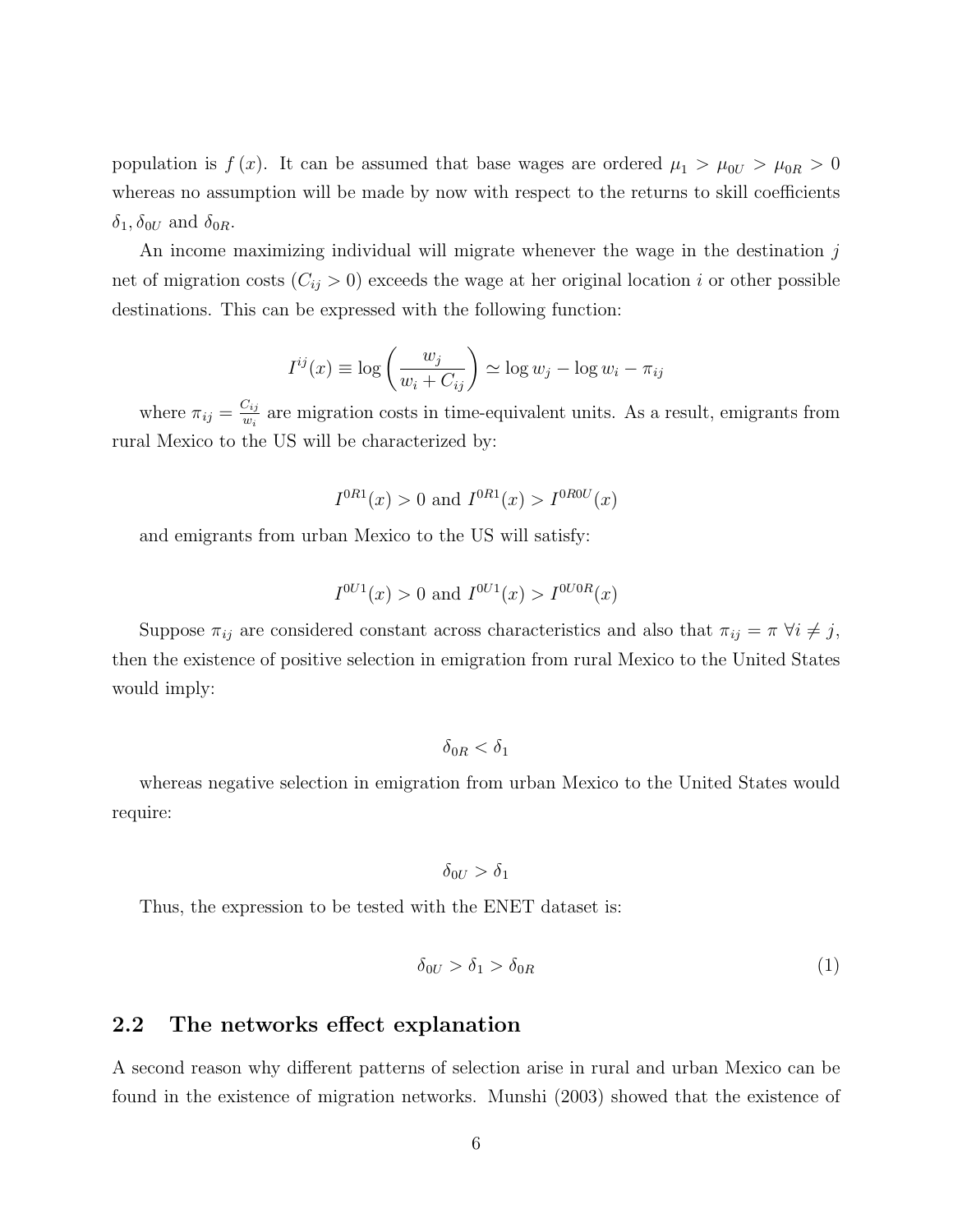Mexican migrant networks improve the economic opportunities of Mexican migrants in the United States, thus increasing the return to emigration. On the other hand, Carrington, Detragiache, and Vishwanath (1996) or McKenzie and Rapoport (2007a) among others showed that migrant networks also help reducing the costs of the migratory move. Both phenomena can be modeled as a negative relationship between network size and migration costs:  $\pi(n, x)$ , with  $\frac{\partial \pi}{\partial n}$  < 0 and  $\frac{\partial \pi}{\partial x}$  < 0 where *n* is the network size. Under these conditions and assuming also that  $\delta_{0U} = \delta_{0R} = \delta_0 > \delta_1$ , McKenzie and Rapoport (2007b) prove two propositions:

Proposition 1 Larger migrant networks increase migration incentives (i) at all productive characteristics  $(x)$  levels, and  $(ii)$  more so at low x levels.

**Proposition 2** With intermediate self-selection, where the support of x is  $[0, \bar{x}]$  and  $x_L >$ 0,  $x_U < \bar{x}$ , where  $x_L$  and  $x_U$  represent the minimum and maximum level of productive characteristics x at which people emigrate, (a) An increase in the migration network increases the range of lower x levels that wants to migrate more than it increases the range of higher  $x$ levels that wants to migrate. (b) Providing that  $f(x)$  is not increasing in x, larger migration networks reduce average levels of x among migrants (and increase average levels of x among non-migrants), therefore increasing the likelihood and/or degree of migrants' negative selfselection.

Again, the implications are testable with the ENET dataset. If the existence of different migrant network structures in rural and urban Mexico were to explain their different selection patterns, it should be the case that migrant networks are more present in urban than in rural Mexico. In addition, caeteris paribus, higher levels of migration networks should be correlated with higher degrees of negative selection.

### 2.3 The wealth constraints explanation

Finally, a third reason why selection patterns could be so different between urban and rural Mexico is the possible existence of wealth constraints affecting the migration decision in rural but not in urban Mexico.

In general, the structure of migration costs can give rise to many different migration patterns characterized by positive, negative or intermediate selection. A priori, the relationship between productive characteristics and migration costs can be argued to go in both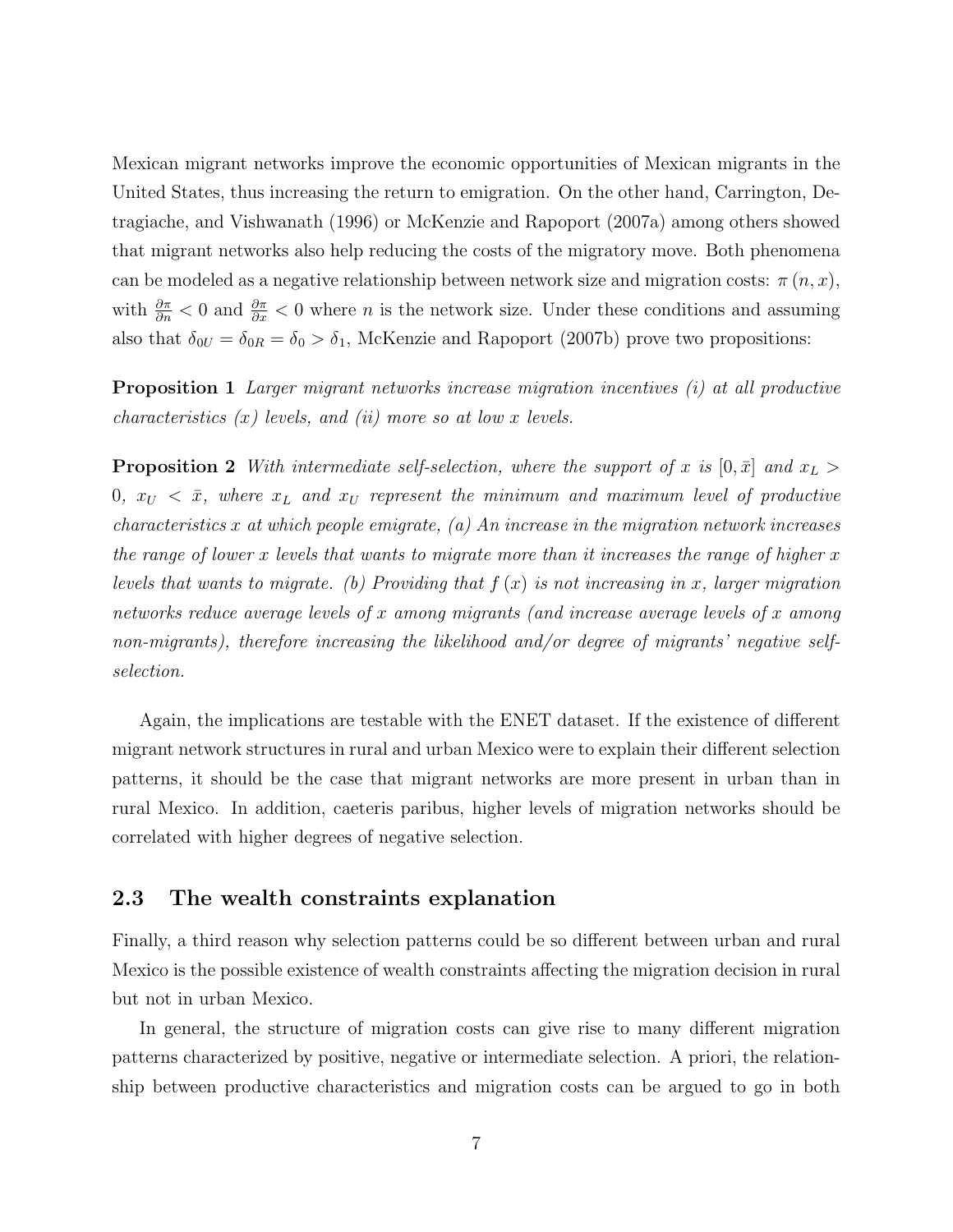directions (Ibarrarán and Lubotsky  $(2007)$ ). More productive individuals may decide to migrate legally to be able to enjoy high returns to their characteristics in the destination country (Hanson (2006)). Migrating legally usually requires longer waiting times with the corresponding higher costs so that we would observe a positive relationship between migration costs and skill levels. In general, endogenizing migration costs will lead to this positive relationship even for illegal migrants since they may decide to spend more on better illegal crossing strategies (Gathmann (2004)) or even on their traveling.

On the other hand, since the relevant concept of costs refers to time-equivalent units, it is obvious that the same level of real costs becomes more onerous for low wage individuals. However, there is a more interesting case in which migration costs end up being decreasing in productive characteristics: the case of wealth constraints. The reason why this is more interesting is that the relevance of wealth constraints in the migration decision can actually be tested, unlike other models of migration costs which are based on unobservable variables. An individual is constrained in wealth when she would be willing to migrate given her expected return to migration  $(I^{ij}(x) > 0)$  but she cannot afford the trip. If credit markets worked efficiently, this individual should be able to borrow in order to undertake migration. Assuming that the credit market is not very developed or simply that collateral is required in order to obtain a loan, Hanson (2006) suggests an easy way to incorporate a wealth constraint to the migration decision:

### $\gamma_i C_{ii} \leq Y$

where  $\gamma_i$  represents the fraction of the loan that must be collateralized and Y denotes the wealth level of the individual. It can be assumed that this wealth level is positively related to the productive characteristics of the individual:

$$
Y = \rho + \sigma x
$$

where  $\rho > 0$  stands for the part of wealth which is unrelated to productive characteristics and  $\sigma > 0$  reflects the positive relationship between productive characteristics and wealth.

Assume again that  $\delta_{0U} = \delta_{0R} = \delta_0 > \delta_1$  and further that  $C_{0R1} = C_{0U1} = C$ . Given this additional constraint, individuals will decide to migrate from  $i$  to  $j$  whenever the following inequalities are satisfied at the same time: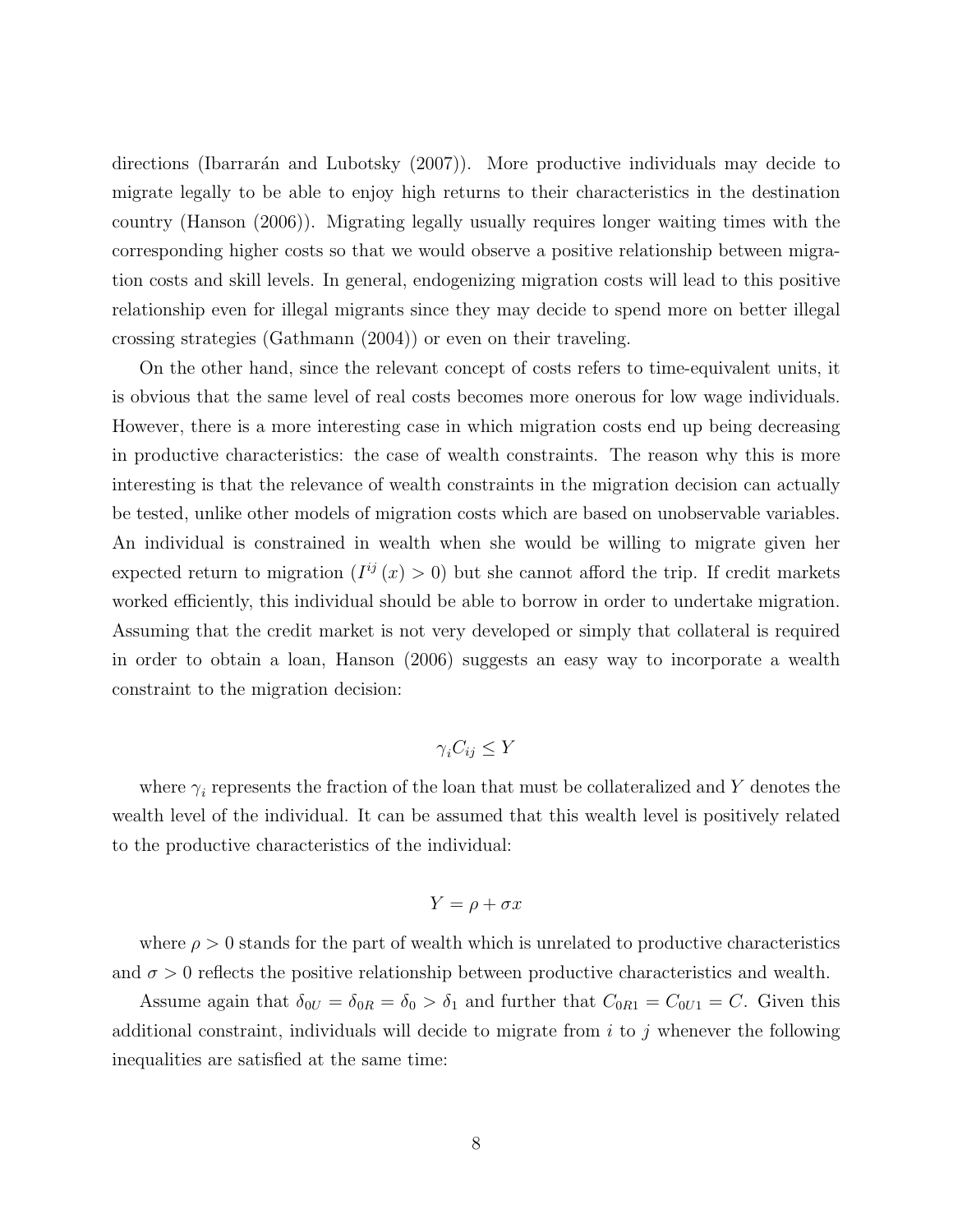$$
I^{ij}(x) > 0, I^{ij}(x) \ge I^{ih}(x), \forall i \ne j, h
$$

$$
x \ge \frac{\gamma_i C - \rho}{\sigma} \equiv x_i^{CC}
$$

Under these conditions, the degree of selection will only depend on the value of  $\gamma_i$ . In fact, the degree of positive selection will be increasing in  $\gamma_i$  since higher levels of wealth constraints imply that the minimum level of skills at which individuals start to emigrate is higher. Thus, if differential levels of wealth constraints were to explain the different patterns of emigrant selection between urban and rural Mexico, it should be the case that:

$$
\gamma_{0R} > \gamma_{0U} \tag{2}
$$

so that the degree of positive selection is higher in rural than in urban Mexico. This is another test that can be performed in the ENET.

The described situation is depicted in figure 1.

(Figure 1)

The following section reviews the ENET dataset and describes the different selection patterns found in rural and urban Mexico.

# 3 The ENET Dataset

The Encuesta Nacional de Empleo Trimestral (ENET) is a nationally representative household survey that was carried out quarterly by the Mexican Instituto Nacional de Geografía y Estadística (INEGI (2005)) between the second quarter of 2000 and the last quarter of 2004. This labor force survey is similar to the American CPS and it has been used in a number of different studies<sup>6</sup>.

The ENET has a panel structure that follows Mexican households for five consecutive quarters. Every quarter, one fifth of the sample is renewed<sup>7</sup>. For the remaining four fifths,

 ${}^{6}$ Robertson (2000) or Fernández-Huertas Moraga (2007) are two examples.

<sup>7</sup>Attrition rates in the sample are detailed in the appendix. The results are robust to the inclusion or exclusion of quarters in which the attrition level is high. In addition, the observations that disappear from the sample are not statistically different from the observations that remain in the sample in the main observable characteristics.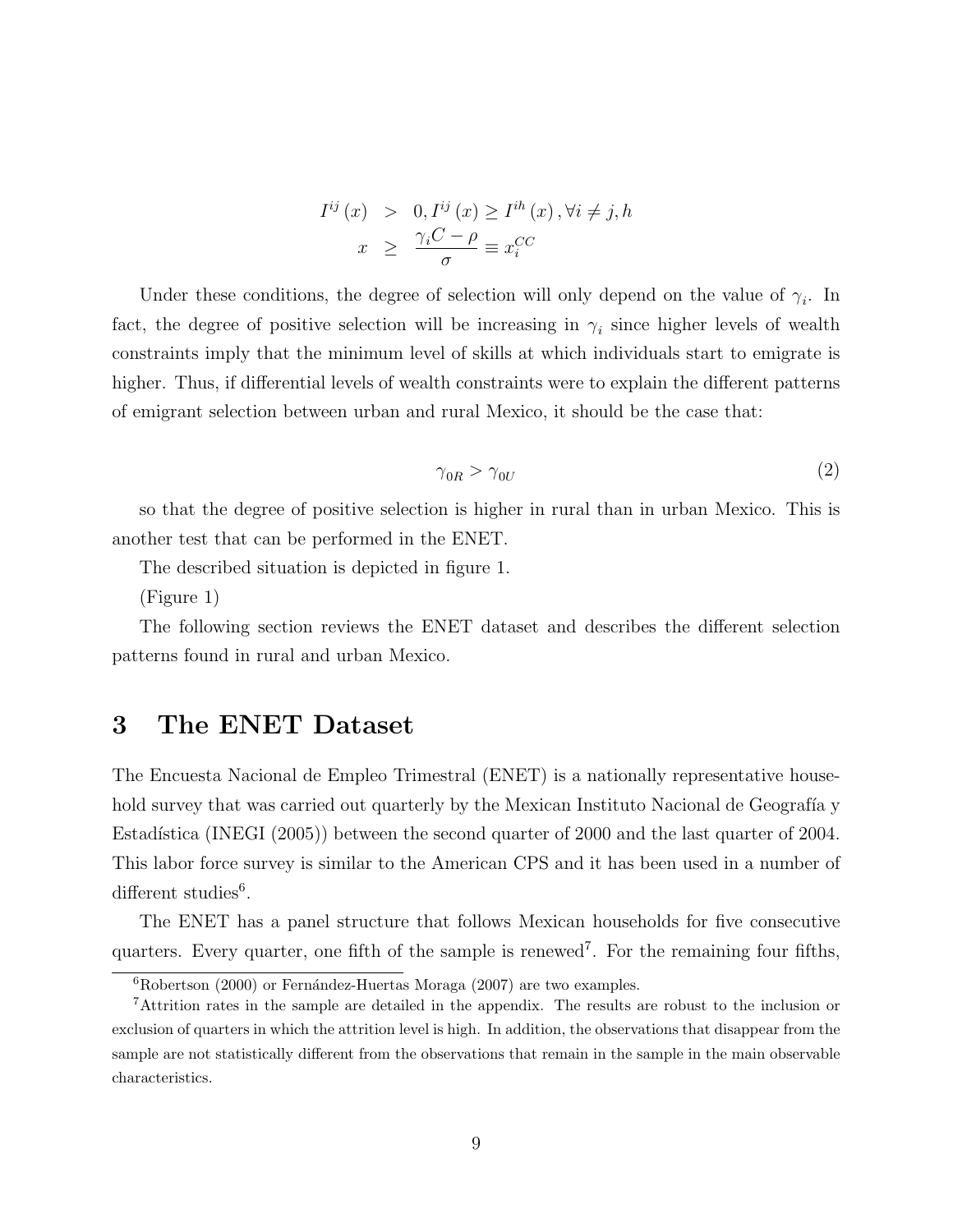a person who is present in the quarter in which her household is observed but moves to the United States (or elsewhere) in the following quarter is considered an emigrant<sup>8</sup>. The characteristics of future emigrants can be compared directly to the characteristics of future non-migrants at the same point in time.

Table 1 presents these characteristics for migrants and non-migrants first in Mexico as a whole and then disaggregated for both rural and urban areas.

(Table 1)

For Mexico as a whole, the table reproduces the negative selection result reflected in Fernández-Huertas Moraga (2007). Concentrating on the working age population, Mexican male emigrants to the United States earned an average wage of 1.4 2006 US dollars per hour the quarter before they emigrated, lower than the average wage of 2.1 dollars earned by non-migrants. The same negative selection result is obtained for women. However, dividing the overall population between urban and rural Mexico, where rural Mexico refers to people living in localities with less than 2,500 inhabitants, it can be observed that the negative selection result is not homogeneous throughout the country. Rural Mexico represents 22 per cent of the overall Mexican population but rural Mexican emigrants to the United States account for 45 per cent of male migrants and for one third of female migrants. Thus, rural emigrants are over-represented in the total emigration flow.

The mechanisms that generate the self-selection of emigrants in rural and urban Mexico must necessarily be different since positive selection characterizes migration flows out of rural Mexico whereas negative selection is obtained if we only look at urban Mexico. Male emigrants out of rural Mexico earn an average wage of 1.1 dollars per hour, higher than the 1 dollar per hour wage of those who do not emigrate out of rural areas. In contrast, male emigrants out of urban Mexico earn 1.6 dollars per hour, much less than the 2.3 dollars per hour usual wage obtained by those who remain behind.

In terms of other observable characteristics presented in table 1, emigrants are shown to be younger than non-migrants both in rural and in urban Mexico (29 versus 35 years old) whereas the education levels are in line with the selection result in terms of wages. Whereas male emigrants out of urban Mexico tend to have 1.3 less years of education than non-migrants, male emigrants out of rural Mexico present 0.7 more years of education than non-migrants.

<sup>8</sup>See the data appendix for ENET total migration numbers.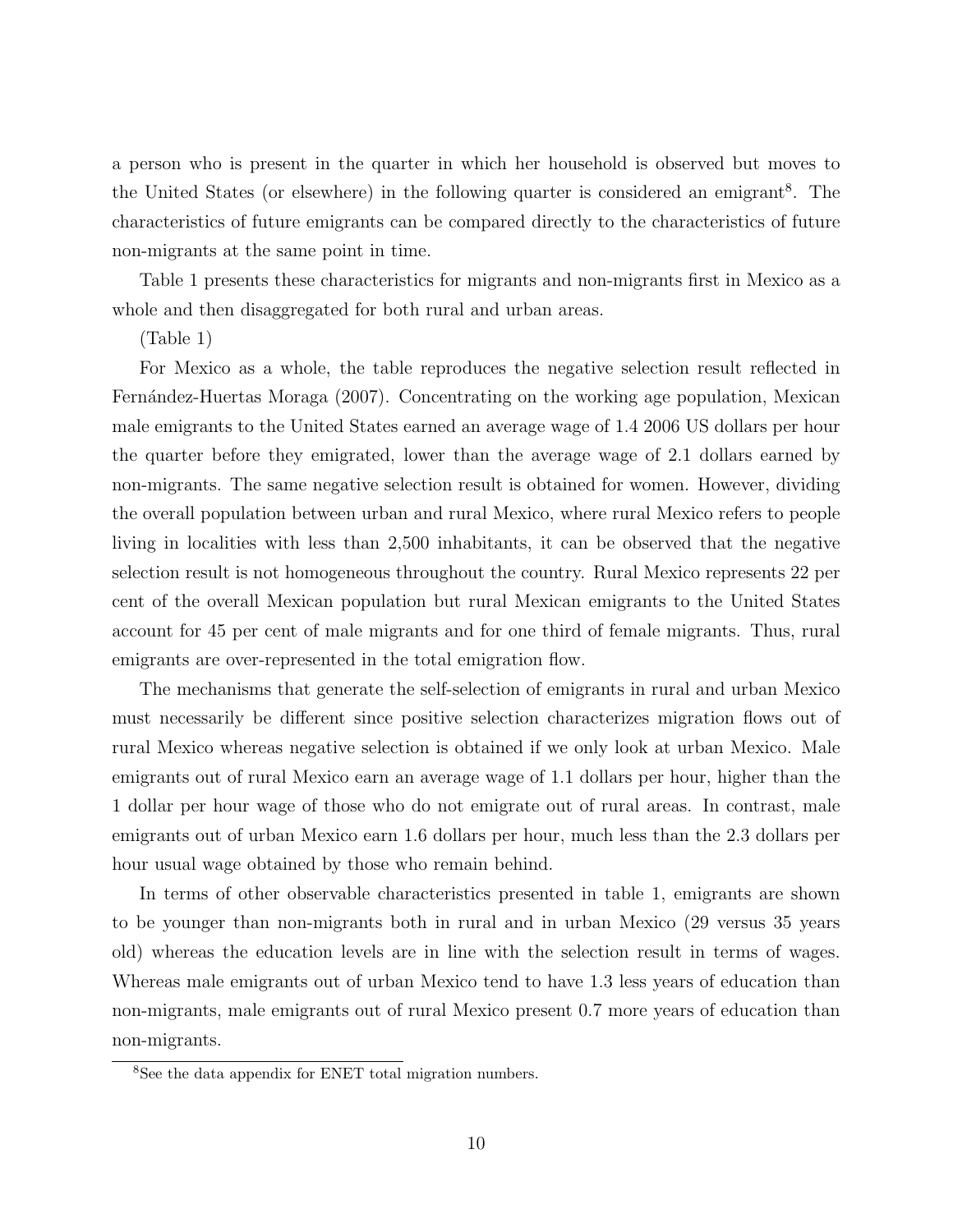Working-age women behave differently from men in Mexico as a whole and do not present relevant differences (except in levels) between rural and urban Mexico. Female emigrants to the US are negatively selected in terms of wages both in rural and in urban Mexico but they are positively selected in terms of education both in rural and urban Mexico. The explanation might be found in the fact that many women are tied-movers, that is, they accompany family members or travel to join them instead of moving for economic reasons so that there is a small percentage of female emigrants that actually work and earn a wage relative to men. This is the reason why what follows will focus on the behavior of male emigrants.

### 3.1 Robustness of the selection result

There are several potential shortcomings in using the ENET to study emigrant selection. First of all, by construction, whole households who migrate together are missed by the survey. This introduces a bias towards finding negative selection. However, as Fernández-Huertas Moraga (2007) explains, the education level of missing emigrants would need to be 3 years higher than that of those counted by the survey (0.4 is the observed difference in US sources) and the undercount rate the highest estimated (25 per cent according to Ibarrarán and Lubotsky (2007)) in order to cut the negative selection result in terms of education for males in half.

Secondly, the definition of emigrants as people who leave Mexico in the following quarter to that in which their wage observation is recorded could be playing a role in the negative selection result. It could be the case that emigrants accept lower wages just before they decide to leave the country (Ashenfelter dip). If this were to be the case, it would be more appropriate to use a different definition of emigrant, for example, those who leave the country a year after they are surveyed for the first time. The structure of the ENET allows following the evolution of the wages of a fifth of the sample for four quarters before they decide to leave the country. This information is presented in figure 2.

#### (Figure 2)

Figure 2 shows the average wage level of future male Mexican emigrants to the United States four, three, two and one quarters before they leave the country. There are no statistically significant differences between the wage levels of those who will leave in a quarter and those who will leave in four. For completeness, the average wage level recorded for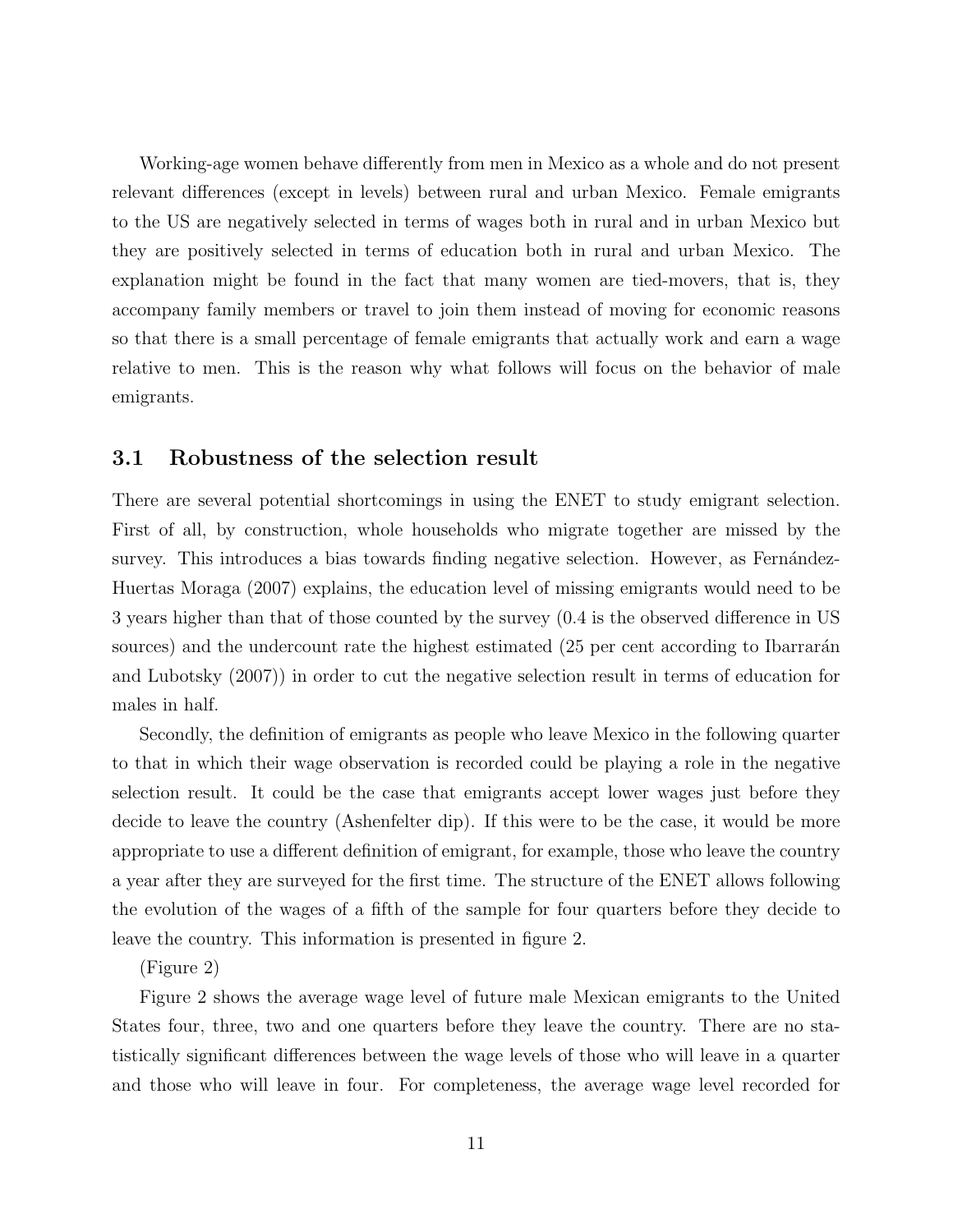emigrants who just returned from the United States is also represented. This addresses a third potential problem with the ENET dataset. The ENET records the selection of the flow of emigrants whereas previous studies, notably Chiquiar and Hanson (2005), concentrated on the stock of immigrants already present in the receiving country. Although looking at the flow is more relevant in order to understand the mechanisms that determine selection, looking at the stock becomes more important when studying the effects of immigration on receiving countries (see Borjas (2003)). In this sense, the negative selection result found for Mexican emigration should be corrected by the degree of selection of returning migrants from the United States. However, figure 2 shows that the average wage returned migrants earn is not significantly different from the average wage of emigrants suggesting there are not relevant differences between the two groups. In fact, return male migrants in the ENET turn out to be three years older on average than non-migrants and to have 0.4 less years of schooling than emigrants to the United States. Although this last number is probably biased downwards by the fact that the ENET misses returned migrants who do not come back to established households (those who create new households), the magnitude of the difference is again too small compared with the negative selection in schooling years for males reflected in the ENET.

Finally, the ENET does not differentiate between emigrants who settle in the United States for a while and those who go back and forth often (see Fernandez-Huertas Moraga (2007) for details). Thus if, as Hanson (2006) suggests, temporary or seasonal migrants were to be on average less educated than permanent migrants, there would be another source of bias in the ENET towards finding negative selection. It does not seem that this effect is quantitatively relevant since temporary migrants are enumerated as returned migrants in the quarters in which they come back to Mexico and figure 2 shows that there are no significant differences between returned migrants and emigrants in terms of wages. In addition, if there were substantial differences between seasonal migrants and more permanent ones, there should be differences in the characteristics of emigrants depending on the quarter on which their observation was taken. This is what is shown in figure 3 for male wages in urban and rural Mexico.

(Figure 3)

Figure 3 confirms that the composition of the emigrant flow is not affected by seasonality in terms of wages neither in rural nor in urban Mexico. Similar results are obtained for other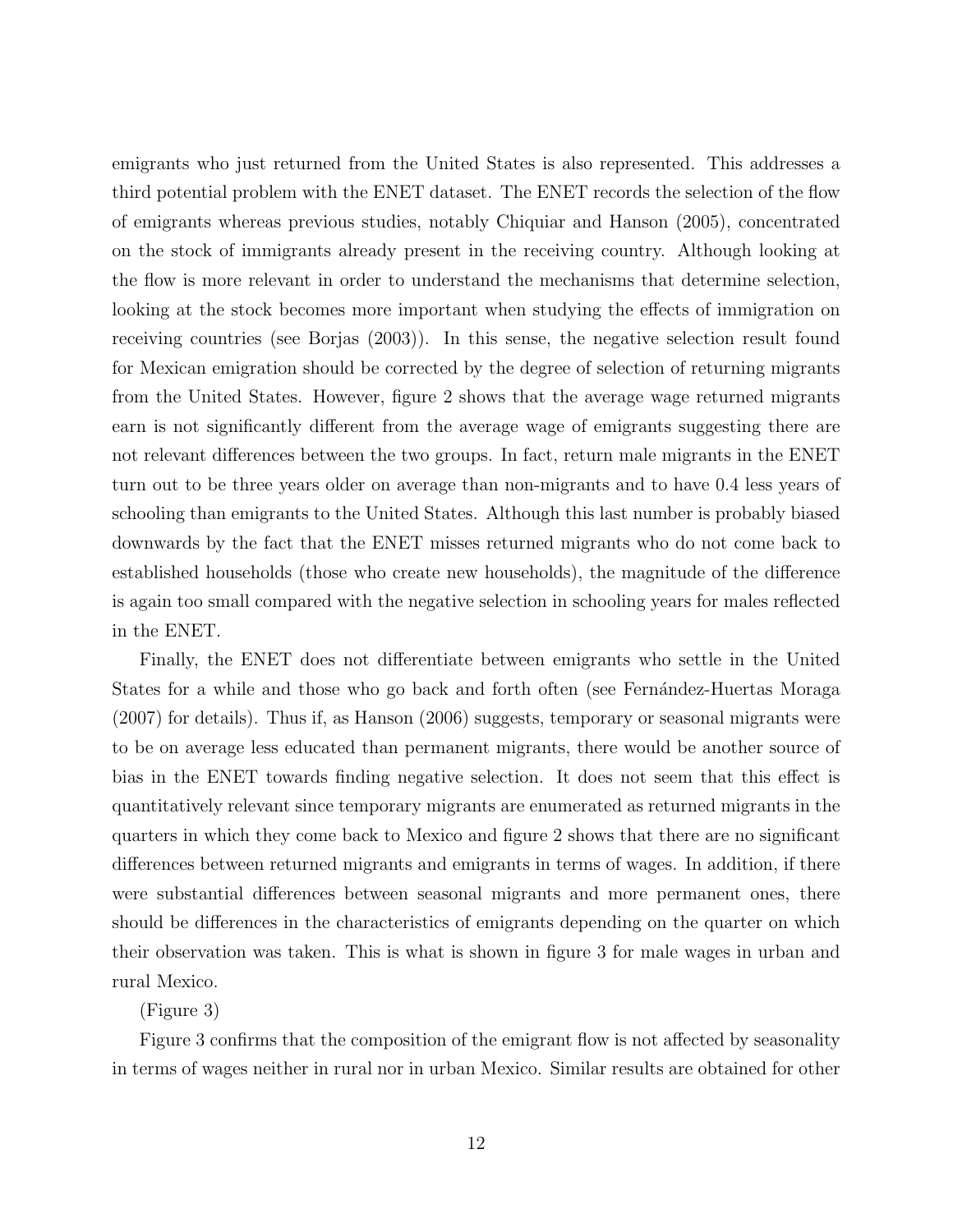characteristics, such as age or education. The existence of seasonality on migration flows, noticed by Hanson and Spilimbergo (1999) among others and present also in the ENET (see appendix), does not significantly alter the negative selection result for urban Mexico and the positive selection result for rural Mexico.

### 3.2 Effects of observables and unobservables

Since Mexican emigrants to the United States are younger than non-migrants, one could think that the negative selection result in terms of wages results from a seniority effect. Older individuals have more experience in the labor market and are thus able to obtain higher wages. Although this is true, if we compute selection at different age levels, we still find negative selection for Mexico as a whole. In general, it is interesting to understand which part of the selection result is due to differing observable characteristics of emigrants and which part of the result is due to unobservable characteristics. One way of performing this calculation non-parametrically is to use DiNardo, Fortin, and Lemieux (1996) reweighing procedure, following Chiquiar and Hanson (2005) and Fernández-Huertas Moraga (2007), both for urban and rural Mexico.

First, figure 4 shows how the wage distribution of male emigrants and non-migrants reflects the negative selection result for urban Mexico and the positive selection result for rural Mexico. The wage distribution is calculated as the kernel density estimate<sup>9</sup> of the distribution of the logarithm of real hourly wages in 2006 dollars relative to their quarter average (to avoid time trend effects) registered for the group of migrant and non-migrant men aged 16 to 65 years old in the period going from the second quarter of 2000 to the third quarter of 2004. The wage distribution is calculated both for rural and urban Mexico. In the case of urban Mexico, it can be seen that the wage distribution of migrants lies to the left of the wage distribution of non-migrants, evidencing the existence of negative selection. The distance between the averages of both wage distributions, previously defined as the degree of selection, is -0.28. For rural Mexico, both wage distribution are displaced to the left of the

<sup>&</sup>lt;sup>9</sup>The estimated density is  $\hat{g}(w) = \frac{1}{hN} \sum_{i=1}^{N} K(\frac{w-w_i}{h})$  where N is the number of observations.  $K(u)$  $\frac{3}{4}(1-u^2)$  for  $-1 < u < 1$  and  $K(u) = 0$  otherwise is the Epanechnikov kernel, where  $u = \frac{w-w_i}{h}$ . The optimal bandwidth (Silverman (1986)) is  $h = 0.9 \hat{\sigma} N^{-\frac{1}{5}}$  with  $\hat{\sigma} = \min\{S, \frac{IQR}{1.349}\}\$  where S is the sample standard deviation and IQR is the inter-quartile range. To prevent over-smoothing and following Leibbrandt, Levinsohn, and McCrary (2005), I use a bandwidth which is 0.75 times this optimal level.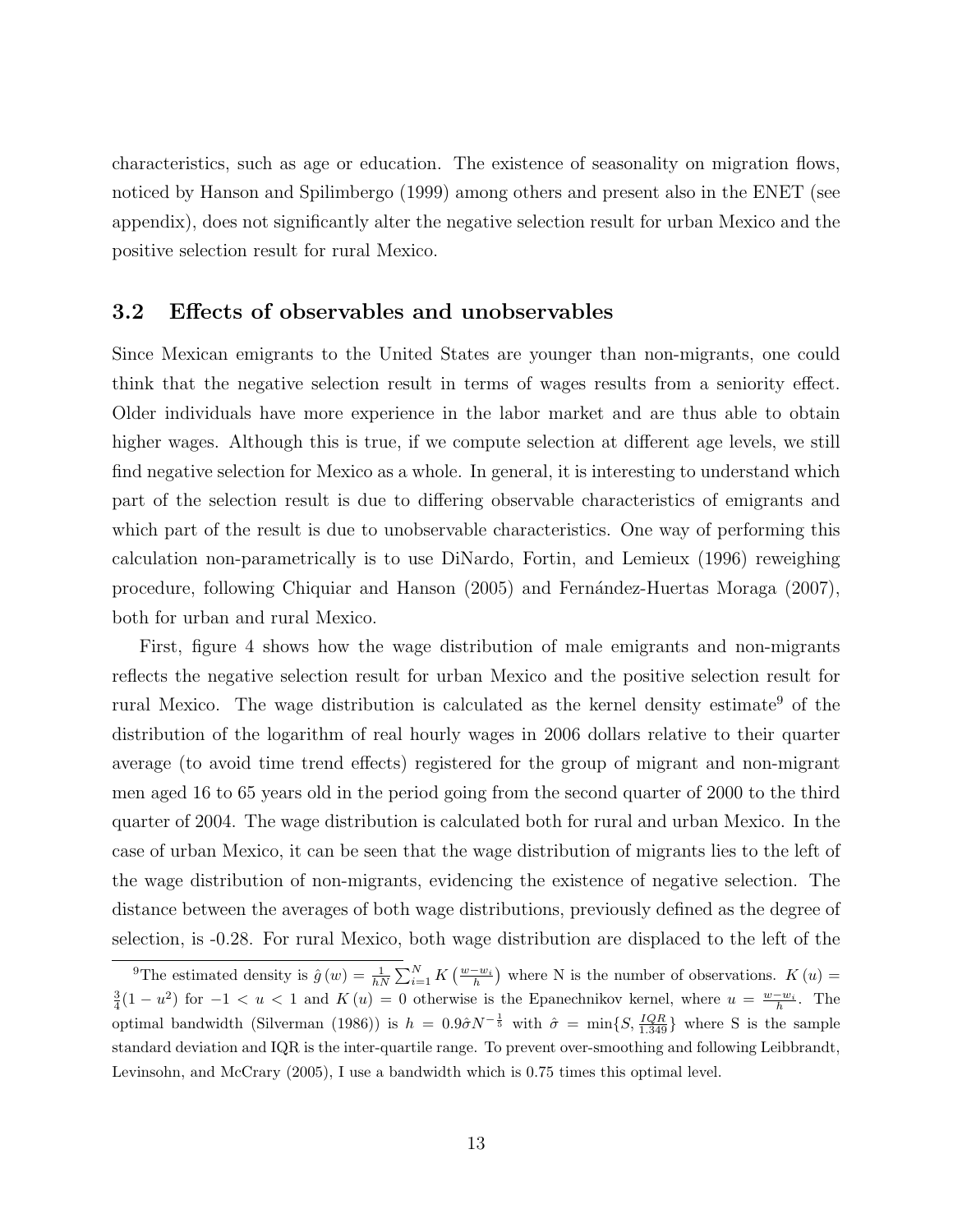urban wage distributions but this time most migrant wages lie to the right of non-migrant wages, suggesting the existence of positive selection out of rural Mexico. The computed degree of positive selection is 0.17.

(Figure 4)

Figure 5 rewrites the result offered in figure 4 as the difference between the density of migrant wages and the density of non-migrant wages, both for urban and rural Mexico. The concentration of positive mass to the left of the median wage level (vertical solid line in figure 5) reflects negative selection in the urban Mexico graph whereas the opposite is true for rural Mexico.

(Figure 5)

As pointed out above, the representation of actual wage distributions in figures 4 and 5 could just be reflecting the existing differences, described in table 1, in the observable characteristics of migrants and non-migrants out rural and urban Mexico. To understand to what extent the selection result could be explained by observable characteristics, the information on emigrant wages in the ENET is ignored and their wage distribution is inferred only from their observable characteristics, whose market prices are obtained from regressing the wages of non-migrants on the productive characteristics of non-migrants, as suggested by DiNardo, Fortin, and Lemieux (1996) and Chiquiar and Hanson (2005).

Following the exposition in Fernández-Huertas Moraga (2007), the actual wage distribution of non-migrants  $(g_{NM,0}(w))$  computed in figure 4 can be compared now not to the actual wage distribution of emigrants  $(g_{M,0}(w))$  but to a counterfactual wage distribution  $(\hat{g}_{M,0}(w))$  built from their observable characteristics. The actual wage distributions can be rewritten as:

$$
g_{i,0}(w) = \int f_{i,0}(w|x) h_{i,0}(x) dx; i = NM, M
$$

where  $f_{i,0}(w|x)$  represents how the wage responds to changes in observables characteristics x and  $h_{i,0}(x)$  is the density of characteristics at location 0 for individuals in situation i. Now, instead of directly observing  $g_{M,0}(w)$ , assume that this has to be estimated from the observable characteristics of emigrants. Formally, the required counterfactual is:

$$
\hat{g}_{M,0}(w) \equiv \int f_{NM,0}(w|x) \, h_{M,0}(x) \, dx
$$

that is, the estimated wage distribution of emigrants will be based on the way observable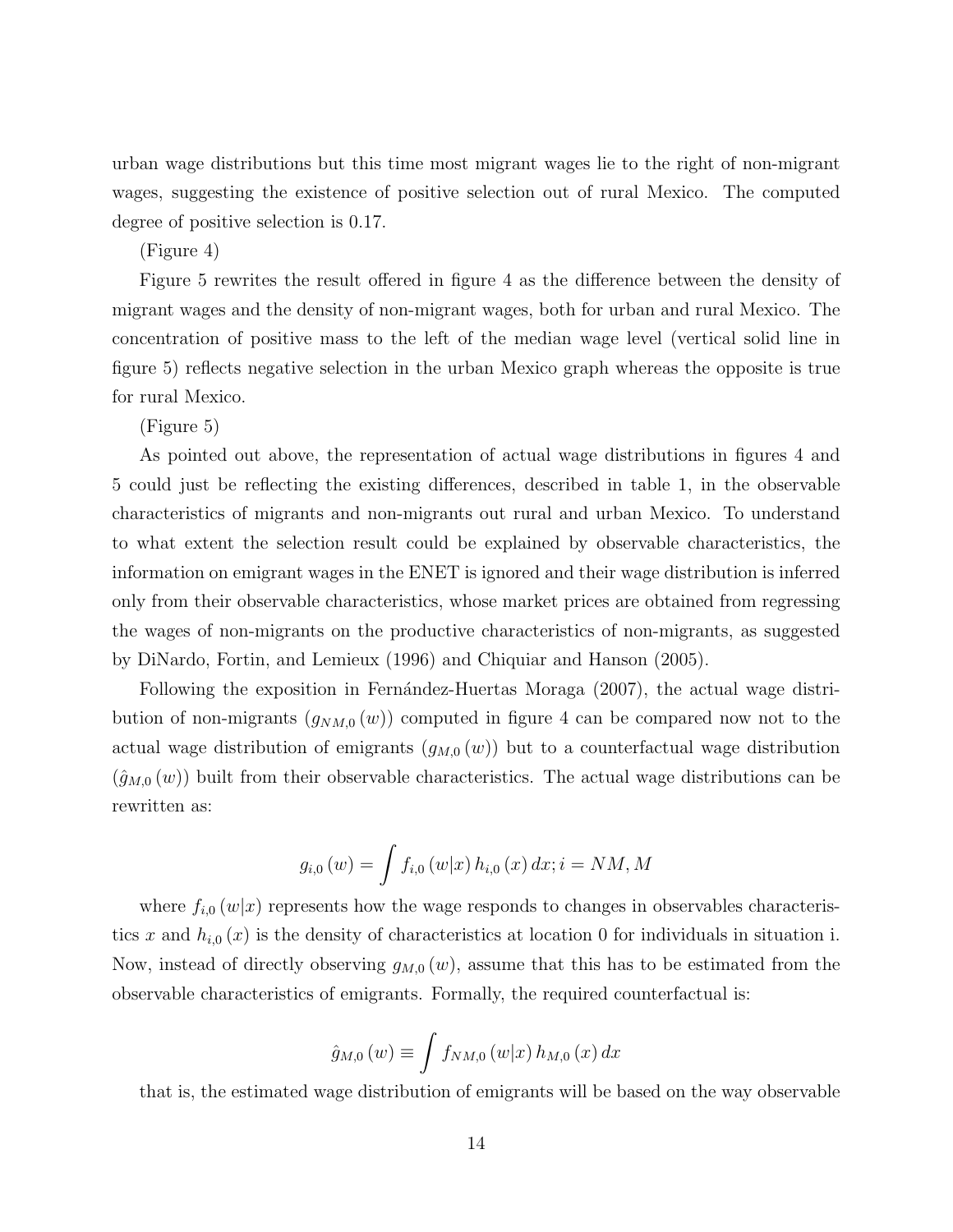characteristics of non-migrants are rewarded:  $f_{NM,0}(w|x)$ . In order to do this, DiNardo, Fortin, and Lemieux (1996) suggest the following. First, rewrite the density as:

$$
\hat{g}_{M,0}(w) = \int f_{NM,0}(w|x) h_{M,0}(x) dx = \int f_{NM,0}(w|x) h_{NM,0}(x) \frac{h_{M,0}(x)}{h_{NM,0}(x)} dx
$$

This is equivalent to reweighting the non-migrant wage distribution by the factor  $\theta \equiv$  $h_{M,0}(x)$  $\frac{n_{M,0}(x)}{n_{NM,0}(x)}$ , which can be computed using Bayes' theorem as:

$$
\theta = \frac{h_{M,0} (x)}{h_{NM,0} (x)} = \frac{\frac{P(M|x)}{1 - P(M|x)}}{\frac{P(M)}{1 - P(M)}}
$$

 $P(M|x)$  can be estimated from a logit model of the probability of emigration<sup>10</sup> regressed on observable characteristics whereas  $P(M)$  refers to the proportion of emigrants in the sample. The result from estimating  $\hat{g}_{M,0}(w)$  can be observed in figure 6.

(Figure 6)

Figure 6 shows the kernel density estimate of the non-migrant wage distribution (solid line) already calculated in figures 4 and 5 together with the counterfactual density (dashed line) corresponding to the wage emigrants should be earning according to their observable characteristics. As a result, the difference between the two densities reflects the part of selection that is due only to observable characteristics of the migrants. The rest of the difference with the actual wage distribution of the emigrants can be considered as the effect of unobservables in selection. To see more clearly the differences between the actual and counterfactual wage distributions, figure 7 is constructed in the same way as figure 5.

#### (Figure 7)

The difference between the graphs in figure 7 and figure 5 can be summarized in terms of averages. The degree of selection on observables can be computed as the difference between the average of the counterfactual migrant wage distribution and the average of the actual non-migrant wage distribution. This degree of selection on observables is -0.17 for urban Mexico and 0.08 for rural Mexico. This means that the degree of selection on observables coincides in sign with the actual degree of selection: positive for rural and negative for urban Mexico. Observable characteristics account for 60 per cent of the observed negative selection

<sup>&</sup>lt;sup>10</sup>The logit regresses the migration dummy from the ENET on the following variables (used in Chiquiar and Hanson (2005)): schooling groups, age, age squared, marital status and interactions of these variables with the schooling groups. The results of this auxiliary regression are available from the author upon request.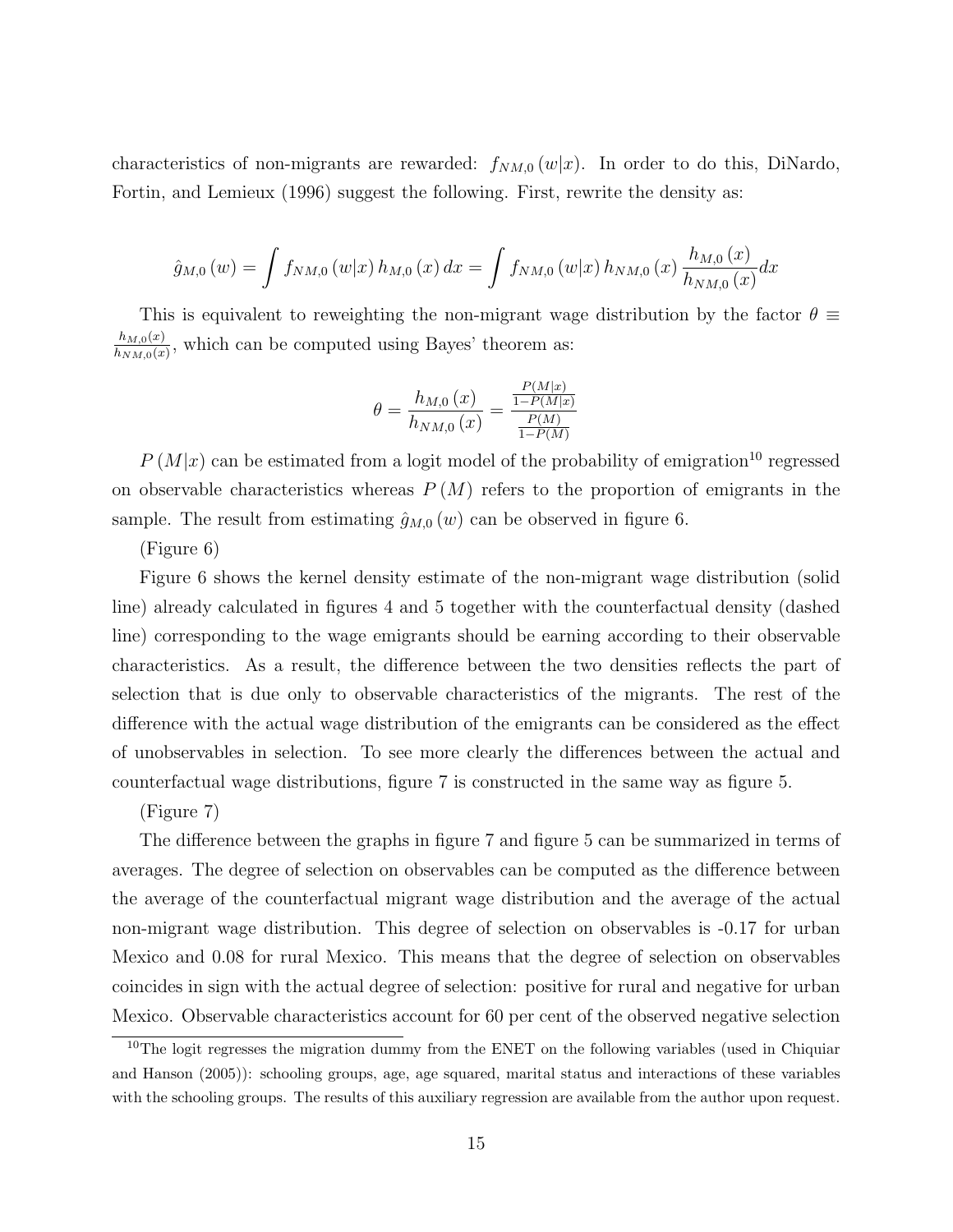in urban Mexico and for 48 per cent of the observed degree of positive selection in rural Mexico.

There are a multiplicity of factors that could be related to the unobservable component of the degree of selection. The negative selection on unobservables in urban Mexico could in principle be related to the existence of an Ashenfelter dip that reduces wages right before migration but figure 2 seems to suggest this is not the case. In addition, rural Mexico presents the opposite result so this is an unlikely explanation. Another explanation could be the existence of low unobserved ability in the case of urban Mexico emigrants (Borjas (1987)) together with high unobserved ability for emigrants out of rural Mexico (Chiswick (1978) and Chiswick (1999) explain a variety of reasons why emigrants could be positively selected in unobservables). Furthermore, access to networks is another unobservable component in these calculations so that negative selection in urban Mexico could be hiding a worse access to networks in this area as opposed to rural Mexico, where the positive selection in unobservables could be hiding a better access to local networks. If this was the case and local networks were correlated with migration networks, the result would go in the opposite direction of the McKenzie and Rapoport (2007b) explanation by which positive selection in rural Mexico could be partly due to the lack of access to migration networks in this area of the country. Finally, the existence of wealth constraints affecting selection would be another unobservable component that could explain why unobservables are more relevant in rural than in urban Mexico, consistent with the existence of positive selection in rural Mexico and negative selection in urban Mexico. The two latter explanations will be reviewed in the next section of the paper, together with the classical Borjas (1987) argument.

### 4 Explaining differing selection patterns

This section explores which of the three theories summarized in section 2 could better accommodate the existence of positive selection in rural Mexico together with negative selection in urban Mexico in the period 2000-2004: differential returns to skill, network effects or wealth constraints.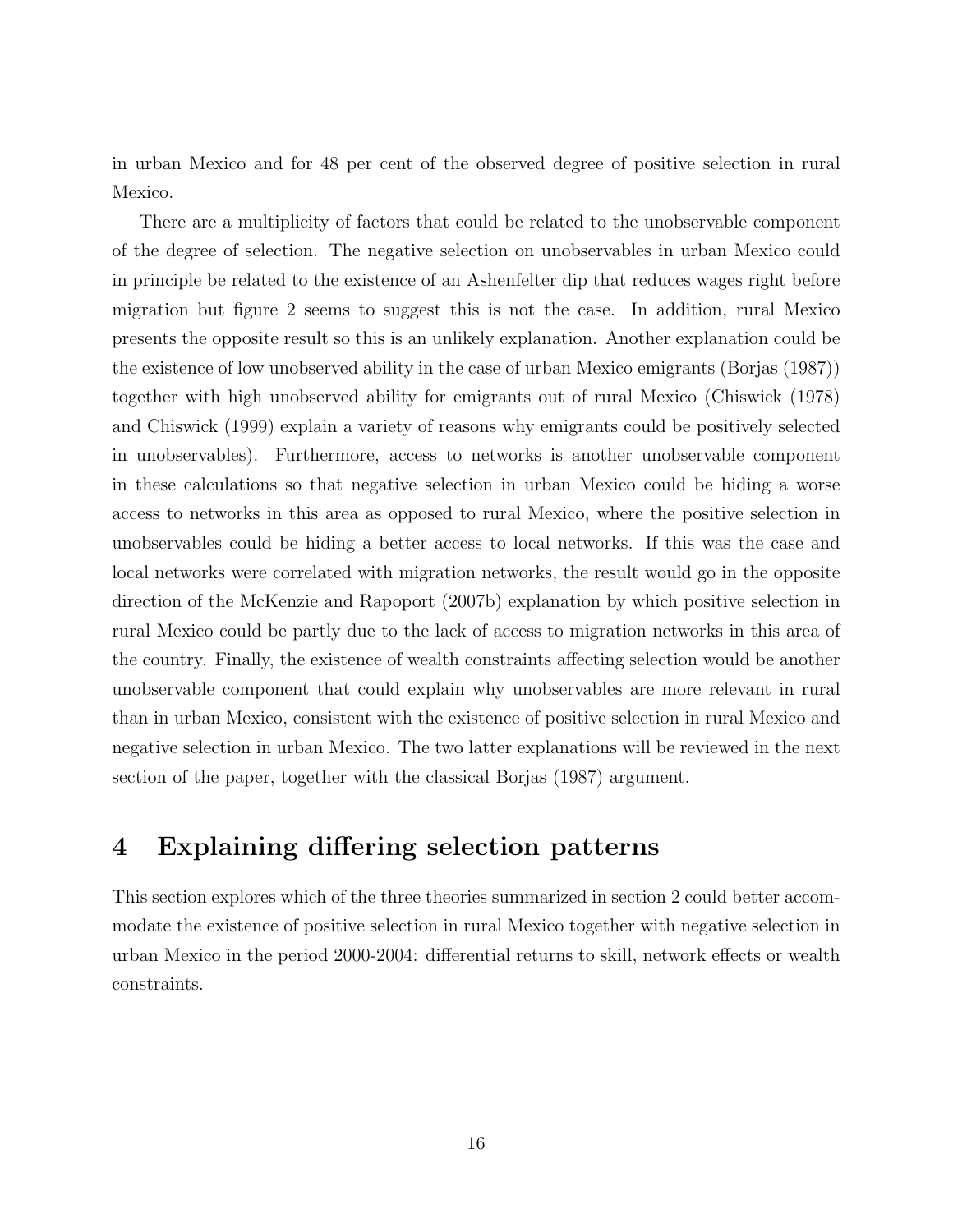### 4.1 Differential returns to skill

The expression to test is the inequality (1) in section 2. If the returns to skill were higher in urban Mexico than in the United States and, in addition, higher in the United States than in rural Mexico, then that could explain why positive selection prevails in rural Mexico while there is negative selection in urban Mexico and this would confirm Borjas (1987) classical theory.

The main problem with such a test is to determine the concept of returns to skill that would be relevant to the migration decision. Most of the literature identifies the theoretical  $\delta$ 's with the return to education<sup>11</sup>. Under this identification, running simple Mincer regressions on rural and urban Mexico and on Mexican immigrants in the United States and comparing the coefficients on the return to schooling can be done as an approximation to the test. Table 2 presents the results from this exercise. The data for Mexican immigrants in the United States come from the American Community Survey (ACS; see Ruggles, Sobek, Alexander, Fitch, Goeken, Hall, King, and Ronnander (2004)) and, for comparability purposes, it refers to recent Mexican immigrants in the United States, defining them as those who arrived there a year before the survey takes place.<sup>12</sup>

#### (Table 2)

Concentrating on the coefficient of schooling years, table 2 shows that the market price of an additional year of education is slightly higher in urban Mexico than in rural Mexico and also higher in both cases (0.09) than in the United States (0.03). These estimates are in line with the findings reported in Hanson (2006) and would imply negative selection of Mexican emigrants to the United States both out of rural and of urban Mexico. The only contribution to the previous literature is the calculation of the schooling coefficient both for urban and for rural Mexico, which turns out to be of similar magnitude although significantly higher (at a 95 per cent confidence level) in urban Mexico than in rural Mexico. These results would suggest that the Borjas (1987) hypothesis, summarized by equation (1), can be rejected. However, table 2 also presents the calculation of Mincer regressions only for the population

<sup>&</sup>lt;sup>11</sup>Cragg and Epelbaum (1996), Hanson (2006) and Ibarrarán and Lubotsky (2007) are just some examples.

<sup>&</sup>lt;sup>12</sup>Summary statistics for the ACS are provided in the data appendix. Alternative definitions of Mexican immigrants in the US do not alter the results. The ACS is preferred to other sources, like the Current Population Survey in the United States, because it enumerates more immigrants than the latter. Still, the ACS is likely to under-count Mexican immigrants in the US, especially if they are undocumented (see Hanson  $(2006)$  and Fernández-Huertas Moraga  $(2007)$  for details).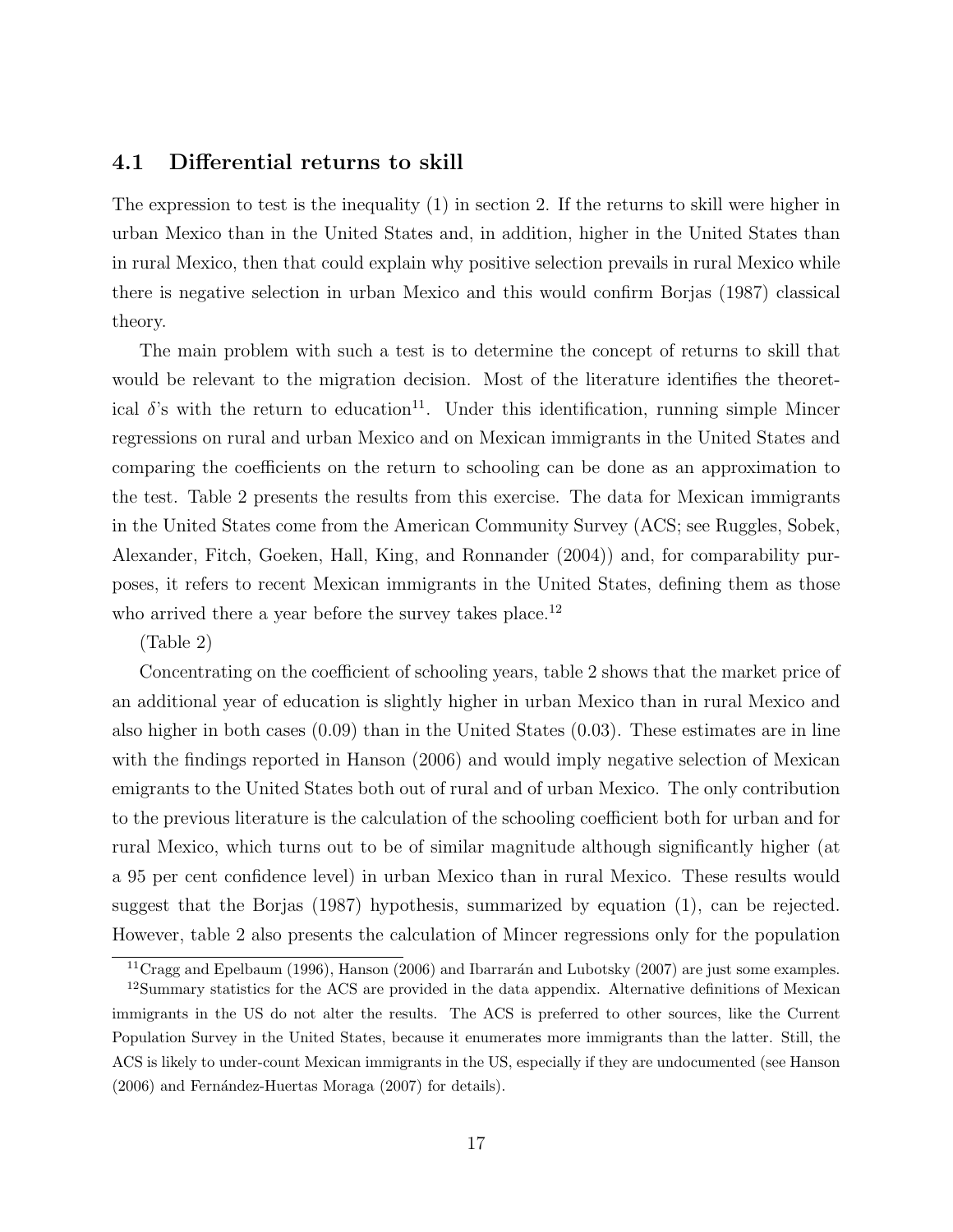of future working-age Mexican emigrants to the United States. Confining out attention to this sample, which is the one that ultimately emigrates, it can be observed that the return to an additional year of schooling is still higher in urban Mexico (0.06) than in rural Mexico (0.04) and for both higher than in the United States (0.03). The returns to education are in both cases significantly lower for emigrants than for the rest of the population. In the case of rural Mexico, although the point estimate suggests otherwise, it is no longer possible to reject the hypothesis that the return to an additional year of schooling is lower in rural Mexico than in the United States so that equation (1) could still be true.

Heckman, Lochner, and Todd (2003) question the appropriateness of using traditional Mincer regressions to compute the return to education. Lacking the desired data, addressing all of the concerns that they stress is out of the scope of this paper. Still, they argue that one of the quantitatively more important biases in the calculation of rates of return arises from the assumptions of linearity in education and from the separability between schooling and work experience. Relaxing the assumption of linearity does not alter the conclusions from table 2, as it can be observed in figure 8.

#### (Figure 8)

Figure 8 graphs the coefficients from regressing log wages on the same variables as in table 2, but this time substituting the schooling years variable for several schooling categories. The first graph shows that the structure of schooling returns is similar in urban and in rural Mexico and clearly above the returns to schooling for Mexican immigrants in the US. The second repeats the exercise just for Mexican emigrants. Although the graphed point estimates suggest that returns to schooling are higher for Mexican emigrants out of rural Mexico at low schooling levels and higher for emigrants out of urban Mexico at high schooling levels, the fact is that none of this results is statistically significant at a 95 per cent confidence level.

It could be argued that education is not the only skill valued by the market. In this sense, Borjas (2003) assumes competition in the labor market happens at narrow skill levels, where skills are defined by education-experience cells. Also, Hanson (2006) shows how the Mexico-US wage differential varies by education-experience cell. Unfortunately, data problems do not allow the replication of this exercise. The standard errors of the ACS become too large when the wage data are disaggregated by education-skill cells and the same can be said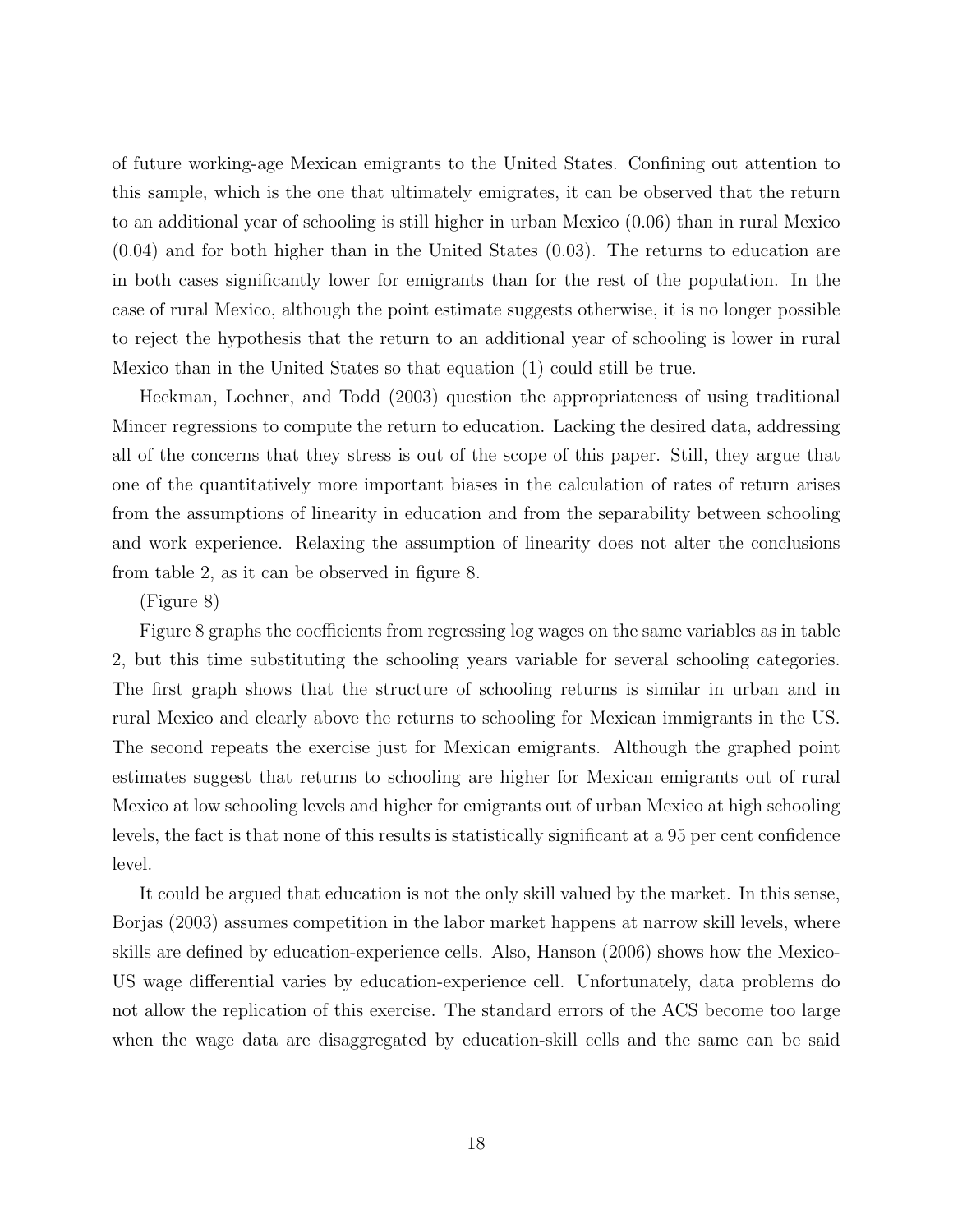about the wage data for Mexican emigrants in rural areas in the ENET.<sup>13</sup>

The conclusion is thus that Borjas (1987) theory seems to perfectly fit the selection of emigrants out of urban Mexico but it has more problems predicting the selection pattern out of rural Mexico despite the fact that the validity of the theory cannot be clearly rejected. This is not surprising, as shown in the previous section, taking into account that observable characteristics were only able to explain 48 per cent of the actual degree of positive selection of emigrants out of rural Mexico.

### 4.2 Network Effects

McKenzie and Rapoport (2007b) proved propositions 1 and 2, rewritten in section 2.2 of this paper. These propositions suggest that larger migration networks should be correlated with more negative selection of emigrants. The reason is that migration networks reduce costs (or increase benefits) from migration relatively more for individuals at the low end of the skill distribution. However, the fact that this assertion is true does not say anything about its ability to disentangle the differences in selection between urban and rural Mexico. In a sense, McKenzie and Rapoport (2007b) showed the qualitative validity of propositions 1 and 2 whereas what will be assessed in this section is its quantitative relevance in explaining differing selection patterns.

McKenzie and Rapoport (2007b) perform their exercise in a different survey: the Encuesta Nacional de la Dinámica Demográfica (ENADID) for  $1997^{14}$ . Their results suggest that the effect of migration networks on the probability of emigrating for the first time to the US in the period 1996-1997 is 29 per cent lower in localities with more than 100,000 inhabitants but they do not compute directly the effect of the locality size on the degree of selection.<sup>15</sup> They measure their migration network variable as the proportion of individuals

<sup>&</sup>lt;sup>13</sup>Results available from the author upon request.

<sup>&</sup>lt;sup>14</sup>The ENADID is a nationally representative household survey that INEGI carried out in 1992 and 1997. For more information on the ENADID, see McKenzie and Rapoport (2007a) and McKenzie and Rapoport (2007b).

<sup>&</sup>lt;sup>15</sup>Their coefficient on the effect of the interaction between education and the migration network on the probability of emigrating becomes less negative (implying less negative selection) when they take localities larger than 100,000 inhabitants out of the sample. Although this difference is not significant, this would go against the fact that negative selection prevails in urban Mexico whereas positive selection prevails in rural Mexico.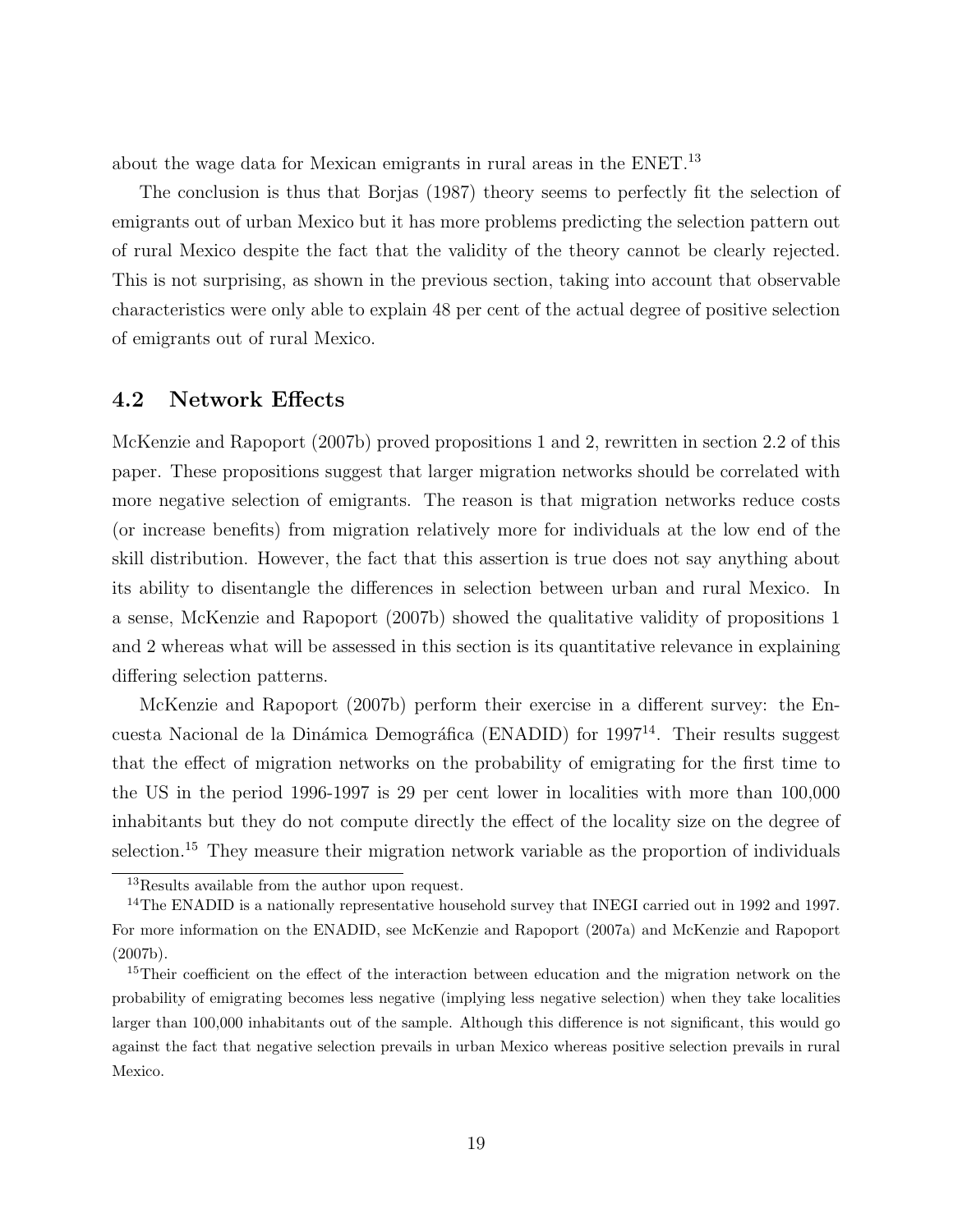aged 15 and over in a given community (municipality) who have ever migrated<sup>16</sup>. Unfortunately, this information is not present in the  $ENET<sup>17</sup>$ . For comparability purposes, I use their migration network variable calculated from the ENADID in what follows.

First, table 3 presents some preliminary evidence by reproducing the summary statistics computed in table 1 but this time dividing the sample between municipalities with high community migration prevalence (high migration network) and low community migration prevalence (low migration network), with the cutoff value determined by the median at the national level (24 per cent).

#### (Table 3)

At this level of disaggregation, table 3 says little about the role of migration networks in shaping migrant selection. The dichotomous migration network variable seems to be related to the level of wages and schooling years both in rural and in urban Mexico but there does not seem to be any substantial difference between migrants and non-migrants in both groups. The only exception is the part of rural Mexico with high network prevalence, where the positive selection result in terms of schooling years remains but it is overturned in terms of wages (the difference is not statistically significant though) as theory would predict. It is somehow surprising that in high network areas emigrants tend to come from counties where the presence of networks is lower than in those counties in which non-migrants concentrate. Only in low network areas in rural Mexico it is possible to find the expected result that emigrants live in areas with higher network levels than non-migrants. The emigration rate to the United States is higher in low network areas than in high network areas in urban Mexico but the opposite is true for rural Mexico. This suggests, as McKenzie and Rapoport (2007b) point out, that the role of networks in the migration decision is more relevant in rural than in urban Mexico. Even if higher network prevalence leads to more negative selection, it does not seem likely that networks can explain the different selection patterns in urban and rural Mexico, taking into account that networks do not seem to matter much in urban

<sup>&</sup>lt;sup>16</sup>Their measure is imperfect since it counts both those who have ever migrated abroad and those who have ever migrated internally. However, they show that this measure is highly correlated with other network variables and instruments used in the literature, like the 1924 state migration rates, also used by Woodruff and Zenteno (2007).

<sup>&</sup>lt;sup>17</sup>In unreported results, I construct a municipal network variable from the ENET as the average municipal emigration rate to the United States of individuals aged 16 and 65 in the 2000-2004 period. The correlation coefficient between this variable and the ENADID network variable is 0.21. However, using this alternative variable as a measure of network for what follows does not change the results.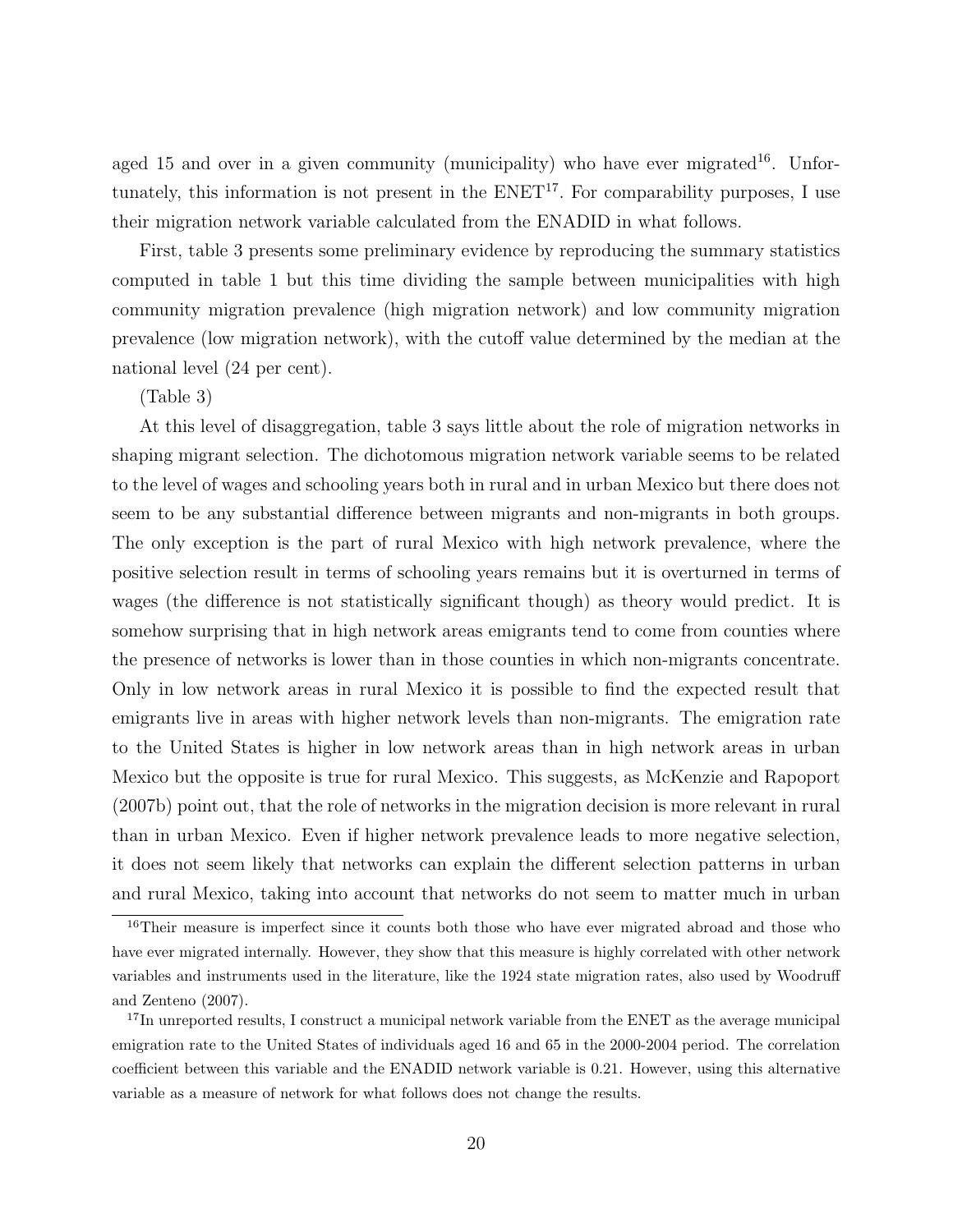Mexico (where selection is negative) whereas they seem to be a more relevant factor in rural Mexico (where selection is positive).

A final exercise that can be performed to assess the impact of networks on the computed degree of selection is to redo the calculation in section 3.2. Figures 6 and 7 represented counterfactual wage distributions for Mexican emigrants to the United States based just on their observable characteristics. Those observable characteristics (schooling, age and marital status) were able to explain 60 per cent of the actual degree of negative selection for urban Mexico (-0.28) and just 48 per cent of the actual degree of positive selection (0.17) for urban Mexico. Stretching the spirit of the DiNardo, Fortin, and Lemieux (1996) reweighing procedure, assume that the network prevalence variable constitutes another observable characteristic that can be used when computing counterfactual wages. This should be considered as a mere accounting exercise since migration networks should not in principle have any effect on wages at home. If such effects are present, they should be attributed to a correlation between migration networks and networks at home or to some spurious correlation between migration networks and economic conditions (suggested by table 3). With these caveats in mind, the result from including migration networks in the computation of counterfactual wage densities for emigrants in rural and urban  $Mexico<sup>18</sup>$  can be observed in figures 9 and 10.

(Figure 9)

(Figure 10)

Figures 9 and 10 appear almost identical to figures 6 and 7. Only the last panel in figure 10, referred to rural Mexico, shows a significant difference with the second panel in figure 7. Visually, it seems that adding the network variable increases the degree of positive selection that observables can explain in rural Mexico. This is confirmed by looking at the averages. The average degree of selection in figure 9 for urban Mexico is -0.18. This is 64 per cent of the actual degree of negative selection. Thus, adding networks only increases the explanatory power of observables by four percentage points for the case of urban Mexico, consistent with the observation from table 3 that networks did not seem to play a large role in the migration decisions out of urban Mexico. The result is different for rural Mexico, though. The degree of selection stemming for figures 9 and 10 is 0.15. This means that observables are now able

<sup>18</sup>See section 3.2 for an explanation of the computation of the wage counterfactual. The weights are calculated as in footnote 10 and adding the network variable and its interaction with the schooling categories. Results from the auxiliary logit regression are available from the author upon request.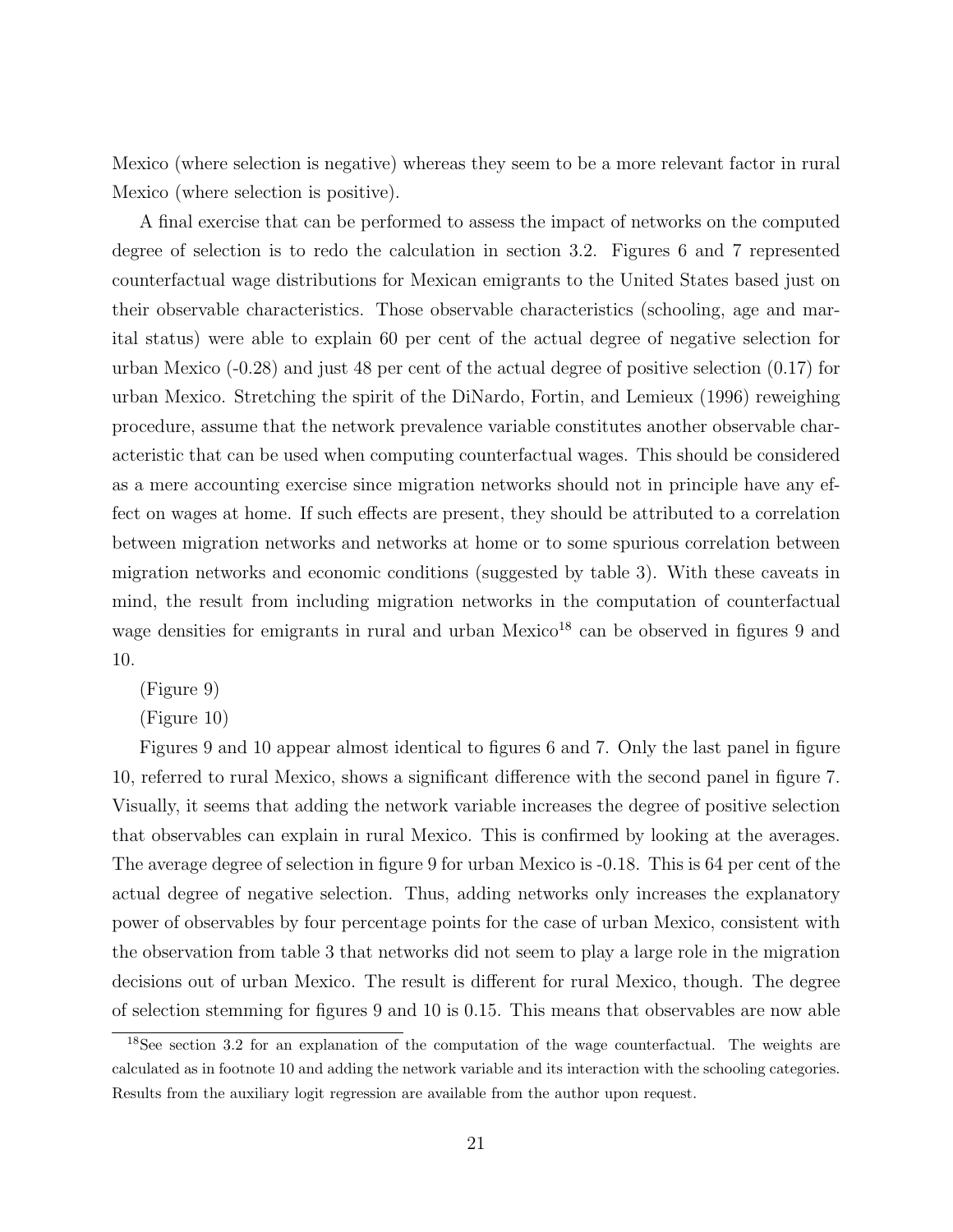to explain 86 per cent of the actual degree of positive selection in rural Mexico, 38 percentage points more than when networks were not included. Again, this confirms what was already deduced from table 3. Networks seem to play a very relevant role in rural Mexico but not in urban Mexico.<sup>19</sup>

The conclusion from this section is that network variables seem unlikely to be able to explain by themselves why there is positive selection in rural Mexico and negative selection in urban Mexico. Propositions 1 and 2 would suggest that network effects on the degree of selection should be more pronounced in urban than in rural Mexico but the ENET survey does not seem to support this view. The next subsection explores a third possible explanation to the differing selection patterns.

### 4.3 Wealth constraints

The fact that migration is generally a profitable investment does not mean that every person who could obtain this profit will actually emigrate. It could be the case that low-income individuals willing to emigrate cannot do so because they lack the financial resources to cover the migration costs. If this is the case, they could borrow to start the trip but sometimes they do not have the possibility of borrowing, possibly because the financial sector in the area in which they live is not specially developed, possibly because they do not have access to a network (family or friends) that can lend them the money. If this is the case, this individual will be considered wealth constrained. Wealth constraints could be able to explain why emigrant selection in positive in rural Mexico and negative in urban Mexico. The reason is that even when low-skill individuals have relatively more incentives to migrate in both areas, because of the Borjas (1987) argument, it could be the case that these individuals are constrained in rural Mexico and not in urban Mexico. This is the issue that this section will address.

The existence of wealth constraints, in addition to be able to sort out the rural-urban emigrant selection difference, is key to understanding the consequences of migration policy on the selection of emigrants. Borjas (1987) simplest model of negative selection, presented

 $19$ In principle, the network variable could be capturing any municipality-specific component affecting the migration decision since it is the only variable that changes at a municipal level. However, McKenzie and Rapoport (2007b) showed that the migration network variable effects did not disappear or change their magnitude even if they added municipality dummies to their main regression.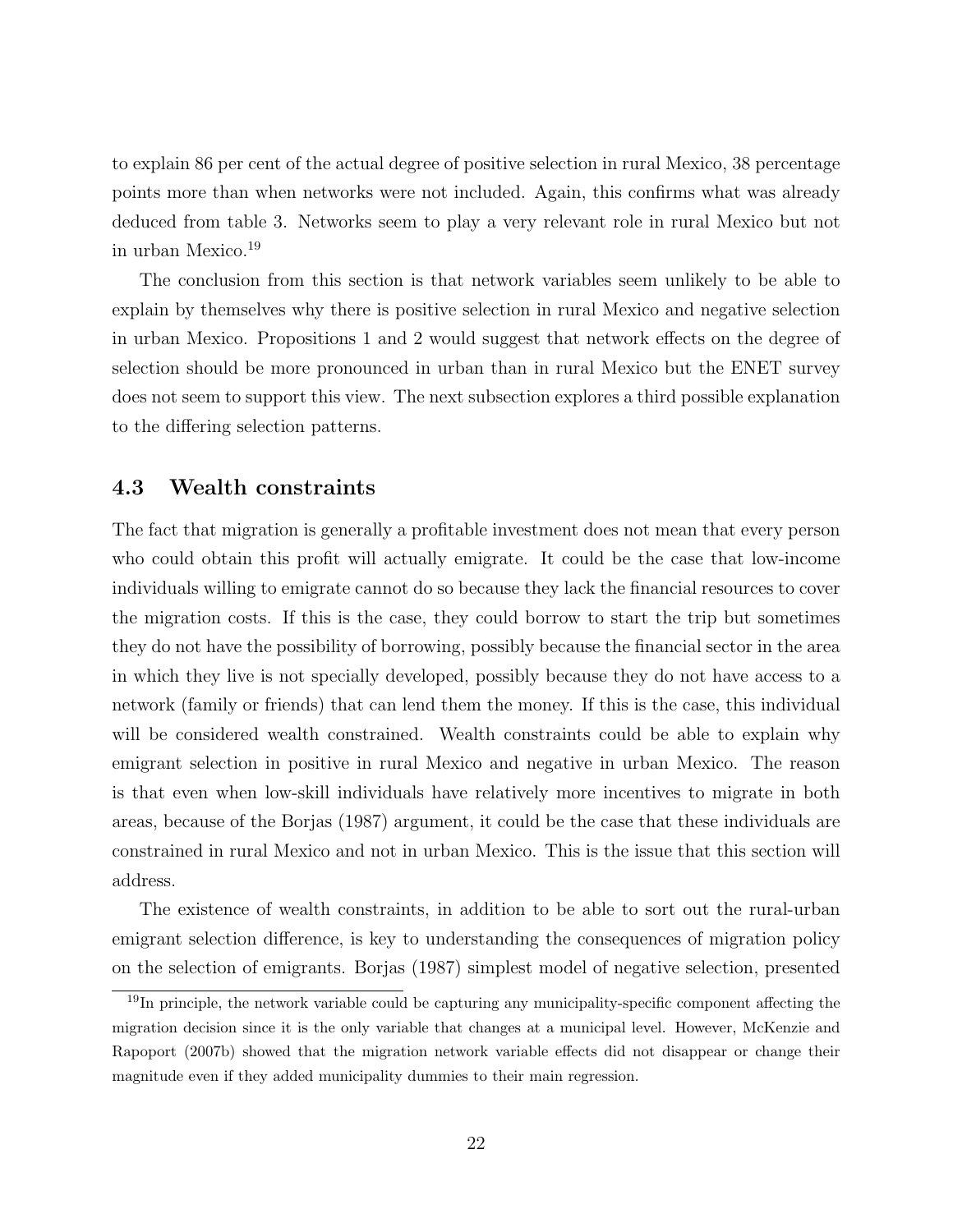in section 2, suggests that any increase in migration costs, such as tougher enforcement at the border, will lead to an increase in negative selection. However, if migration costs are decreasing in the productive characteristics of the emigrant-sending country population, this does not need to be the case and the selection of emigrants could actually improve.

Observable migration costs seem too small to justify the fact that the real hourly wage is between four and five times larger in the United States for Mexican immigrants than in Mexico (ACS data for 2000-2004, see data appendix). This leads Hanson (2006) to consider that the real puzzle is why more people do not migrate than they are doing now, which is another way of saying that migration costs must be incorporated to any modeling of the migration decision. It appears that the most important migration costs are not observable so that it is difficult to estimate directly their relationship with the productive characteristics of the population.

There is one particular theory of migration costs decreasing in observable characteristics that can be tested with the ENET data: the relevance of wealth constraints in the migration decision. The reasoning is that individuals whose expected utility is higher in the United States decide to remain in Mexico not necessarily because they cannot afford their trip but because they need to provide a buffer of savings for their family for the time it will take them to start sending remittances, for the probability of not being successful in crossing the border in the case of undocumented migrants, etc. For these individuals, the probability of emigrating should be increasing in a measure of their wealth, independently from their wage level.

Once a year, in the second quarter, the ENET surveys the characteristics of the building where the household lives, which enables the construction of a household wealth index. Filmer and Pritchett (2001) suggest that a principal components analysis can be used to this end. If this index is a good proxy for wealth (McKenzie (2005)) and there exist wealth constraints in migration, the decision to migrate should be positively related to the index, controlling for other observables and wage income, for low wealth individuals and have no relation to migration for high wealth individuals.

The construction of the index takes advantage from six questions about housing characteristics in the ENET. These questions refer to the ownership of the building, whether it is a house or an appartment, floor, wall and roof materials, number of rooms and bedrooms, kitchen and bathroom facilities, utilities included (water, electricity, phone, sewerage...) and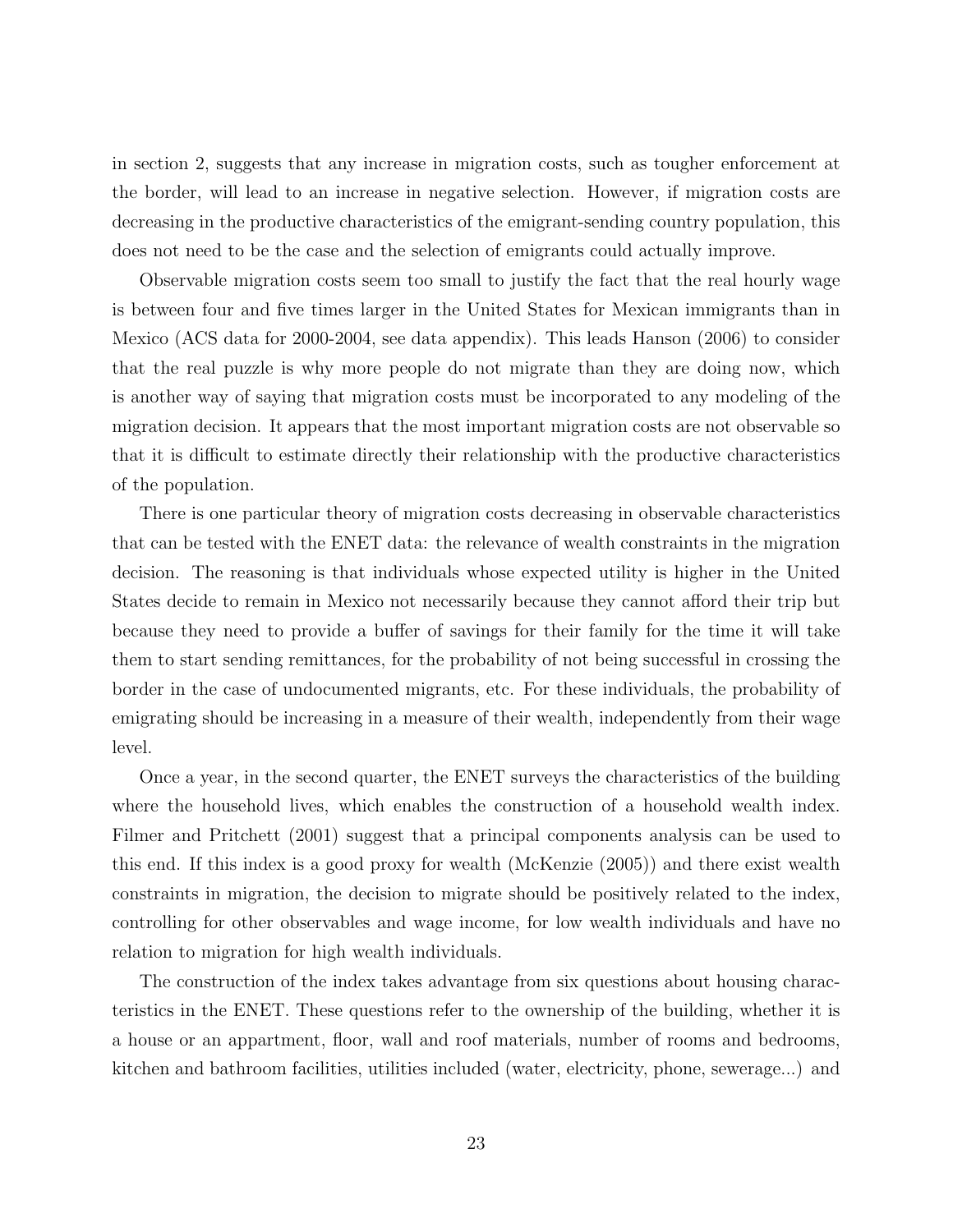antiquity of the building. In total, there are thirty-six characteristics from which dummy variables are constructed taking a value of 1 if it is present and 0 otherwise, except for the number of rooms and bedrooms. Filmer and Pritchett (2001) show that such a set of dummy variables can be used to construct an index through principal components analysis which does a good job in approximating household wealth by comparing the distribution arising from the index from that arising from traditional measures of wealth in expenditure and income household surveys in Indian states. Filmer and Pritchett (2001) methodology has been extensively used. In particular, for the case of Mexico, McKenzie (2005) shows that such a household wealth index performs well in approximating measures of wealth taken from the ENIGH (Encuesta Nacional de Ingresos y Gastos de los Hogares), the official Mexican income and expenditure household survey, in 1998.

McKenzie (2005) constructs one general wealth index out of thirty asset characteristics present in the ENIGH. In addition, he shows that three other indices made out of subgroups of characteristics also provide a good measure of wealth: a housing characteristics index, a utilities index and a durables index. Unfortunately, the ENET does not provide information on durables ownership but it has some other indicators not present in the ENIGH, such as kitchen equipment. Given these considerations, two wealth indices are constructed from the ENET data in table 3. On the one hand, one that replicates the utilities and housing characteristics index from McKenzie (2005). On the other hand, one that uses all the available information in the ENET with its thirty-six components. The construction of both is detailed in table 4.

#### (Table 4)

Table 4 shows that both indices are coherent in the sense that they produce a reasonable ordering that can be a good approximation of wealth, as McKenzie (2005) shows. Both of them are very similar although the McKenzie index does a better job at explaining the overall variance in the first principal component: 31 per cent versus 16 per cent from the overall ENET index. As a result, the McKenzie index will be used in the calculations below although the results do not change if the overall ENET index is used instead.

The assumption to be tested is whether wealth has a positive effect on the decision to migrate, controlling for other factors (especially productive characteristics reflected in the wage), for low wealth individuals. In contrast, wealth should not be relevant in the migration decision of wealthier individuals. Given that there is positive selection among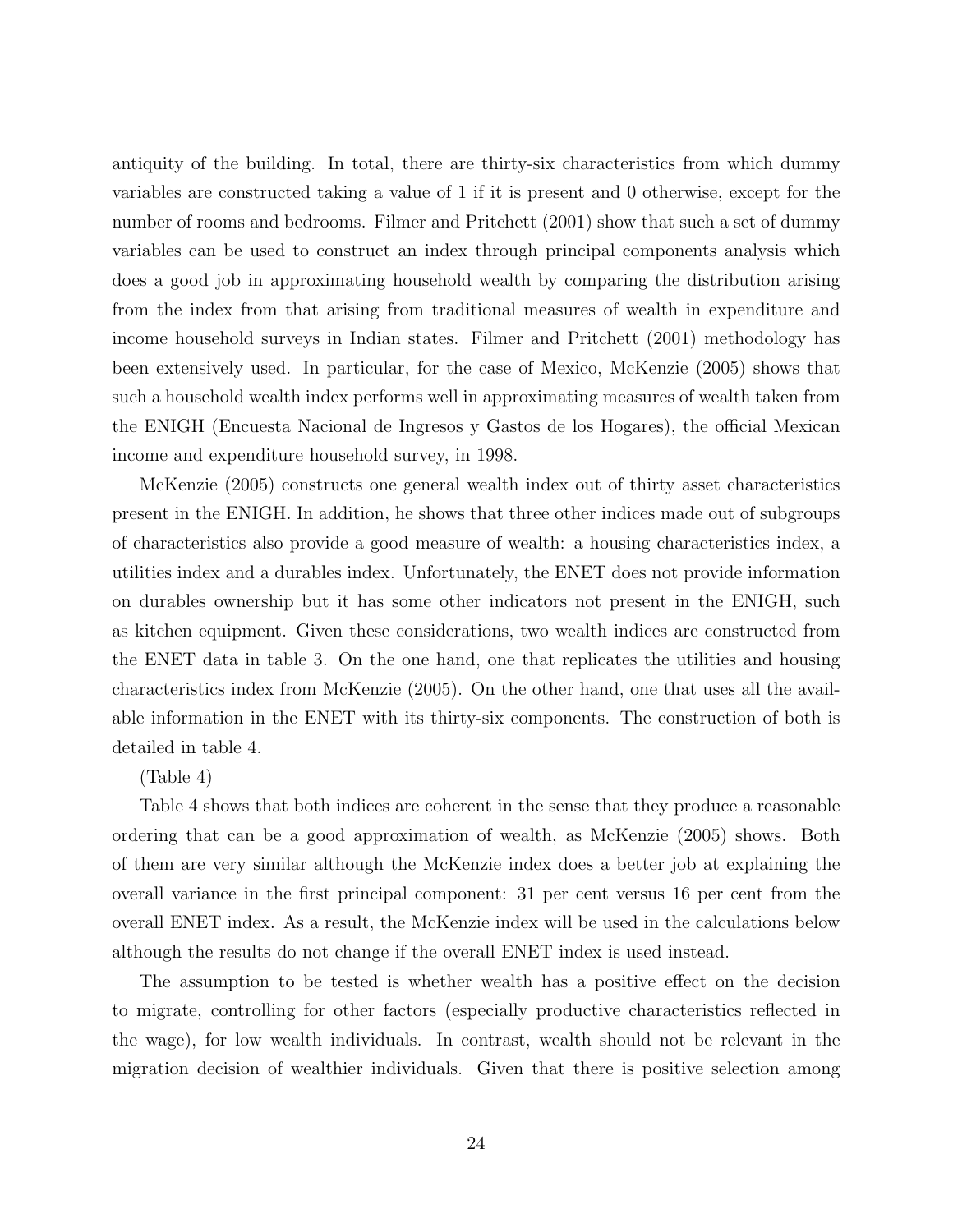the rural population and negative for the urban population, one should expect that wealth constraints would be easier to identify and more relevant in a context of positive selection like rural Mexico.

To this end, the binary variable  $mig_{it}$  taking the value 0 if the individual remains in Mexico in the quarter following the one in which the observation takes place and 1 if the individual emigrates to the United States in the following quarter is considered as the dependent variable<sup>20</sup>. The regressors that should affect this variable are the log of the hourly wage  $(log w_{it})$ , which should have a negative effect on emigration, and all other observable characteristics of the individual: schooling, age, community migration prevalence (from the ENADID) and its interaction with education (following McKenzie and Rapoport (2007b)), family characteristics, distance to the border and dummies for time and Mexican states  $(X_{it})$ . The most interesting regressor, though, is the measure of household wealth taken from applying McKenzie (2005) index to the ENET ( $asset_{it}$ ).

A traditional linear regression analysis of the effect of the asset index on the probability of emigration could be inappropriate if, as expected, there are non-linearities in this relationship. For this reason, a semi-parametric approach following the local linear regression method of Fan (1992) is preferred. The regression to be estimated is the following:

$$
mig_{it} = G(asset_{it}) + \Gamma X_{it} + \epsilon_{it}
$$

Fan (1992) shows how to apply the local linear regression method for one independent variable. Thus, the effect of all the controls must be discounted in a first step by estimating Γ. To this end, the high order differencing method of Yatchew (1998) can be used. First, the data are ordered in ascending order according to asset<sub>it</sub>. With  $d_j$  ( $j = 0...5$ ) denoting the optimal Yatchew (1998) differencing weights of fifth order<sup>21</sup>, the following ordinary least squares regression can be estimated:

$$
\sum_{j=0}^{5} d_j m i g_{i-j,t} = \left(\sum_{j=0}^{5} d_j X_{i-j,t}\right) \Gamma + \varepsilon_{it}
$$

<sup>&</sup>lt;sup>20</sup>Internal migrants and international migrants to other destinations are taken out of the sample although their inclusion does not alter the results.

<sup>&</sup>lt;sup>21</sup>The weights are 0.9064,  $-0.2600$ ,  $-0.2167$ ,  $-0.1774$ ,  $-0.1420$  and  $-0.1103$ . Yatchew (1998) shows that differencing with these weights attains 91 per cent efficiency relative to the asymptotic efficiency bound.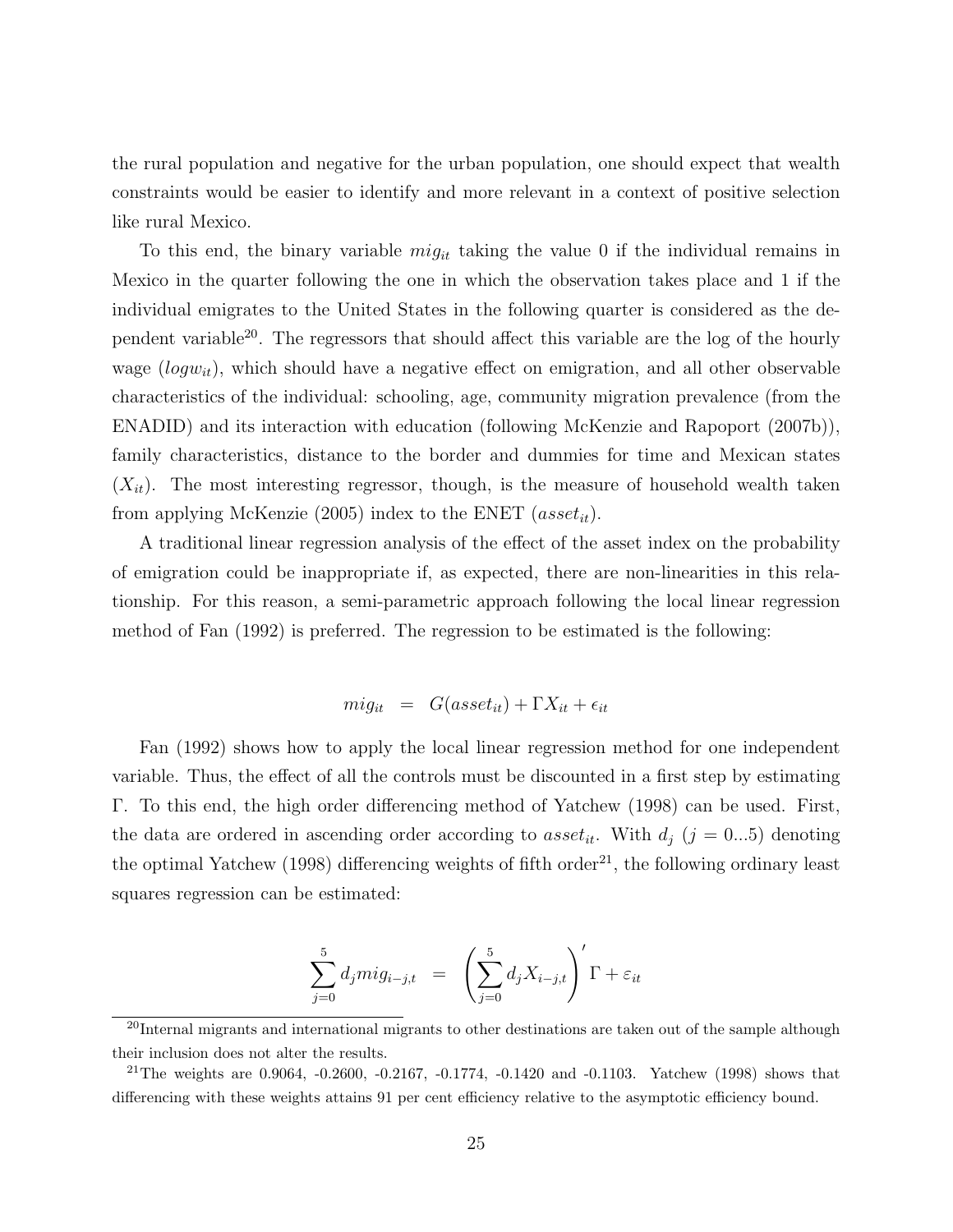The idea is that the difference between contiguous observations of the asset variable is small enough to disregard it so that  $\hat{\Gamma}$  is estimated efficiently and Fan (1992) local linear regression can be run on:

$$
mig_{it} - X_{it}\hat{\Gamma} = G(asset_{it}) + \eta_{it}
$$

The summary statistics for the data that will be used in this estimation procedure are presented in table 5. The estimation is restricted to men aged 16 to 65 years old in order to be consistent with the previous section.

(Table 5)

There are two main differences between the summary statistics in table 1 and those in table 5. First, table 5 refers only to observations recorded in the second quarter of every year from 2000 to 2004 whereas table 1 refers to all available quarters. Second, table 5 only provides summary statistics for the observations that are actually used in the regression analysis, that is, those not presenting missing values on any of the variables. The main difference here is the exclusion of those individuals not perceiving a wage. All the regressions in this section have also been ran dropping the wage variable and, if anything, the results that will be presented are strengthened.<sup>22</sup>

Table 5 confirms that working-age males are much more likely to emigrate from rural Mexico (13.1 versus 4.8 emigrants per thousand in urban areas). Male individuals aged 16 to 65 in rural Mexico live in households that are much poorer than those in urban areas as measured by the McKenzie (2005) index. They also earn notably lower wages, which is consistent with an average education level that shows four less years of schooling than what is prevailing in urban Mexico. From the other categories, the most relevant information is that rural households tend to have more members than urban households (5.4 versus 4.8). Finally, network prevalence is much higher on average in urban (36 per cent) than in rural Mexico (20 per cent).

The results from estimating Fan  $(1992)$  local linear regression<sup>23</sup> for urban and rural Mexico can be observed in figures 11 and 12.

<sup>22</sup>Results available from the author upon request.

<sup>&</sup>lt;sup>23</sup>The complete results from the first auxiliary regression estimating  $\Gamma$  are available from the author upon request. It is run on 357,257 observations and the  $R^2$  from the regression is 0.0109. The variables included are discussed in the text and shown in table 5. Quadratic terms in age and schooling years and an interaction of the network prevalence variable with schooling years are added. The signs of the coefficients coincide for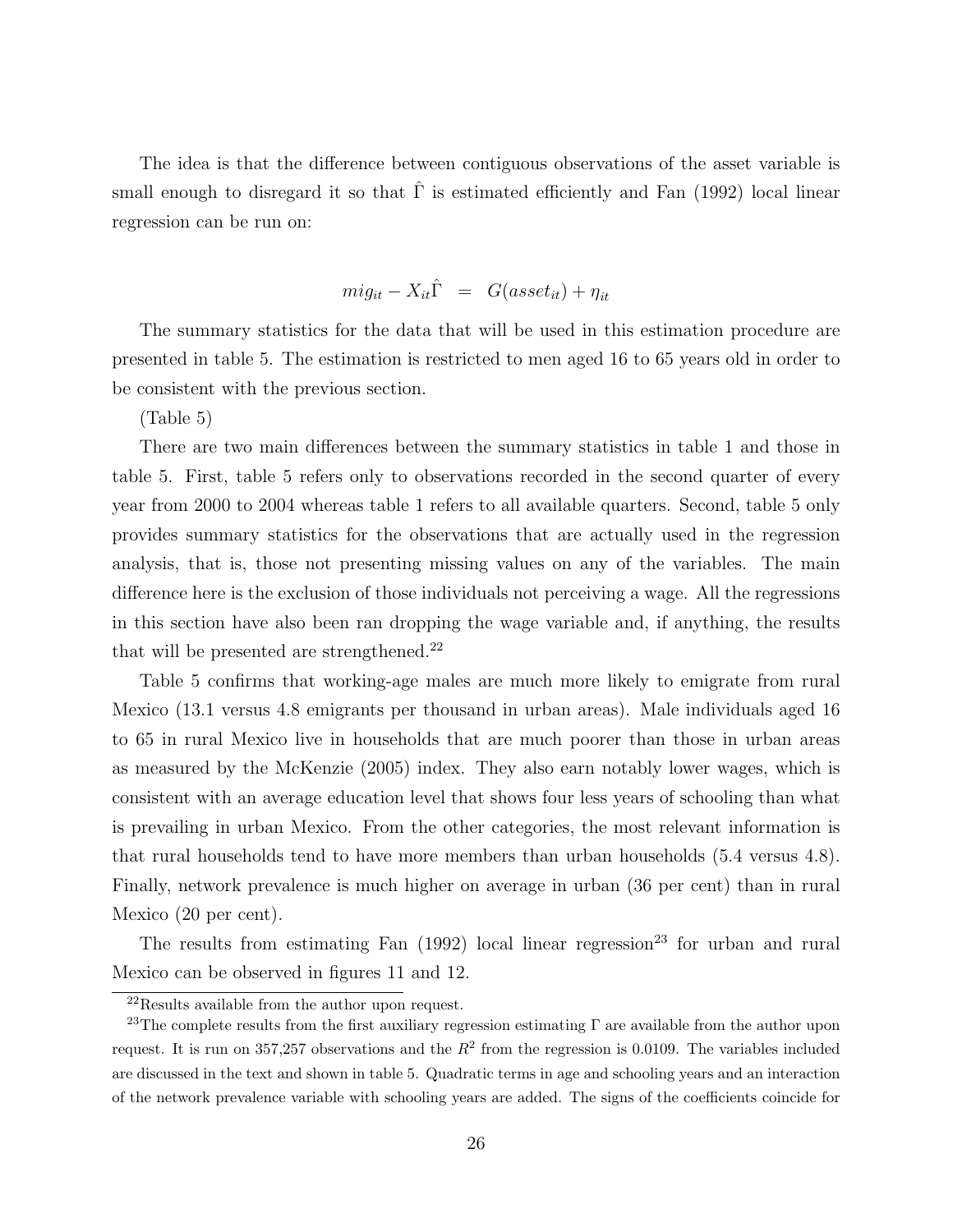(Figure 11)

(Figure 12)

The two panels of figure 11 separately show the estimated functions for rural and urban Mexico with their corresponding 90 per cent bootstrapped confidence intervals.<sup>24</sup> Figure 12 combines the rural and urban estimation for a clearer comparison. Both urban and rural Mexico seem to fit to an inverted u-shape relationship between the emigration probability and wealth. However, this result is much more pronounced in the case of rural Mexico, consistent with the findings of McKenzie and Rapoport (2007a). In the case of urban Mexico, only the poorest part of the population could be subject to some sort of wealth constraint according to this graph but it must be mentioned at this point that the extremes are precisely the values of the asset index that Filmer and Pritchett (2001) advise to take more carefully, since it tends to over-discriminate at low wealth levels and to under-discriminate at high wealth levels. For the rest of the urban Mexico sample (more than 80 per cent, by looking at the depicted wealth quintiles), there is absolutely no relationship between wealth and the probability of emigrating to the United States in the following quarter so that there does not seem to be any scope for the existence of wealth constraints affecting the emigrating decision.

On the contrary, rural Mexico's result is consistent with the existence of wealth constraints in the emigration decision. The probability of emigration is clearly increasing in the household wealth level (after controlling for all other observed factors in the ENET, including the wage, and the network variable from the ENADID) for the four lowest quintiles of the wealth distribution (figure 12 with national wealth quintiles), which, by the way, represent 98.7 per cent of the total rural population in the sample (contrast with the rural wealth quintiles in figure 11). So the big drop in the function is only due to the effect of a very tiny fraction of the rural population (1.3 per cent), which would be consistent with them being landowners<sup>25</sup> although the number of observations is too small and, as it was mentioned earlier, the wealth index may present problems at the extremes. McKenzie and

the more relevant variables, notably that of the education and network interaction (negative), with those reported in McKenzie and Rapoport (2007b). Following Deaton (1997), the Epanechnikov kernel is used. A bandwidth of 0.2 times the asset index range is chosen.

<sup>&</sup>lt;sup>24</sup>The interval comes from the 5th and 95th percentile of the distribution originated by repeating the procedure 1000 times by randomly sampling with replacement half of the observations.

 $^{25}$ McKenzie (2005) suggests that the household wealth index is also well correlated with land ownership.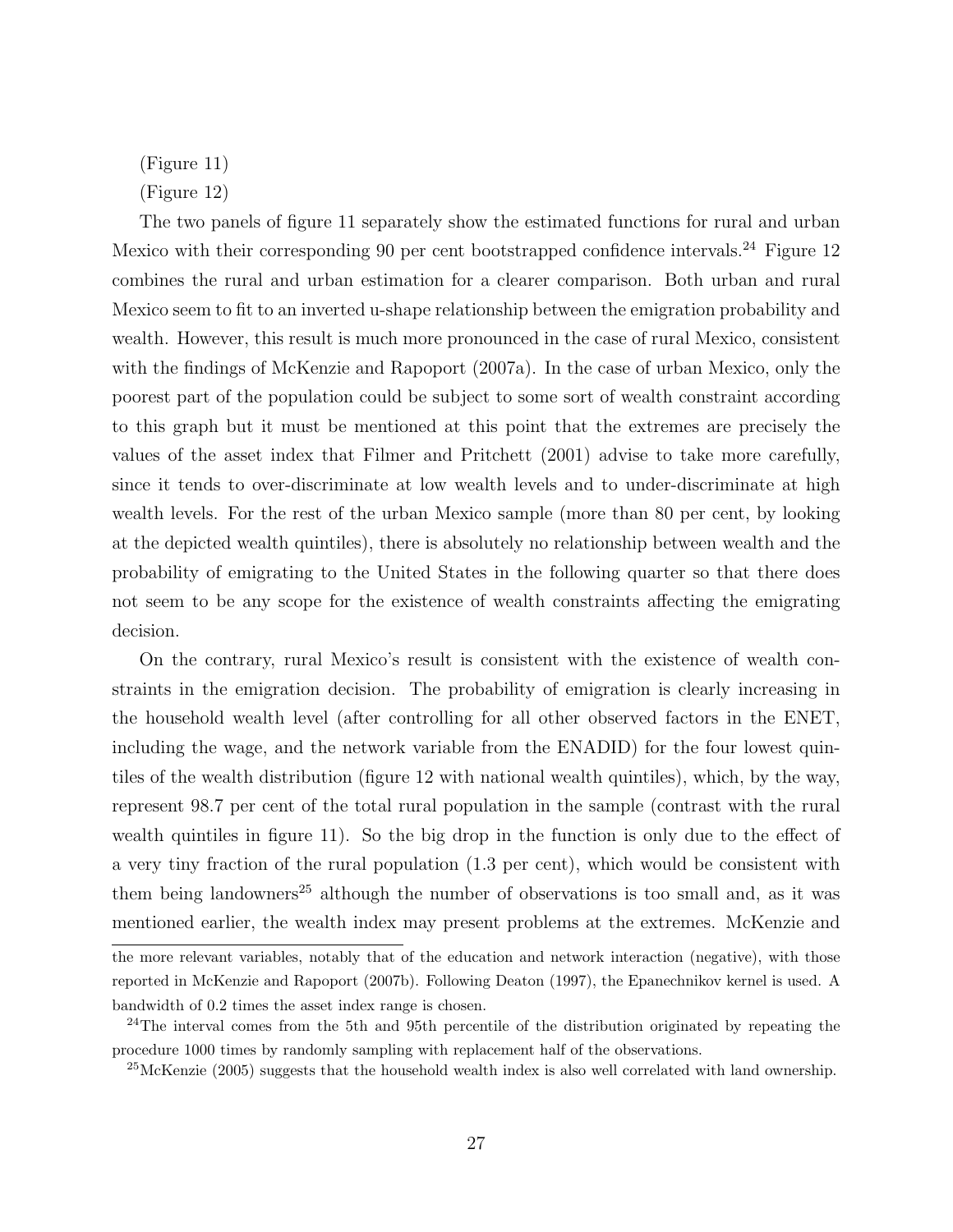Rapoport (2007a) find similarly a u-shape relationship between wealth and the probability of emigrating in the Mexican Migration Project (some areas of rural Mexico) and attribute this decreasing zone to the presence of landowners, who can obtain rents from their lands in Mexico that they cannot get in the United States so they have lower incentives to emigrate than those reflected in the typical selection model in section 2.

It would be interesting to investigate further why there are these disparate relationships between wealth and the emigration probability at the rural and urban level. A first hypothesis that could be put forth is household size. If emigrating individuals do not leave until they have accumulated enough wealth on which their family can live before they start sending remittances or in case there is a failure in getting across the border, then higher household size should be related to a greater incidence of wealth constraints. In fact, if the above estimation procedure is further divided by household size, the results point in this direction. The emigration probability of individuals belonging to households with a size above the median in the lowest wealth quintile is increasing in wealth whereas there is no relationship for individuals belonging to lower size households. The problem is that dividing the dataset too much leads to a lack of power in the estimation and the standard errors become too big to draw meaningful conclusions.<sup>26</sup>

A second hypothesis that could explain the rural/urban divide is the thickness of the credit market in rural and urban areas. There is some evidence that the credit market could be more developed in urban areas of Mexico than in rural ones. According to Focke (2004), only 6 per cent of the population in rural areas had access to a bank account, in contrast to a 15 per cent in urban areas. In this sense, the World Bank is currently (2004-2009) undertaking a project to develop the rural financial sector in Mexico since 74 per cent of the municipalities (hosting 22 per cent of the population) do not even have a bank branch in their territory<sup>27</sup>. Although the World Bank does not provide this information, these percentages are likely to refer to rural Mexico (22 per cent of the population in 2000-2004; see table 1). These numbers refer to the formal financial sector so that it would be possible for a developed informal financial sector to fill in these gaps. However, Paxton (2006) studies semi-formal financial institutions in rural Mexico and finds that they are highly inefficient. She calculates that the Mexican rural financial sector is 50 per cent less efficient than the

<sup>&</sup>lt;sup>26</sup>A more traditional analysis based on a probit model of the emigration decision, available from the author upon request, did not confirm this hypothesis.

 $^{27}$ Information available at the World Bank web page: www.worldbank.org. Web accessed on 10-20-2006.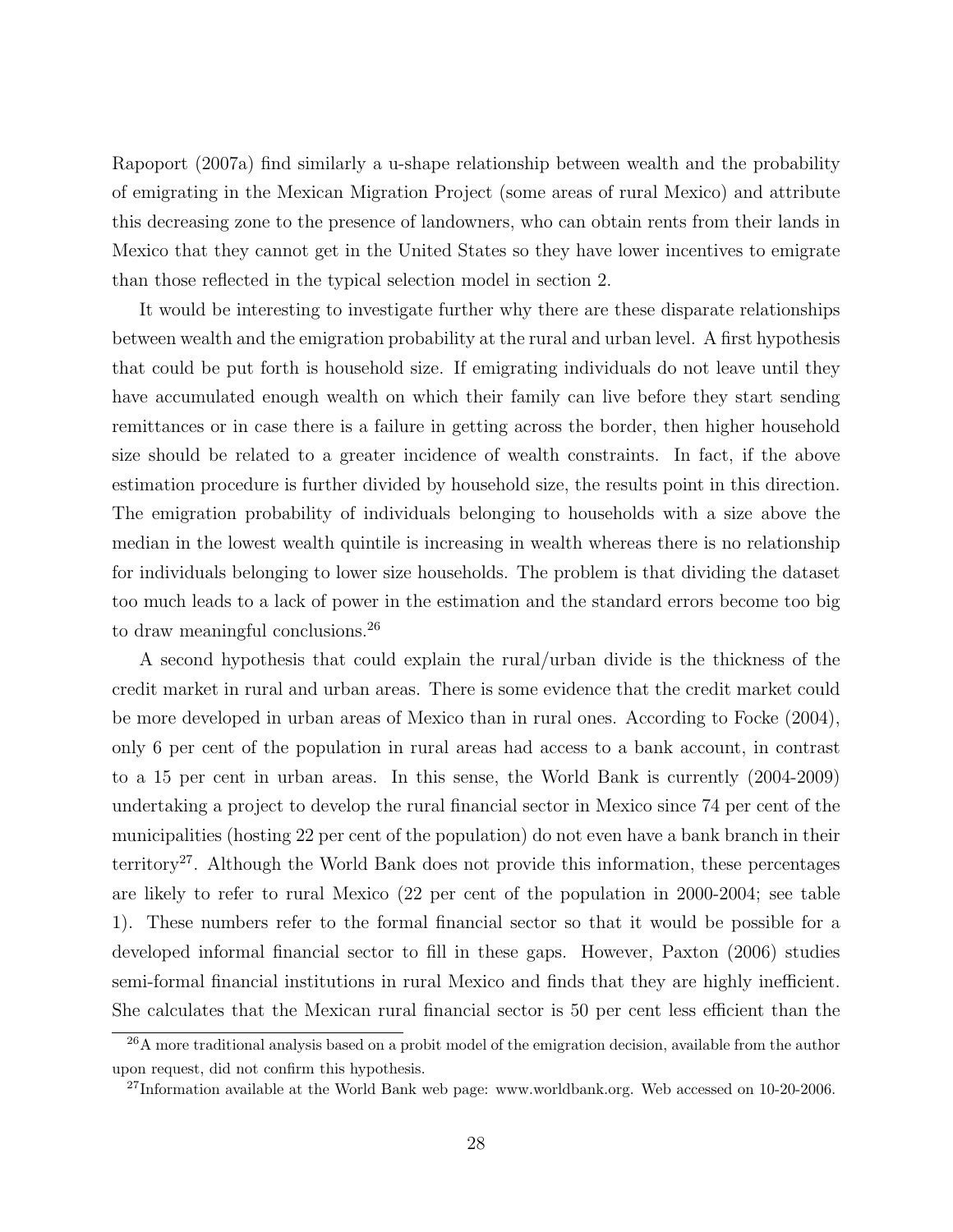urban one and attributes this difference to institutional factors rather than different client profiles.

Finally, a third hypothesis can be found by going back to the original meaning of the constructed asset index. The index reflects household infrastructure whose value could be notably higher in urban than in rural areas. In this sense, it would not be surprising that homes with the same amenities are more valuable and thus correspond to wealthier households in urban Mexico relative to rural Mexico. This would explain why individuals with the same asset index value could be constrained in rural areas but not in urban areas.

In addition to being significant, the relationship between wealth and the emigration probability is of a considerable magnitude. Taking into account that the average emigration rate out of rural Mexico is 1.31 per cent (table 5), figures 11 and 12 show that the effect of wealth on the emigration probability could be substantive. However, the fact that wealth is associated with the emigration probability in rural Mexico and not in urban Mexico does not say anything as to the ability of wealth constraints to explain the different selection patterns in both areas. In an additional stretch of DiNardo, Fortin, and Lemieux (1996) reweighing procedure, the McKenzie (2005) asset index can be included in the computation of counterfactual wage densities already undertaken in sections 3.2 and 4.2 (adding networks on the second case). This is an useful accounting exercise to see to what extent wealth constraints could be relevant in shaping the degree of selection. Figures 13 and 14 show the results.<sup>28</sup>

(Figure 13)

(Figure 14)

Figures 13 and 14 do not seem very different from figures 9 and 10. For the case of urban Mexico, the counterfactual wage density is basically identical to the one obtained when adding only the network variable. The percentage of the actual average degree of selection that observables (adding assets and networks) can explain is 65 per cent, only one additional percentage point to figures 9 and 10. Thus, 35 per cent of the observed degree of selection in urban Mexico is still attributable to negative selection on unobservable characteristics.

 $28$ See section 3.2 for an explanation of the computation of the wage counterfactual. The weights are calculated as in footnote 10 and adding the network variable, the McKenzie (2005) asset index, their interaction and the interactions of these two variables with the schooling categories. Results from the auxiliary logit regression are available from the author upon request.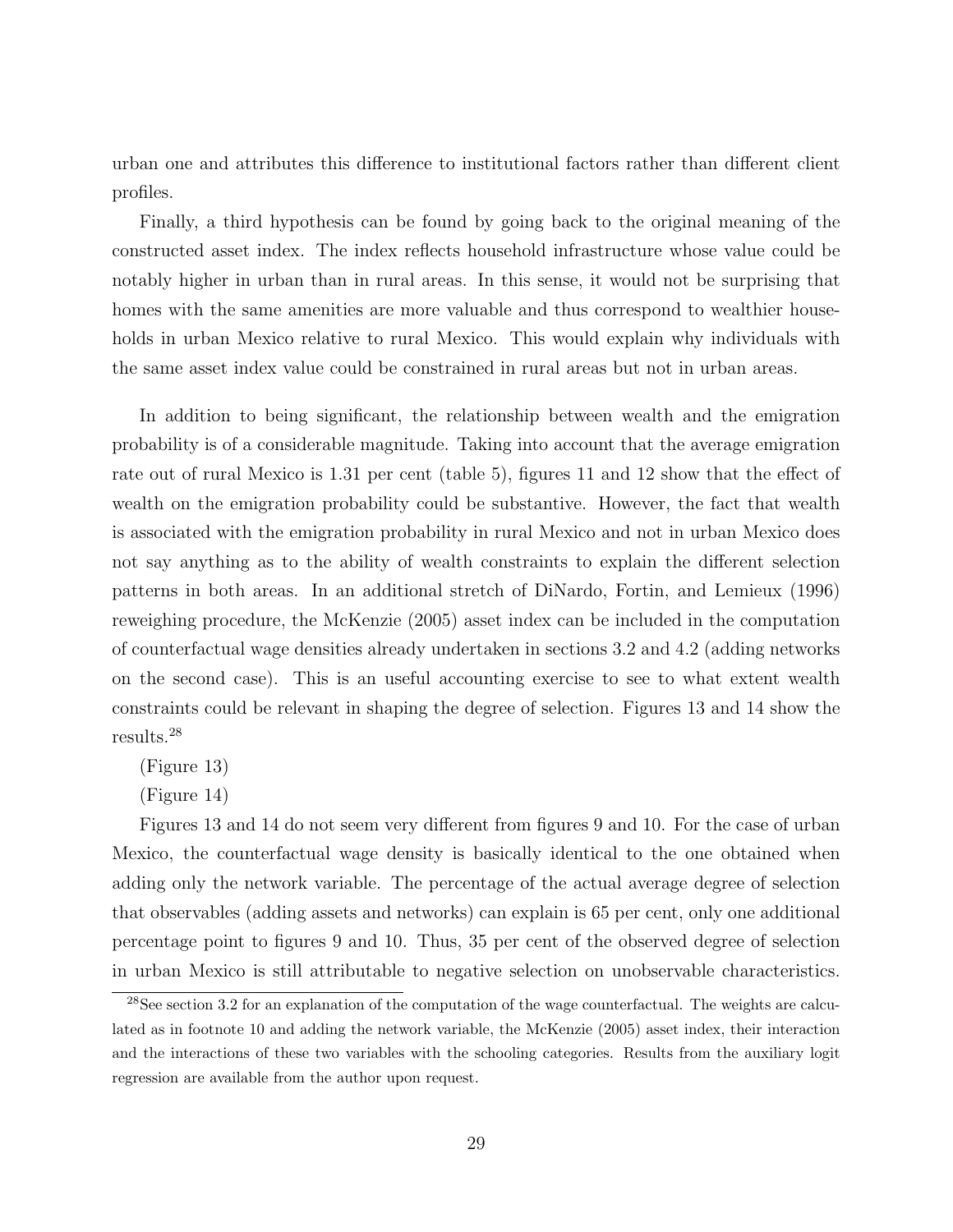Again, this situation is not surprising taking into account the above result that the asset index had no effect on the probability of emigration out of urban Mexico.

In the case of rural Mexico, consistent with the previous finding that the emigration probability increases on the wealth index for most of the rural population (suggestive of wealth constraints), adding the wealth measure to the counterfactual wage estimation has a more pronounced effect. As figures 13 and 14 show, now the counterfactual wage seems to be able to replicate the result obtained from using the actual wages in figures 4 and 5. In fact, looking at the averages of the counterfactual wage densities for rural Mexico in figure 13, the resulting degree of selection is 0.19, that is, 107 per cent of the actual degree of positive selection. The conclusion is that, once wealth constraints and network effects are taken into account, the positive selection result in rural Mexico can be completely accounted for. In addition, this shows that although positive selection prevails in rural Mexico in terms of observable characteristics, there is no significant selection on unobservables (the negative selection result is not statistically significant). Once networks and wealth constraints are considered, there is no need to keep trying to explain the positive selection result in rural Mexico but the existence of a significant degree of negative selection in unobservables in urban Mexico remains a matter for future research.

In any case, the value of these results depends critically on the quality of the chosen asset measure. All the results are similar when different household infrastructure indices are taken from the ENET, which provides some confidence about the robustness of the estimation. However, it would have been desirable to find an appropriate instrumental variable for the effect of wealth in the probability of migration so that causation in addition to correlation could have been tested and to avoid omitted variable bias, especially in the case of idiosyncratic network effects or the possibility of being a remittance recipient. Nevertheless, the inclusion of controls and fixed effects for time and location suggests that the estimation procedure can be solid enough and informative for the proposed question. A supplementary dataset other than the ENET would be needed to deepen the analysis presented here.

### 5 Conclusion

Immigration affects welfare in receiving and sending countries both through the size and the composition of migration flows, which is determined by how emigrants self-select. This paper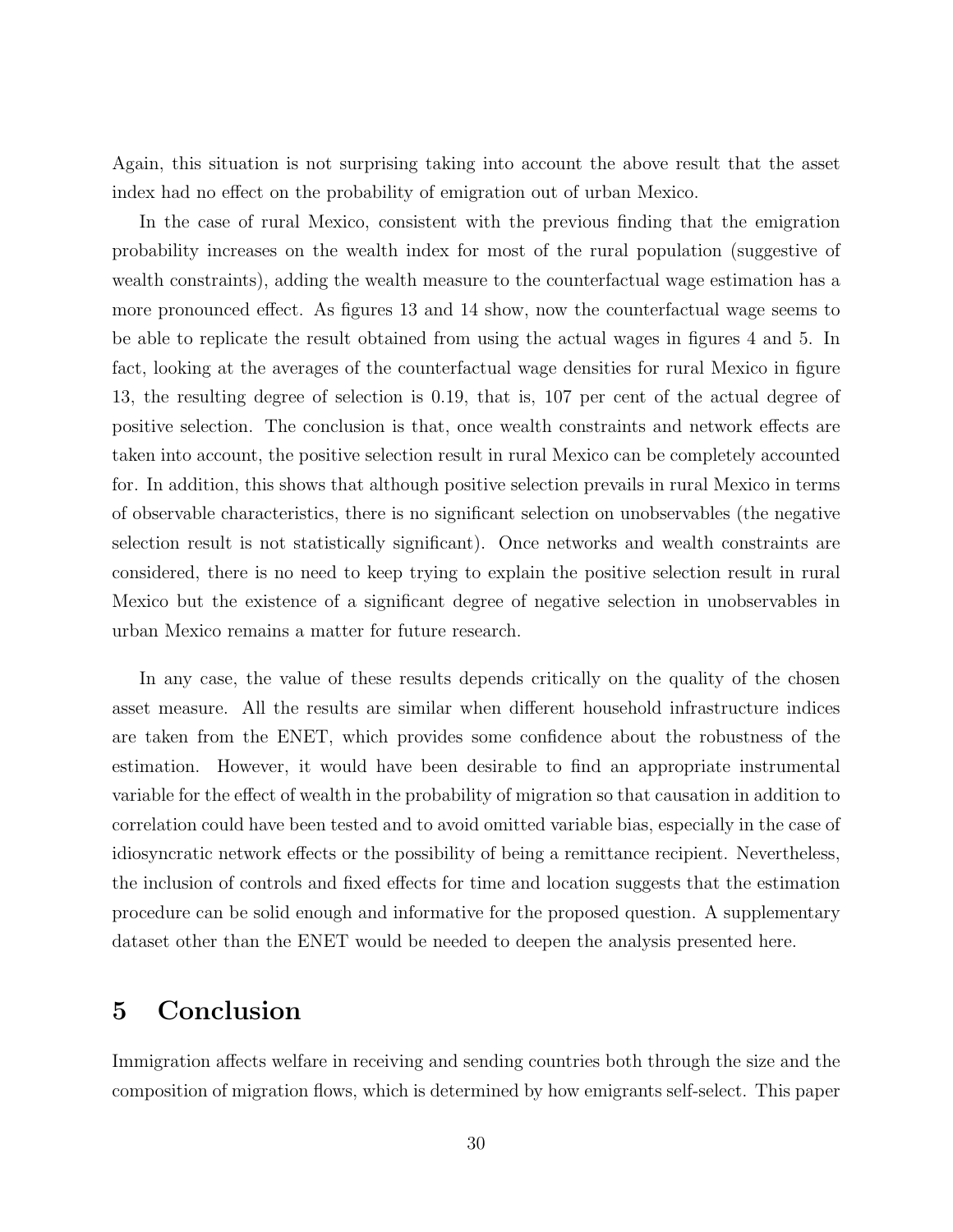explores three factors affecting selection, and thus the composition, of migration flows from Mexico to the United States in the period 2000-2004: wealth constraints, network effects and skill prices. There are two motivations for this. The first one is the need to explain why there are two very different patterns of selection inside Mexico: negative selection in urban Mexico (emigrants earn a lower wage and have less years of schooling than nonmigrants) versus positive selection in rural Mexico (emigrants earn a higher wage and have more schooling years than non-migrants). The second motivation is that the effect of policy on the composition of migration flows will depend on the mechanisms that generate emigrant selection. For example, a more restrictive migration policy consisting of toughening border controls will generate a more positively selected migration flow when selection is negative to begin with but its effect is theoretically ambiguous when selection is positive to begin with.

Out of the three theories that could explain the differing selection patterns in rural and urban Mexico, all of them matter but they matter differently in different areas. First, higher skill prices in urban Mexico than in the United States account for most of the observable degree of negative selection in urban Mexico, where there seems to be no role either for network effects or for wealth constraints. However, higher skill prices in rural Mexico with respect to the United States, although relevant, are not enough to generate negative selection in rural Mexico as well. On the contrary, the low prevalence of network effects at the county level in rural Mexico helps to explain why selection is not more negative there. Still, positive selection survives the removal of skill prices and significant network effects. Wealth constraints must be added to be fully able to explain the positive selection result.

To sum up, the combination of the three factors is enough to account for the mechanism of selection observed in rural Mexico. What remains to be shown is why there is still negative selection in urban Mexico once the effect of all these variables is discounted.

By addressing the effect of wealth constraints on the migration decision, this paper also contributes to understanding the structure of migration costs. Semi-parametric techniques are used to estimate a non-linear function of the probability of emigration on wealth. The result is that there is no evidence of any effect of wealth constraints in urban Mexico but there is evidence that wealth constraints could be playing a role in the migration decision of individuals living in rural areas. This would lead to the conclusion that migration numbers would increase and the degree of selection would be more negative if the wealth constraints suffered by the rural population were reduced by better banking institutions or just by an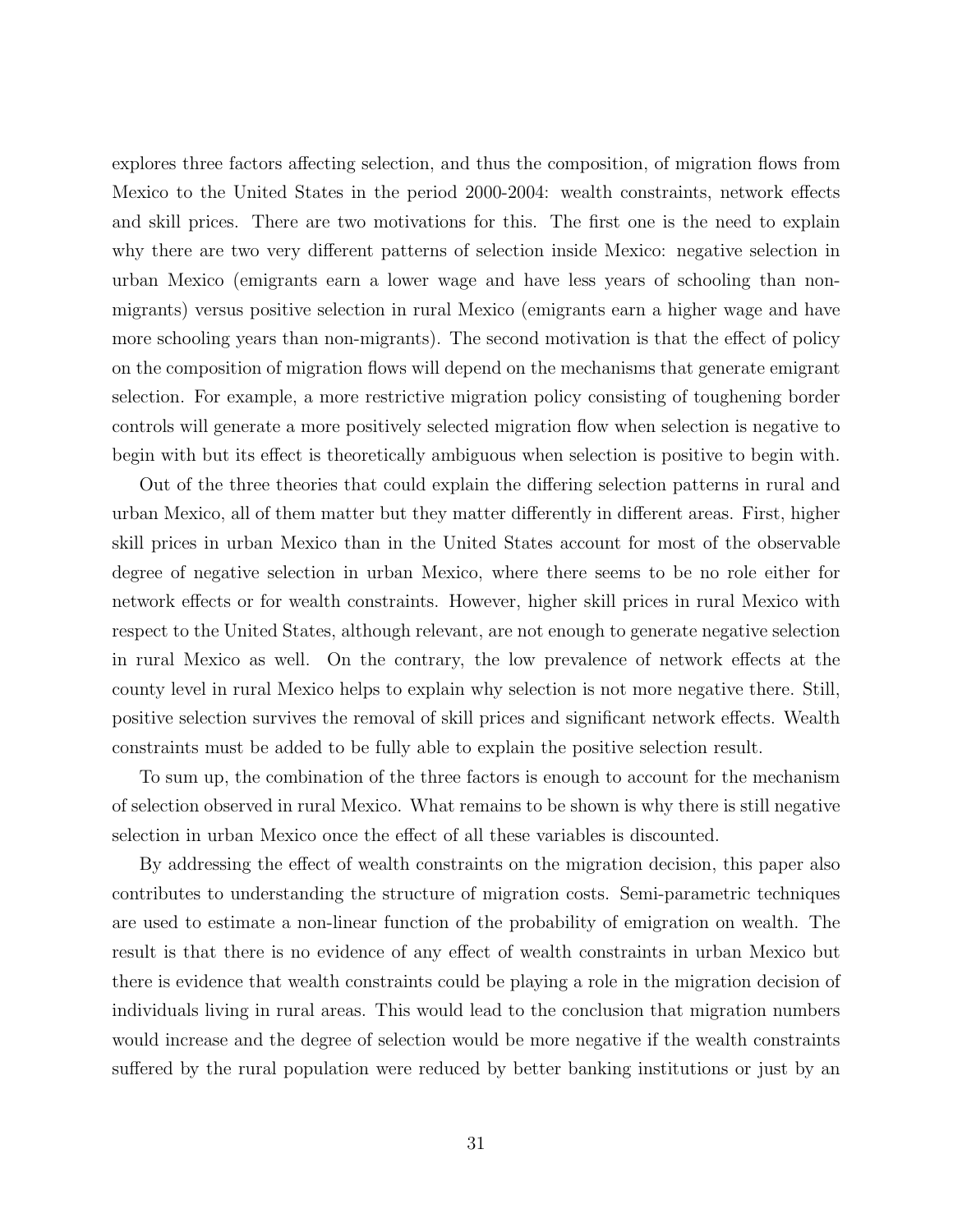improvement in their economic condition, ceteris paribus. In other words, negative selection characterized emigration from Mexico to the United States from 2000 to 2004 but it would have been even more negative if there were no wealth constraints in rural areas.

# Bibliography

- BORJAS, G. J. (1987): "Self-Selection and the Earnings of Immigrants," American Economic Review, 77(4), 531–553.
- $-$  (1999): "The Economic Analysis of Immigration," In Handbook of Labor Economics, edited by Orley Ashenfelter and David Card, 3A.
- (2003): "The Labor Demand Curve is Downward Sloping: Reexamining the Impact of Immigration in the Labor Market," Quarterly Journal of Economics, 118(4), 1335–1374.
- Caponi, V. (2006): "Heterogeneous Human Capital and Migration: Who Migrates from Mexico to the United States?," IZA Discussion Paper Series, 2446.
- CARRINGTON, W. J., E. DETRAGIACHE, AND T. VISHWANATH (1996): "Migration with Endogenous Moving Costs," American Economic Review, 86(4), 909–930.
- Chiquiar, D., and G. H. Hanson (2005): "International Migration, Self-Selection, and the Distribution of Wages: Evidence from Mexico and the United States," Journal of Political Economy, 113(2), 239–281.
- Chiswick, B. R. (1978): "The Effect of Americanization on the Earnings of Foreign-Born Men," Journal of Political Economy, 86, 897–921.

- Cragg, M. I., and M. Epelbaum (1996): "Why has wage dispersion grown in Mexico? Is it the incidence of reforms or the growing demand for skills?," Journal of Development Economics, 51, 99–116.
- Cuecuecha, A. (2005): "The Characteristics of the Immigrants from Mexico to the US," Working Paper, ITAM-CIE.

<sup>(1999): &</sup>quot;Immigration Policy and Immigrant Quality. Are Immigrants Favorably Self-Selected?," American Economic Review, 89(2), 181–185.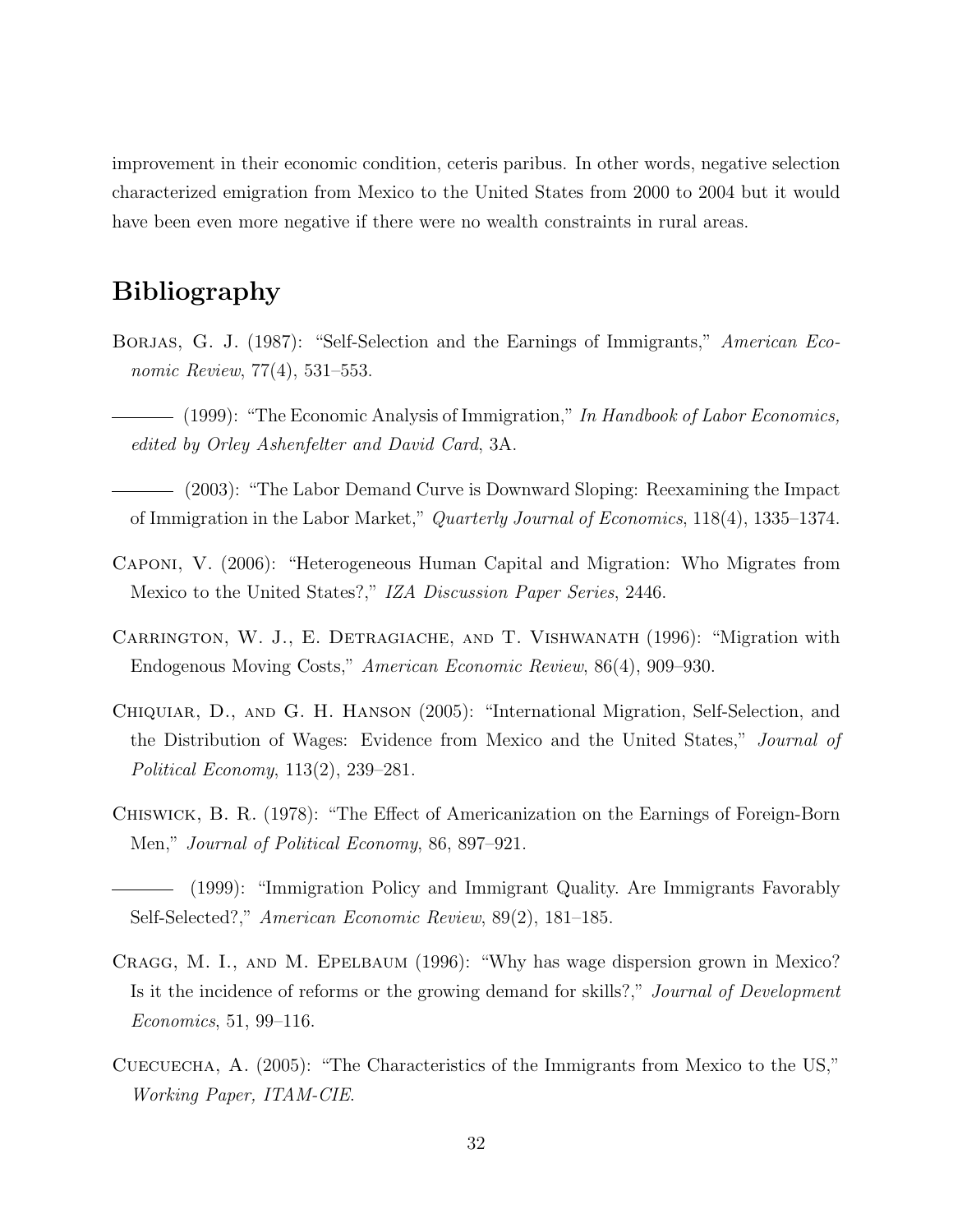- Deaton, A. (1997): The Analysis of Household Surveys: A Microeconometric Approach to Development Policy. The Johns Hopkins University, Baltimore.
- DINARDO, J., N. M. FORTIN, AND T. LEMIEUX (1996): "Labor Market Institutions and the Distribution of Wages. 1973-1992: A Semiparametric Approach," Econometrica, 64, 1001–1044.
- Fan, J. (1992): "Design-adaptive Non-parametric Regression," Journal of the American Statistical Association, 87(420), 998–1004.
- FERNÁNDEZ-HUERTAS MORAGA, J. (2007): "New Evidence on Emigrant Selection," Mimeo. IAE-CSIC.
- FILMER, D., AND L. H. PRITCHETT (2001): "Estimating Wealth Effects without Expenditure Data–Or Tears: An Application to Educational Enrollments in States of India," Demography, 38(1), 115–132.
- Focke, K. (2004): "Mexico. Rural Financial System Consolidation Program (ME-0243). Loan Proposal," Discussion paper, Inter-American Development Bank.
- Gathmann, C. (2004): "Effects of Enforcement on Illegal Markets: Evidence of Migrant Smuggling at the Southwestern Border," IZA Discussion Paper, 1004.
- Hanson, G. H. (2006): "Illegal Migration from Mexico to the United States," Journal of Economic Literature, 44(4), 869–924.
- Hanson, G. H., and A. Spilimbergo (1999): "Illegal Immigration, Border Enforcement, and Relative Wages: Evidence from Apprehensions at the U.S.-Mexico Border," American Economic Review, 89(5), 1337–1357.
- HECKMAN, J. J., L. L. LOCHNER, AND P. E. TODD (2003): "Fifty years of Mincer earnings regressions," NBER Working Paper Series, 9732.
- IBARRARÁN, P., AND D. LUBOTSKY (2007): "Immigration and Self-Selection: New Evidence from the 2000 Mexican Census," In Mexican Immigration to the United States, edited by George J. Borjas.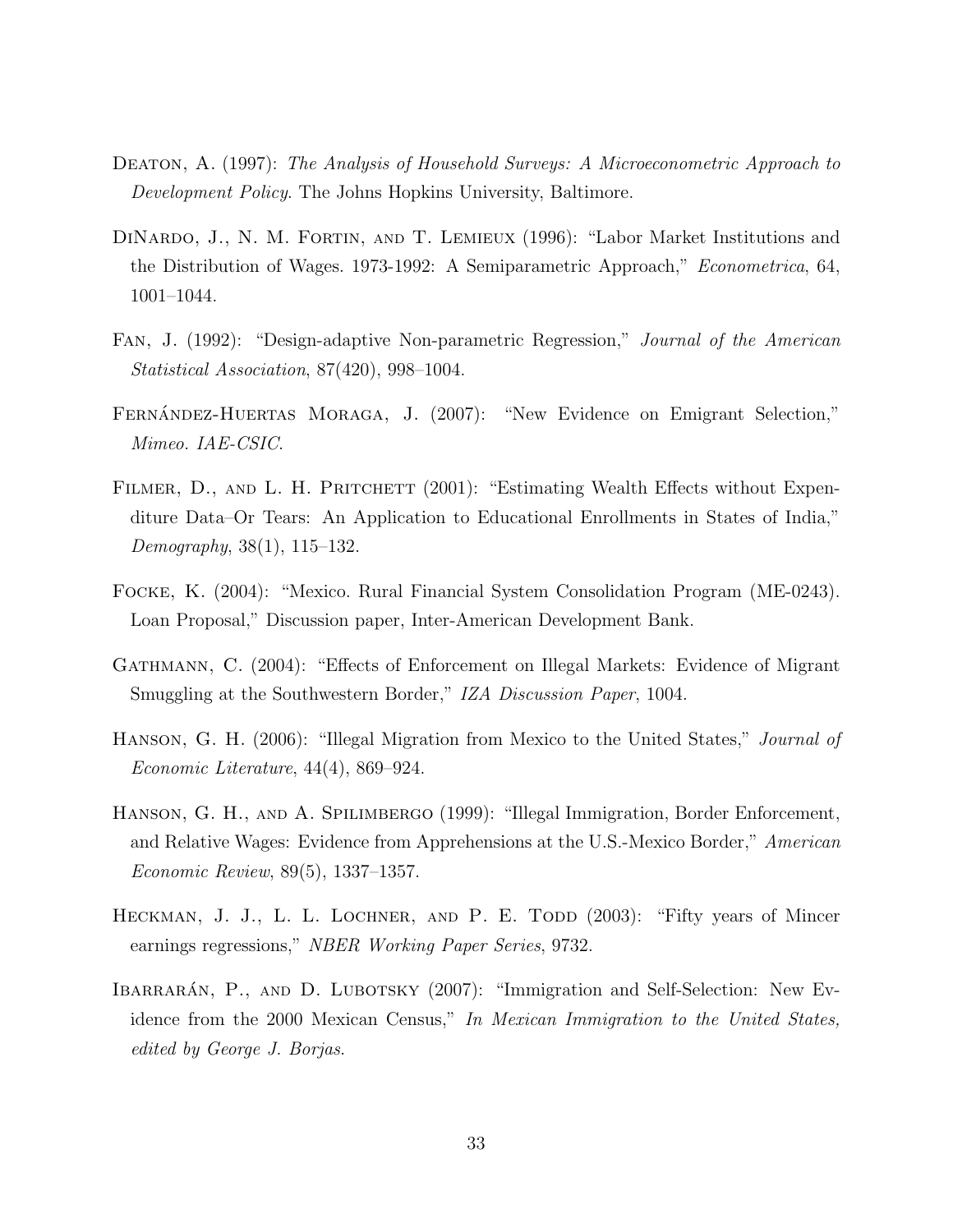- INEGI (2005): Encuesta Nacional de Empleo Trimestral (2000-2004). Instituto Nacional de Estadística, Geografía e Informática. Aguascalientes, México.
- Lacuesta, A. (2006): "Emigration and Human Capital: Who Leaves, Who Comes Back and What Difference does it Make?," Documento de trabajo Banco de España, 0620.
- LEIBBRANDT, M., J. LEVINSOHN, AND J. MCCRARY (2005): "Incomes in South Africa since the fall of Apartheid," NBER Working Paper Series, 11384.
- McKenzie, D. J. (2005): "Measuring Inequality with Asset Indicators," Journal of Population Economics, 18, 229–260.
- McKenzie, D. J., and H. Rapoport (2007a): "Network Effects and the Dynamics of Migration and Inequality: Theory and Evidence from Mexico," Journal of Development Economics, 84(1), 1–24.
- (2007b): "Self-selection patterns in Mexico-U.S. migration: The role of migration networks," *CREAM Discussion Paper*, 01/07.
- Mincer, J. (1958): "Investment in Human Capital and Personal Income Distribution," Journal of Political Economy, 66(4), 281–302.
- Mishra, P. (2007): "Emigration and wages in source countries: Evidence from Mexico," Journal of Development Economics, 82(1), 180–199.
- Munshi, K. (2003): "Networks in the Modern Economy: Mexican Migrants in the US Labor Market," *Quarterly Journal of Economics*, pp. 549–599.
- ORRENIUS, P. M., AND M. ZAVODNY (2005): "Self-selection among undocumented immigrants from Mexico," Journal of Development Economics, 78, 215–240.
- PAXTON, J. (2006): "Technical Efficiency in the Rural Financial Sector: Evidence from Mexico," The Journal of Developing Areas, 39(2), 101–119.
- ROBERTSON, R. (2000): "Wage Shocks and North American Labor Market Integration," American Economic Review, 90(4), 742–764.
- Roy, A. D. (1951): "Some Thoughts on the Distribution of Earnings," *Oxford Economic* Papers, 3, 135–146.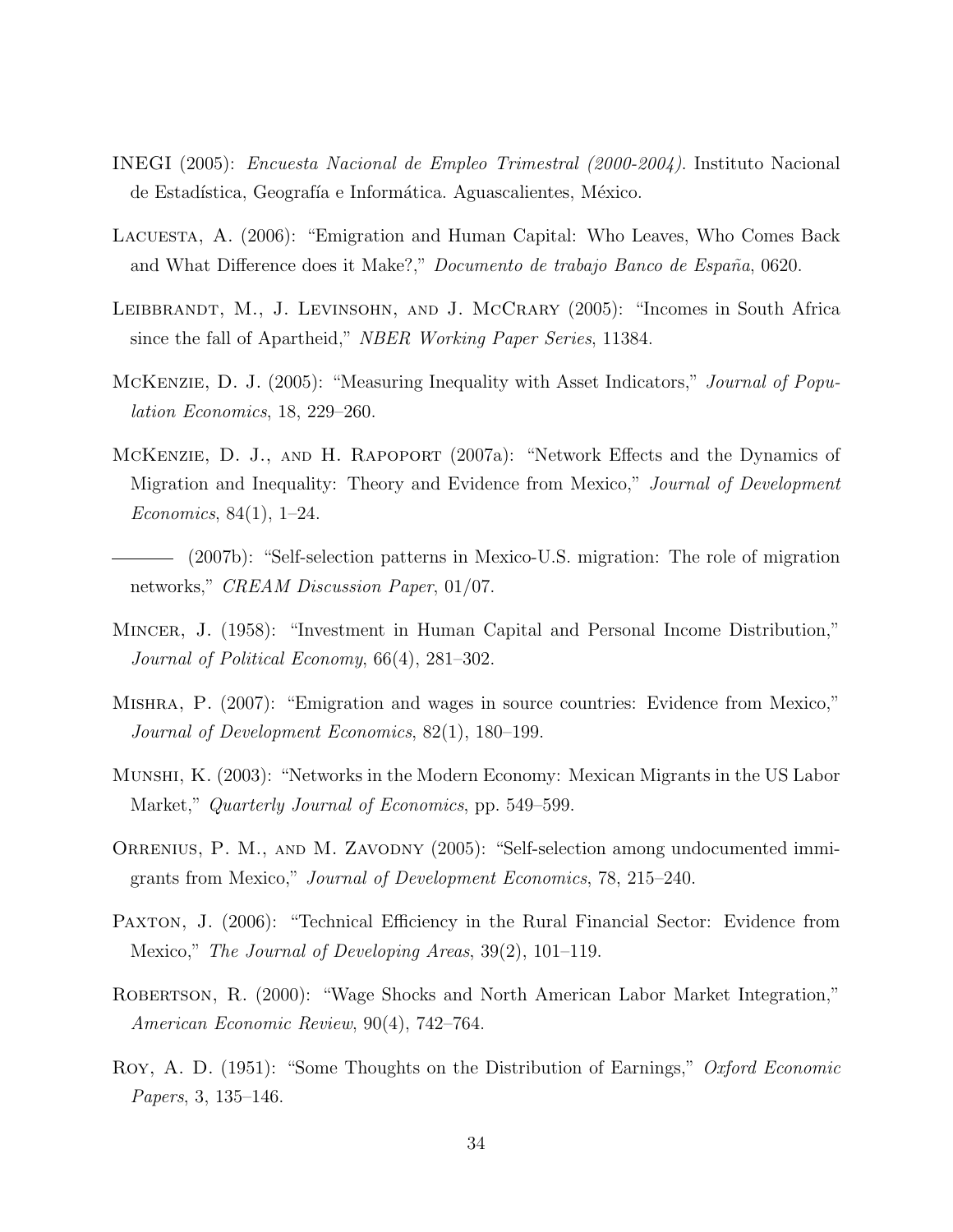- Ruggles, S., M. Sobek, T. Alexander, C. A. Fitch, R. Goeken, P. K. Hall, M. King, and C. Ronnander (2004): Integrated Public Use Microdata Series: Version 3.0 [Machine-readable database]. Minneapolis, MN: Minnesota Population Center [producer and distributor]. Web accessed on 7-15-2006: http://www.ipums.org.
- Silverman, B. W. (1986): Density Estimation for Statistics and Data Analysis. London: Chapman and Hall.
- Sjaastad, L. A. (1962): "The Costs and Returns of Human Migration," Journal of Political Economy, 70(1), 80–93.
- WOODRUFF, C., AND R. ZENTENO (2007): "Migration networks and microenterprises in Mexico," Journal of Development Economics, 82, 509–528.
- YATCHEW, A. (1998): "Non-Parametric Regression Techniques in Economics," *Journal of* Economic Literature, 36, 669–721.

# A Data Appendix

Attrition rates in the  $ENET^{29}$  are displayed in table A1. The average attrition rate is 11 per cent after one quarter. However, this is mostly due to the increase in the attrition rate happening in 2003, when the average is as high as 17 per cent. Still, as it is noted in the text, the main characteristics of the missing observations do not differ from the non-missing one in the first quarter in which they are all recorded.

(Table A1)

The ENET enumerates both individuals who will emigrate in the following quarter to the United States and those who claim to have returned from the United States to a household included in the sample. The total numbers by quarter can be observed in figure A1 with their corresponding 95 per cent confidence intervals.

(Figure A1)

The implied average emigration rate is 0.25 per cent of the population per quarter whereas the implied return migration is one third of this number. Both figures are surely an underestimation since, as discussed in the text, the ENET does not gather information about

 $29$ Percentages are computed using survey weights. The results are basically identical without using them.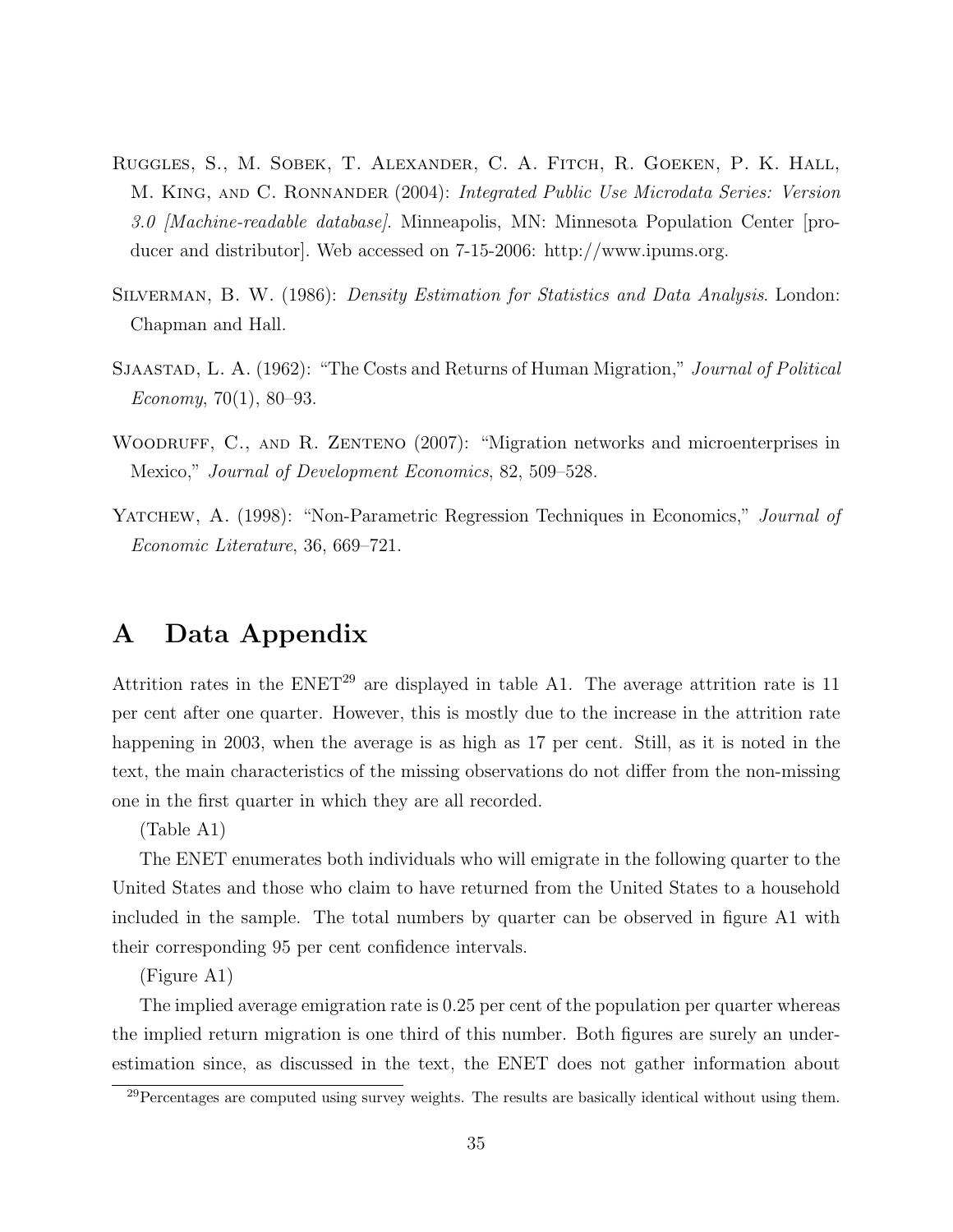neither emigrants who leave nobody behind (migrating with their entire family) nor on return migrants who do not come back to an established household. If a US migrant returns and creates a new household, then it is not recorded as a return migrant. An additional problem in the dataset is the absence of migrants (their observations were deleted in the available file) from the first quarter of 2004.

Table A2 shows summary statistics for the ACS from 2000 to 2004 (used in the text) and its comparison with the values from the ACS itself for 2000 (which has only 244 observations) and the more reliable 2000 US Census.

(Table A2)

It can be seen that the picture that the ACS offers for recent Mexican immigrants in the US (arrived a year earlier) does not statistically differ from that offered by the 2000 US Census.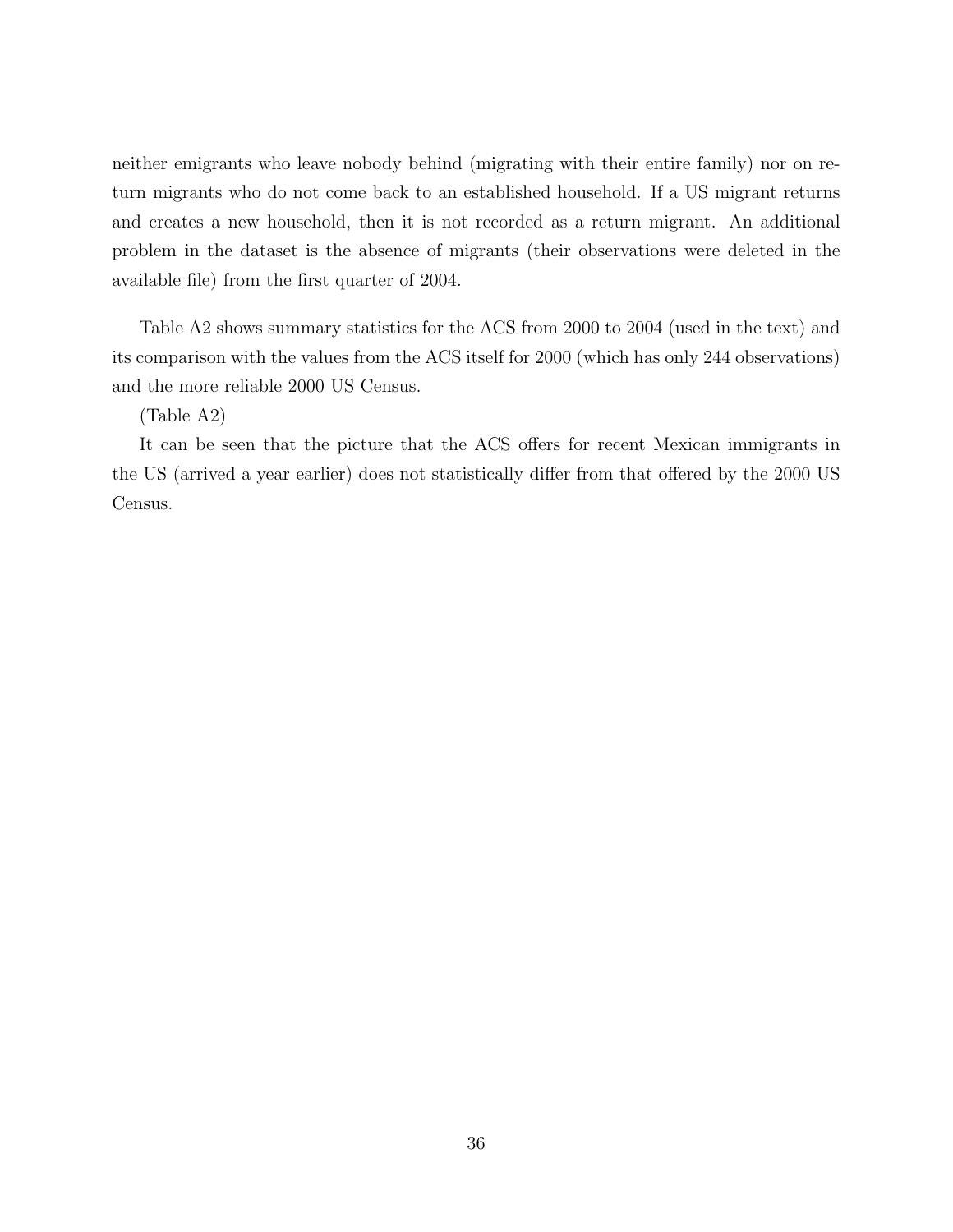### B Tables

### Table 1:

|                             |         |                        |          | <b>Summary Statistics</b>     |          |                               |          |  |
|-----------------------------|---------|------------------------|----------|-------------------------------|----------|-------------------------------|----------|--|
| Population aged 16 to 65    |         | Mexico                 |          | Urban Mexico                  |          | Rural Mexico                  |          |  |
|                             |         | Non-Migrants Emigrants |          | <b>Non-Migrants Emigrants</b> |          | <b>Non-Migrants Emigrants</b> |          |  |
| <b>Percent Male</b>         |         | 47%                    | 81%      | 47%                           | 78%      | 47%                           | 86%      |  |
|                             |         | (0.0004)               | (0.0056) | (0.0005)                      | (0.0081) | (0.0010)                      | (0.0074) |  |
| Males aged 16 to 65         |         |                        |          |                               |          |                               |          |  |
| Age                         | Average | 35.0                   | 29.4     | 34.8                          | 29.6     | 35.9                          | 29.2     |  |
|                             |         | (0.0175)               | (0.1726) | (0.0194)                      | (0.2422) | (0.0397)                      | (0.2441) |  |
|                             | Median  | 33                     | 27       | 33                            | 27       | 34                            | 27       |  |
| Schooling years Average     |         | 8.5                    | 7.2      | 9.4                           | 8.1      | 5.4                           | 6.1      |  |
|                             |         | (0.0060)               | (0.0551) | (0.0066)                      | (0.0788) | (0.0106)                      | (0.0689) |  |
|                             | Median  | 9                      | 6        | 9                             | 9        | 6                             | 6        |  |
| Labor force participation   |         | 87%                    | 89%      | 85%                           | 87%      | 92%                           | 91%      |  |
|                             |         | (0.0004)               | (0.0051) | (0.0005)                      | (0.0076) | (0.0007)                      | (0.0065) |  |
| <b>Wage Earners</b>         |         | 68%                    | 60%      | 68%                           | 61%      | 70%                           | 58%      |  |
|                             |         | (0.0006)               | (0.0078) | (0.0007)                      | (0.0109) | (0.0013)                      | (0.0112) |  |
| Unemployment rate           |         | 1.8%                   | 3.9%     | 2.1%                          | 5.3%     | 0.8%                          | 2.2%     |  |
|                             |         | (0.0002)               | (0.0036) | (0.0002)                      | (0.0058) | (0.0002)                      | (0.0033) |  |
| Hourly wage in 2006 dollars |         |                        |          |                               |          |                               |          |  |
|                             | Average | 2.05                   | 1.40     | 2.34                          | 1.64     | 1.03                          | 1.08     |  |
|                             |         | (0.0039)               | (0.0332) | (0.0048)                      | (0.0538) | (0.0041)                      | (0.0282) |  |
|                             | Median  | 1.43                   | 1.14     | 1.62                          | 1.28     | 0.80                          | 0.95     |  |
| Live in Rural Area          |         | 22%                    | 45%      |                               |          |                               |          |  |
|                             |         | (0.0005)               | (0.0079) |                               |          |                               |          |  |
| <b>Observations</b>         |         | 4,252,646              | 12,649   | 3,764,680                     | 9,150    | 487,966                       | 3,499    |  |
| Females aged 16 to 65       |         |                        |          |                               |          |                               |          |  |
| Age                         | Average | 35.3                   | 28.2     | 35.2                          | 29.0     | 35.3                          | 26.5     |  |
|                             |         | (0.0161)               | (0.4083) | (0.0180)                      | (0.5381) | (0.0361)                      | (0.5575) |  |
|                             | Median  | 34                     | 24       | 34                            | 25       | 33                            | 23       |  |
| Schooling years Average     |         | 7.9                    | 8.5      | 8.7                           | 9.1      | 5.0                           | 7.1      |  |
|                             |         | (0.0057)               | (0.1412) | (0.0063)                      | (0.1890) | (0.0099)                      | (0.1787) |  |
|                             | Median  | 9                      | 9        | 9                             | 9        | 6                             | 6        |  |
| Labor force participation   |         | 42%                    | 39%      | 45%                           | 41%      | 32%                           | 33%      |  |
|                             |         | (0.0006)               | (0.0160) | (0.0007)                      | (0.0199) | (0.0012)                      | (0.0270) |  |
| <b>Wage Earners</b>         |         | 28%                    | 24%      | 31%                           | 26%      | 17%                           | 20%      |  |
|                             |         | (0.0005)               | (0.0137) | (0.0006)                      | (0.0169) | (0.0010)                      | (0.0237) |  |
| Unemployment rate           |         | 1.0%                   | 2.0%     | 1.2%                          | 2.4%     | 0.3%                          | 1.1%     |  |
|                             |         | (0.0001)               | (0.0037) | (0.0002)                      | (0.0048) | (0.0001)                      | (0.0057) |  |
| Hourly wage in 2006 dollars |         |                        |          |                               |          |                               |          |  |
|                             | Average | 1.92                   | 1.49     | 2.06                          | 1.74     | 1.06                          | 0.86     |  |
|                             |         | (0.0047)               | (0.1027) | (0.0053)                      | (0.1359) | (0.0069)                      | (0.0624) |  |
|                             | Median  | 1.32                   | 1.05     | 1.42                          | 1.15     | 0.79                          | 0.71     |  |
| Live in Rural Area          |         | 22%                    | 33%      |                               |          |                               |          |  |
|                             |         | (0.0005)               | (0.0154) |                               |          |                               |          |  |

Source: ENET (2005). Standard errors in smaller font and in parentheses computed using the svy linearized option in Stata with the survery weights. 2000 only includes the last three quarters and 2004 only the first three quarters. The construction of wages follows the lines of Chiquiar and Hanson (2005). The ENET asks Mexicans for their wage in the previous week to that in which the survey is performed or, if the individual did not work that particular week, for the usual wage. The figure is then brought to the monthly level. In order to prevent wages to refer to different time periods, the observations for individuals who reported usual rather than actual wage income are dropped. I follow Chiquiar and Hanson (2005) in dropping observations of individuals who worked more than 84 hours or less than 20 hours per week. Finally, the observations for people who worked in the United States (mostly border workers) are also dropped. Real wages are constructed with inflation data from the INPC series, Mexican CPI, in Banxico (www.banxico.org.mx), the Mexican central bank. These are quarterly averages based on June 2002 and brought to December 2005 with an index of 116.301. The exchange rate, from the International Financial Statistics of the IMF, corresponds to the 1 January 2006 and it is 10.7777 pesos per dollar. Following Chiquiar and Hanson (2005), hourly wages are computed by dividing the monthly wage income reported in the ENET by 4.5 times the number of hours worked in the previous week. Individuals are considered to live in a rural area when their locality has less than 2,500 inhabitants according to the 2000 Mexican Census.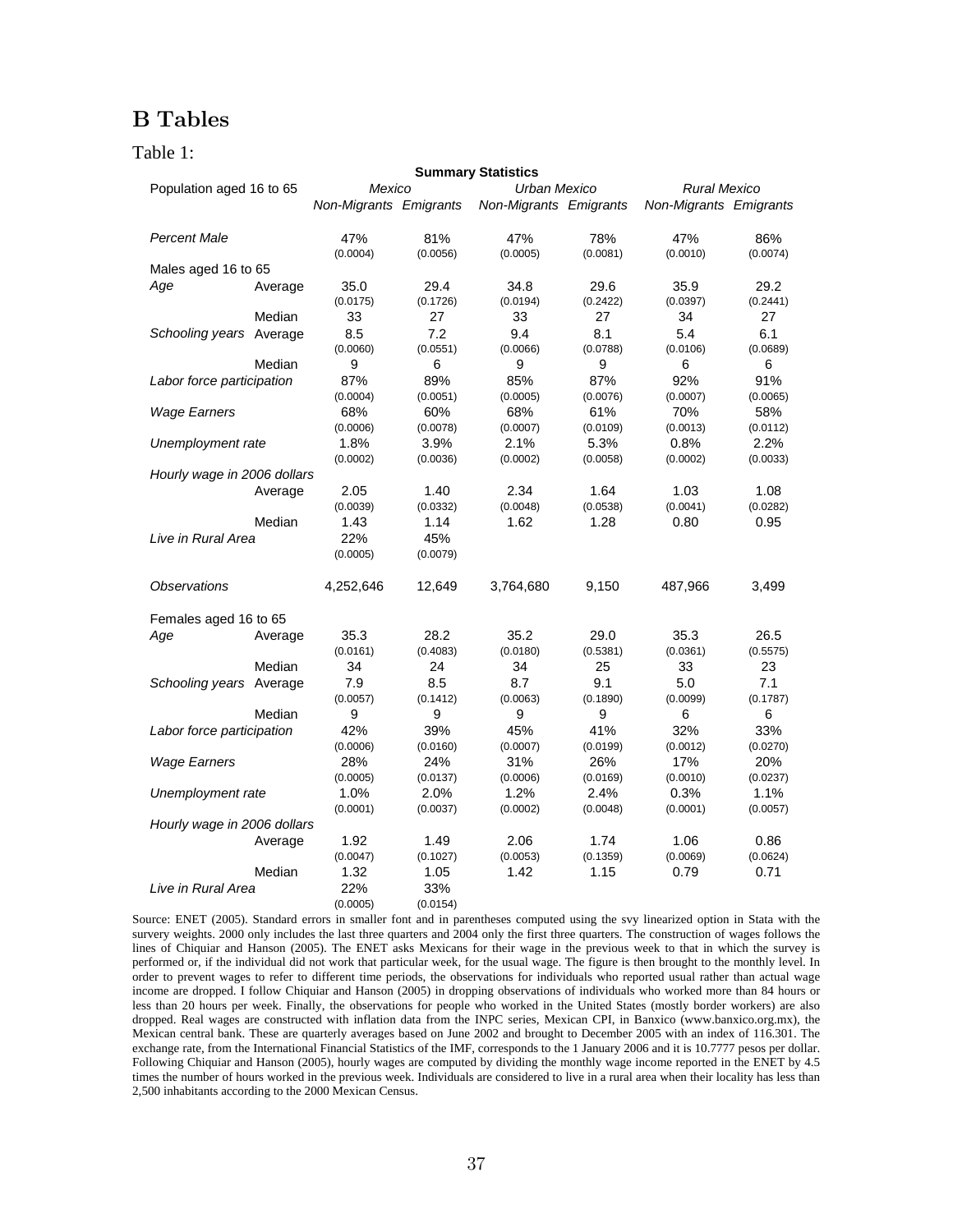### Table 2:

#### **Mincer Regressions: Mexican males aged 16 to 65 (2000-2004)**

|                                               | Urban Mexico |                 |           | <b>Rural Mexico</b> | US        |
|-----------------------------------------------|--------------|-----------------|-----------|---------------------|-----------|
| Dependent variable:<br>Log of the hourly wage | All          | <b>Migrants</b> | All       | Migrants            | Migrants  |
| <b>Schooling Years</b>                        | 0.0929       | 0.0630          | 0.0853    | 0.0374              | 0.0320    |
|                                               | (0.0003)     | (0.0079)        | (0.0009)  | (0.0122)            | (0.0065)  |
| Experience                                    | 0.0324       | 0.0199          | 0.0031    | $-0.0173$           | 0.0155    |
|                                               | (0.0002)     | (0.0059)        | (0.0007)  | (0.0078)            | (0.0057)  |
| Experience <sup>2</sup>                       | $-0.0005$    | $-0.0003$       | $-0.0002$ | 0.0002              | $-0.0000$ |
|                                               | (0.0000)     | (0.0002)        | (0.0000)  | (0.0002)            | (0.0001)  |
| Constant                                      | $-0.6885$    | $-0.4491$       | $-0.8067$ | $-0.2736$           | 1.6075    |
|                                               | (0.0035)     | (0.0873)        | (0.0109)  | (0.1252)            | (0.0782)  |
| Observations                                  | 1,789,715    | 4,297           | 243,295   | 1,651               | 1,264     |
| $R^2$                                         | 0.27         | 0.08            | 0.13      | 0.05                | 0.05      |

Source: ENET (2005) for urban and rural Mexico and ACS for Mexican immigrants in the United States arrived a year earlier. Standard errors in smaller font and in parentheses. Coefficients in bold if significant at a 95 per cent confidence level. Experience is computed as age  $-16$  – (schooling years  $-9$ ).

### Table 3:

|                             |              |                                |           | Summary Statistics (2000-2004) |          |                                |                     |                               |           |  |  |
|-----------------------------|--------------|--------------------------------|-----------|--------------------------------|----------|--------------------------------|---------------------|-------------------------------|-----------|--|--|
|                             | Urban Mexico |                                |           |                                |          |                                | <b>Rural Mexico</b> |                               |           |  |  |
| Individuals aged 16 to 65   |              | <b>High Network Prevalence</b> |           | <b>Low Network Prevalence</b>  |          | <b>High Network Prevalence</b> |                     | <b>Low Network Prevalence</b> |           |  |  |
|                             |              | Non-Miarants                   | Emigrants | <b>Non-Migrants Emigrants</b>  |          | Non-Miarants                   | Emigrants           | Non-Migrants                  | Emigrants |  |  |
| <b>Percent Male</b>         |              | 47%                            | 77%       | 46%                            | 81%      | 47%                            | 84%                 | 47%                           | 87%       |  |  |
|                             |              | (0.0006)                       | (0.0100)  | (0.0010)                       | (0.0132) | (0.0013)                       | (0.0103)            | (0.0013)                      | (0.0107)  |  |  |
| Males                       |              |                                |           |                                |          |                                |                     |                               |           |  |  |
| Age                         | Average      | 34.8                           | 29.5      | 34.8                           | 29.7     | 36.3                           | 29.5                | 35.7                          | 29.0      |  |  |
|                             |              | (0.0225)                       | (0.2928)  | (0.0379)                       | (0.4305) | (0.0558)                       | (0.3306)            | (0.0557)                      | (0.3567)  |  |  |
|                             | Median       | 33                             | 27        | 33                             | 28       | 35                             | 27                  | 34                            | 26        |  |  |
| Schooling years             | Average      | 9.6                            | 8.3       | 8.6                            | 7.6      | 5.5                            | 6.3                 | 5.3                           | 5.9       |  |  |
|                             |              | (0.0075)                       | (0.0962)  | (0.0132)                       | (0.1358) | (0.0151)                       | (0.0877)            | (0.0147)                      | (0.1048)  |  |  |
|                             | Median       | 9                              | 9         | 9                              | 8        | 6                              | 6                   | 6                             | 6         |  |  |
| Labor force participation   |              | 85%                            | 86%       | 86%                            | 89%      | 92%                            | 90%                 | 92%                           | 92%       |  |  |
|                             |              | (0.0006)                       | (0.0094)  | (0.0010)                       | (0.0128) | (0.0010)                       | (0.0089)            | (0.0010)                      | (0.0093)  |  |  |
| <b>Wage Earners</b>         |              | 67%                            | 60%       | 70%                            | 65%      | 69%                            | 53%                 | 70%                           | 62%       |  |  |
|                             |              | (0.0008)                       | (0.0131)  | (0.0013)                       | (0.0191) | (0.0018)                       | (0.0150)            | (0.0018)                      | (0.0163)  |  |  |
| Unemployment rate           |              | 2.2%                           | 5.3%      | 1.8%                           | 5.3%     | 0.8%                           | 2.5%                | 0.7%                          | 2.0%      |  |  |
|                             |              | (0.0003)                       | (0.0071)  | (0.0004)                       | (0.0100) | (0.0004)                       | (0.0049)            | (0.0003)                      | (0.0046)  |  |  |
| Hourly wage in 2006 dollars |              |                                |           |                                |          |                                |                     |                               |           |  |  |
|                             | Average      | 2.48                           | 1.72      | 1.93                           | 1.47     | 1.12                           | 1.09                | 0.97                          | 1.07      |  |  |
|                             |              | (0.0059)                       | (0.0701)  | (0.0068)                       | (0.0771) | (0.0055)                       | (0.0339)            | (0.0058)                      | (0.0430)  |  |  |
|                             | Median       | 1.71                           | 1.33      | 1.36                           | 1.16     | 0.90                           | 0.99                | 0.73                          | 0.91      |  |  |
| Network prevalence          |              | 44%                            | 41%       | 17%                            | 17%      | 37%                            | 35%                 | 12%                           | 17%       |  |  |
|                             |              | (0.0002)                       | (0.0038)  | (0.0002)                       | (0.0020) | (0.0004)                       | (0.0024)            | (0.0002)                      | (0.0018)  |  |  |
| <i><b>Observations</b></i>  |              | 2,725,285                      | 6,484     | 1,039,395                      | 2,666    | 273,502                        | 2,178               | 214,464                       | 1,321     |  |  |

Source: ENET (2005). See table 1 for details. The network prevalence variable is built as the percentage of individuals older than 15 that have ever migrated in a municipality according to the ENADID 1997.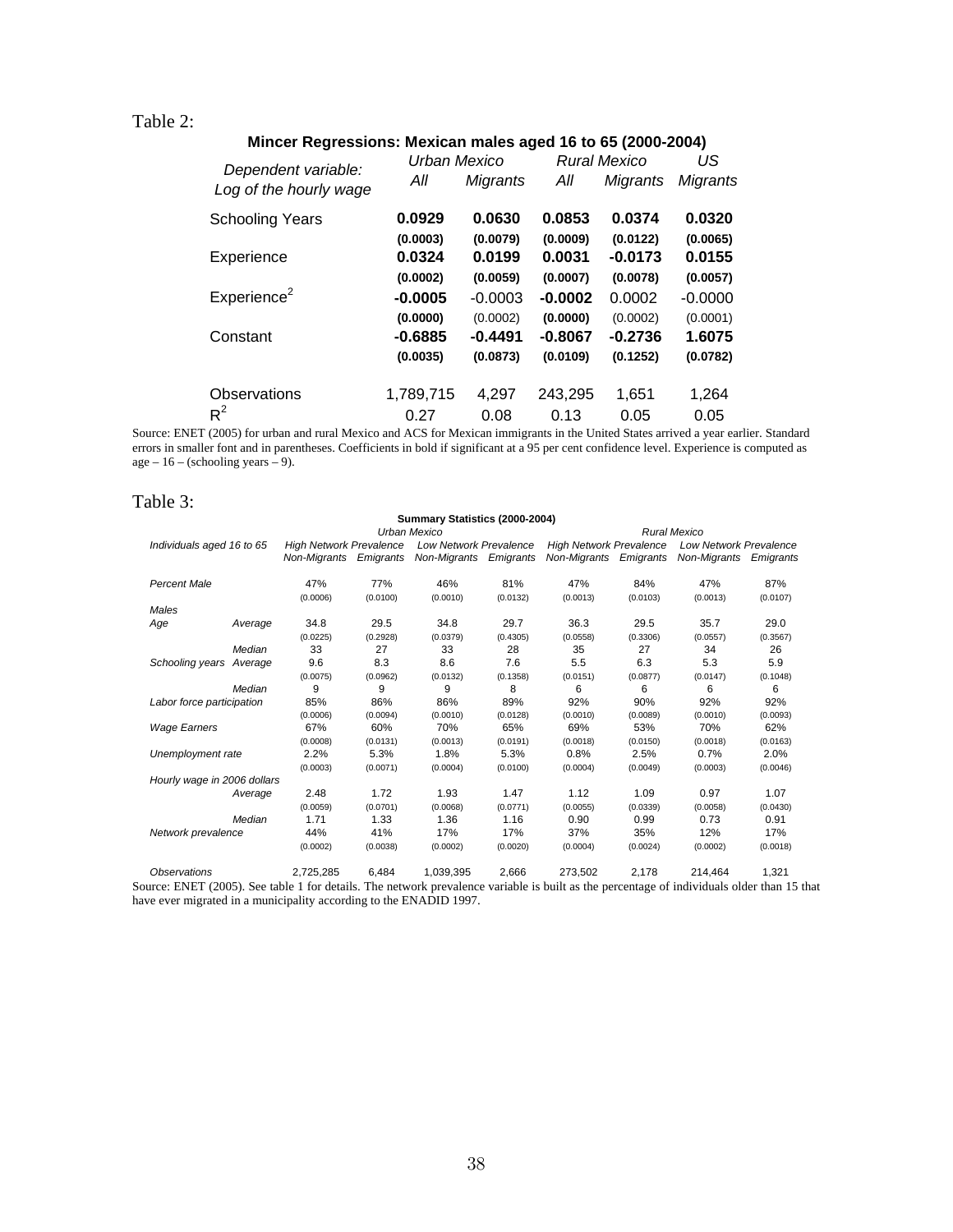### Table 4:

#### **Asset Index Construction (ENET 2000-2004)**

|                                |                 |                     | Means by tercile of asset indicator |                                                                                          |         |                 |      |         |          |      |
|--------------------------------|-----------------|---------------------|-------------------------------------|------------------------------------------------------------------------------------------|---------|-----------------|------|---------|----------|------|
|                                | Scoring factors |                     |                                     |                                                                                          |         | McKenzie (2005) |      |         | All ENET |      |
| Characteristics                |                 |                     |                                     | McKenzie (2005) All ENET Mean Standard Deviation Lowest Middle Upper Lowest Middle Upper |         |                 |      |         |          |      |
| Home owner                     | $-0.05$         | $-0.02$             | 0.70                                | 0.46                                                                                     | 0.76    | 0.64            | 0.68 | 0.73    | 0.69     | 0.66 |
| Number of rooms                | 0.30            | 0.29                | 3.87                                | 1.71                                                                                     | 2.71    | 3.58            | 5.32 | 2.54    | 3.74     | 5.32 |
| Bathroom                       | 0.23            | 0.24                | 0.88                                | 0.33                                                                                     | 0.69    | 0.94            | 0.98 | 0.65    | 0.99     | 0.98 |
| Adobe walls                    | $-0.21$         | $-0.15$             | 0.08                                | 0.28                                                                                     | 0.24    | 0.02            | 0.00 | 0.22    | 0.03     | 0.00 |
| <b>Brick walls</b>             | 0.33            | 0.27                | 0.83                                | 0.38                                                                                     | 0.51    | 0.97            | 0.98 | 0.52    | 0.96     | 0.98 |
| Cardboard or asbestos roof     | $-0.32$         |                     | 0.24                                | 0.42                                                                                     | 0.66    | 0.05            | 0.00 | 0.60    | 0.10     | 0.00 |
| <b>Brick roof</b>              | 0.36            | 0.30                | 0.69                                | 0.46                                                                                     | 0.18    | 0.89            | 0.97 | 0.23    | 0.84     | 0.97 |
| Dirt floor                     | $-0.29$         | $-0.23$             | 0.10                                | 0.29                                                                                     | 0.28    | 0.00            | 0.00 | 0.28    | 0.01     | 0.00 |
| Wood floor                     | 0.30            | 0.27                | 0.38                                | 0.48                                                                                     | 0.03    | 0.25            | 0.83 | 0.03    | 0.23     | 0.85 |
| Electricity                    | 0.17            | 0.13                | 0.98                                | 0.15                                                                                     | 0.93    | 1.00            | 1.00 | 0.93    | 1.00     | 1.00 |
| Water                          | 0.24            | 0.19                | 0.91                                | 0.29                                                                                     | 0.75    | 0.97            | 1.00 | 0.75    | 0.97     | 1.00 |
| Sewerage                       | 0.30            | 0.25                | 0.83                                | 0.38                                                                                     | 0.55    | 0.93            | 1.00 | 0.55    | 0.93     | 1.00 |
| Phone                          | 0.30            | 0.26                | 0.38                                | 0.49                                                                                     | 0.05    | 0.22            | 0.87 | 0.05    | 0.27     | 0.82 |
| Other utilities                | 0.19            | 0.16                | 0.15                                | 0.36                                                                                     | 0.03    | 0.04            | 0.38 | 0.03    | 0.06     | 0.37 |
| Loft                           |                 | 0.00                | 0.00                                | 0.02                                                                                     | 0.00    | 0.00            | 0.00 | 0.00    | 0.00     | 0.00 |
| Communal appartment            |                 | $-0.08$             | 0.06                                | 0.24                                                                                     | 0.09    | 0.08            | 0.01 | 0.13    | 0.04     | 0.01 |
| <b>Appartment Building</b>     |                 | 0.11                | 0.11                                | 0.32                                                                                     | 0.02    | 0.13            | 0.19 | 0.02    | 0.10     | 0.22 |
| House                          |                 | $-0.04$             | 0.83                                | 0.38                                                                                     | 0.89    | 0.80            | 0.78 | 0.85    | 0.86     | 0.75 |
| Lent house                     |                 | $-0.05$             | 0.09                                | 0.29                                                                                     | 0.12    | 0.11            | 0.05 | 0.13    | 0.10     | 0.04 |
| Rented house                   |                 | 0.03                | 0.12                                | 0.33                                                                                     | 0.08    | 0.18            | 0.11 | 0.09    | 0.14     | 0.13 |
| Not full ownership             |                 | 0.06                | 0.09                                | 0.28                                                                                     | 0.04    | 0.08            | 0.14 | 0.04    | 0.07     | 0.15 |
| Kitchen                        |                 | 0.17                | 0.84                                | 0.37                                                                                     | 0.71    | 0.84            | 0.97 | 0.66    | 0.87     | 0.98 |
| Number of bedrooms             |                 | 0.26                | 1.99                                | 1.15                                                                                     | 1.34    | 1.89            | 2.70 | 1.21    | 1.97     | 2.74 |
| No bathroom                    |                 | $-0.22$             | 0.08                                | 0.27                                                                                     | 0.23    | 0.01            | 0.00 | 0.23    | 0.00     | 0.00 |
| Collective bathroom            |                 | $-0.09$             | 0.04                                | 0.21                                                                                     | 0.08    | 0.05            | 0.00 | 0.12    | 0.01     | 0.00 |
| Cardboard walls                |                 | $-0.05$             | 0.00                                | 0.06                                                                                     | 0.01    | 0.00            | 0.00 | 0.01    | 0.00     | 0.00 |
| Metal or asbestos walls        |                 | $-0.05$             | 0.01                                | 0.07                                                                                     | 0.02    | 0.00            | 0.00 | 0.02    | 0.00     | 0.00 |
| Wooden walls                   |                 | $-0.20$             | 0.07                                | 0.26                                                                                     | 0.21    | 0.01            | 0.00 | 0.21    | 0.00     | 0.00 |
| Cardboard roof                 |                 | $-0.14$             | 0.04                                | 0.19                                                                                     | 0.11    | 0.00            | 0.00 | 0.11    | 0.00     | 0.00 |
| Asbestos roof                  |                 | $-0.21$             | 0.20                                | 0.40                                                                                     | 0.55    | 0.04            | 0.00 | 0.49    | 0.10     | 0.00 |
| Wooden roof                    |                 | $-0.11$             | 0.07                                | 0.25                                                                                     | 0.14    | 0.06            | 0.01 | 0.15    | 0.05     | 0.01 |
| Cement floor                   |                 | $-0.13$             | 0.53                                | 0.50                                                                                     | 0.69    | 0.75            | 0.15 | 0.69    | 0.77     | 0.13 |
| House older than 20 years      |                 | 0.05                | 0.32                                | 0.47                                                                                     | 0.29    | 0.28            | 0.37 | 0.28    | 0.29     | 0.38 |
| House 10 to 20 years           |                 | 0.04                | 0.33                                | 0.47                                                                                     | 0.29    | 0.34            | 0.36 | 0.28    | 0.34     | 0.38 |
| House 5 to 10 years            |                 | $-0.04$             | 0.20                                | 0.40                                                                                     | 0.22    | 0.22            | 0.16 | 0.23    | 0.22     | 0.15 |
| House 1 to 5 years             |                 | $-0.07$             | 0.11                                | 0.31                                                                                     | 0.16    | 0.12            | 0.06 | 0.17    | 0.12     | 0.05 |
| House less than 1 year         |                 | $-0.02$             | 0.01                                | 0.09                                                                                     | 0.01    | 0.01            | 0.01 | 0.01    | 0.01     | 0.00 |
| McKenzie (2005) Asset Index    |                 |                     | 0                                   | 2.09                                                                                     | $-2.51$ | 0.50            | 2.01 | $-2.45$ | 0.46     | 1.99 |
| All ENET Asset Index           |                 |                     | $\mathbf 0$                         | 2.37                                                                                     | $-2.74$ | 0.41            | 2.33 | $-2.81$ | 0.45     | 2.36 |
| Observations:                  |                 | 2,760,359 2,760,359 |                                     |                                                                                          |         |                 |      |         |          |      |
| Eigenvalue for first component | 4.3873          | 5.6388              |                                     |                                                                                          |         |                 |      |         |          |      |

Share of variance 0.3134 0.1566

Source: ENET (2005). Observations from the second quarter for the period 2000-2004. Principal components analysis and construction of a household wealth index.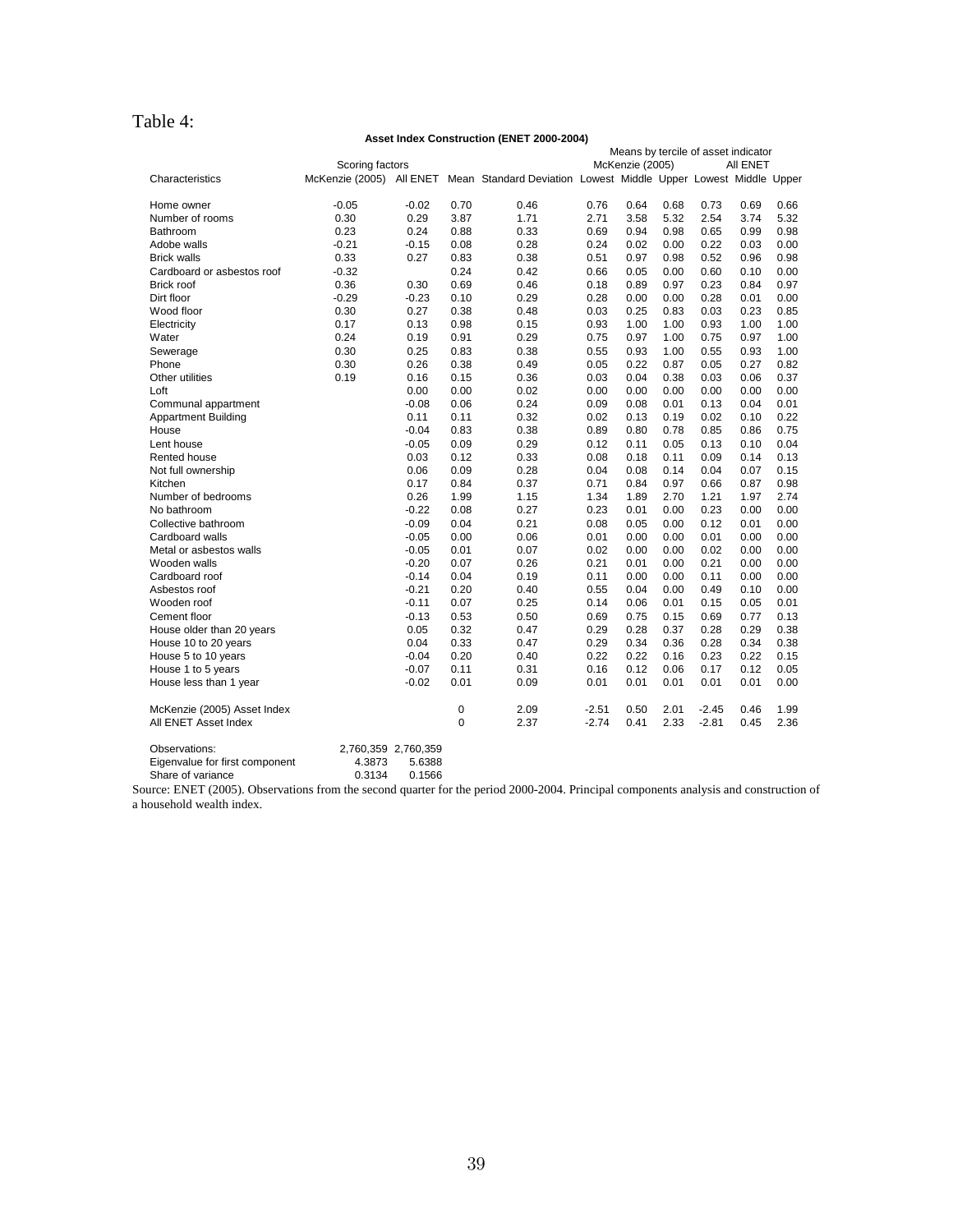### Table 5:

#### **Summary Statistics**

| Mexican Men aged 16 to 65 years old                                                                                           |          | All Mexico |                                                                                                                   | Rural Mexico |          | Urban Mexico |  |  |
|-------------------------------------------------------------------------------------------------------------------------------|----------|------------|-------------------------------------------------------------------------------------------------------------------|--------------|----------|--------------|--|--|
|                                                                                                                               |          |            | Mean or Proportion Standard Deviation Mean or Proportion Standard Deviation Mean or Proportion Standard Deviation |              |          |              |  |  |
| Emigrant the following quarter                                                                                                | 0.0065   | 0.0003     | 0.0131                                                                                                            | 0.0008       | 0.0048   | 0.0002       |  |  |
| Household Asset Index (McKenzie, 2005)                                                                                        | 0.1384   | 0.0063     | $-1.9981$                                                                                                         | 0.0142       | 0.6757   | 0.0055       |  |  |
| Log hourly wage                                                                                                               | 0.3518   | 0.0029     | $-0.4219$                                                                                                         | 0.0078       | 0.5464   | 0.0027       |  |  |
| Schooling years                                                                                                               | 8.3667   | 0.0145     | 5.0643                                                                                                            | 0.0263       | 9.1972   | 0.0155       |  |  |
| Age                                                                                                                           | 36.1455  | 0.0376     | 37.7854                                                                                                           | 0.0925       | 35.7331  | 0.0408       |  |  |
| Network prevalence (ENADID 1997)                                                                                              | 0.3313   | 0.0006     | 0.2039                                                                                                            | 0.0009       | 0.3634   | 0.0006       |  |  |
| Metropolitan Area                                                                                                             | 0.3685   | 0.0015     | 0.0170                                                                                                            | 0.0007       | 0.4569   | 0.0017       |  |  |
| Rural Area                                                                                                                    | 0.2009   | 0.0013     | 1.0000                                                                                                            | 0.0000       | 0.0000   | 0.0000       |  |  |
| Distance to the border (km.)                                                                                                  | 661.5893 | 0.7580     | 748.0348                                                                                                          | 1.6465       | 639.8514 | 0.8416       |  |  |
| Married                                                                                                                       | 0.7250   | 0.0014     | 0.7659                                                                                                            | 0.0030       | 0.7147   | 0.0015       |  |  |
| Household Size                                                                                                                | 4.9706   | 0.0067     | 5.4614                                                                                                            | 0.0175       | 4.8472   | 0.0071       |  |  |
| Household head                                                                                                                | 0.6830   | 0.0014     | 0.7172                                                                                                            | 0.0032       | 0.6744   | 0.0016       |  |  |
|                                                                                                                               |          |            |                                                                                                                   |              |          |              |  |  |
| Spouse                                                                                                                        | 0.0114   | 0.0003     | 0.0105                                                                                                            | 0.0007       | 0.0116   | 0.0004       |  |  |
| Offspring                                                                                                                     | 0.2402   | 0.0013     | 0.2258                                                                                                            | 0.0029       | 0.2439   | 0.0015       |  |  |
| Other household members                                                                                                       | 0.0654   | 0.0007     | 0.0465                                                                                                            | 0.0014       | 0.0701   | 0.0009       |  |  |
| Quarters:                                                                                                                     |          |            |                                                                                                                   |              |          |              |  |  |
| 2-2000                                                                                                                        | 0.2357   | 0.0013     | 0.2856                                                                                                            | 0.0031       | 0.2232   | 0.0014       |  |  |
| 2-2001                                                                                                                        | 0.1975   | 0.0012     | 0.1935                                                                                                            | 0.0028       | 0.1986   | 0.0013       |  |  |
| 2-2002                                                                                                                        | 0.2232   | 0.0013     | 0.2326                                                                                                            | 0.0030       | 0.2208   | 0.0014       |  |  |
| 2-2003                                                                                                                        | 0.1837   | 0.0012     | 0.1797                                                                                                            | 0.0028       | 0.1847   | 0.0014       |  |  |
| 2-2004                                                                                                                        | 0.1598   | 0.0012     | 0.1085                                                                                                            | 0.0020       | 0.1727   | 0.0014       |  |  |
| States:                                                                                                                       |          |            |                                                                                                                   |              |          |              |  |  |
| Aguascalientes                                                                                                                | 0.0092   | 0.0001     | 0.0081                                                                                                            | 0.0002       | 0.0095   | 0.0001       |  |  |
| Baja California                                                                                                               | 0.0334   | 0.0004     | 0.0141                                                                                                            | 0.0005       | 0.0383   | 0.0004       |  |  |
| Baja California Sur                                                                                                           | 0.0057   | 0.0001     | 0.0055                                                                                                            | 0.0002       | 0.0057   | 0.0001       |  |  |
| Campeche                                                                                                                      | 0.0085   | 0.0001     | 0.0103                                                                                                            | 0.0003       | 0.0080   | 0.0001       |  |  |
| Coahuila                                                                                                                      | 0.0268   | 0.0003     | 0.0097                                                                                                            | 0.0004       | 0.0311   | 0.0004       |  |  |
| Colima                                                                                                                        | 0.0060   | 0.0001     | 0.0041                                                                                                            | 0.0001       | 0.0065   | 0.0001       |  |  |
| Chiapas                                                                                                                       | 0.0352   | 0.0006     | 0.0806                                                                                                            | 0.0023       | 0.0237   | 0.0005       |  |  |
| Chihuahua                                                                                                                     | 0.0337   | 0.0005     | 0.0194                                                                                                            | 0.0007       | 0.0374   | 0.0006       |  |  |
| <b>Distrito Federal</b>                                                                                                       | 0.0944   | 0.0011     | 0.0010                                                                                                            | 0.0001       | 0.1179   | 0.0013       |  |  |
| Durango                                                                                                                       | 0.0149   | 0.0002     | 0.0208                                                                                                            | 0.0006       | 0.0135   | 0.0002       |  |  |
|                                                                                                                               | 0.0472   |            |                                                                                                                   |              | 0.0433   |              |  |  |
| Guanajuato                                                                                                                    |          | 0.0006     | 0.0626                                                                                                            | 0.0019       |          | 0.0005       |  |  |
| Guerrero                                                                                                                      | 0.0285   | 0.0004     | 0.0540                                                                                                            | 0.0014       | 0.0221   | 0.0004       |  |  |
| Hidalgo                                                                                                                       | 0.0201   | 0.0005     | 0.0434                                                                                                            | 0.0011       | 0.0143   | 0.0005       |  |  |
| Jalisco                                                                                                                       | 0.0548   | 0.0007     | 0.0311                                                                                                            | 0.0014       | 0.0608   | 0.0008       |  |  |
| México                                                                                                                        | 0.1464   | 0.0014     | 0.0797                                                                                                            | 0.0022       | 0.1632   | 0.0016       |  |  |
| Michoacán                                                                                                                     | 0.0342   | 0.0007     | 0.0536                                                                                                            | 0.0017       | 0.0293   | 0.0007       |  |  |
| Morelos                                                                                                                       | 0.0146   | 0.0002     | 0.0098                                                                                                            | 0.0004       | 0.0158   | 0.0003       |  |  |
| Nayarit                                                                                                                       | 0.0085   | 0.0001     | 0.0137                                                                                                            | 0.0004       | 0.0071   | 0.0001       |  |  |
| Nuevo León                                                                                                                    | 0.0494   | 0.0005     | 0.0107                                                                                                            | 0.0004       | 0.0592   | 0.0006       |  |  |
| Oaxaca                                                                                                                        | 0.0290   | 0.0005     | 0.0692                                                                                                            | 0.0019       | 0.0189   | 0.0004       |  |  |
| Puebla                                                                                                                        | 0.0472   | 0.0006     | 0.0527                                                                                                            | 0.0018       | 0.0459   | 0.0006       |  |  |
| Querétaro                                                                                                                     | 0.0143   | 0.0002     | 0.0208                                                                                                            | 0.0006       | 0.0126   | 0.0002       |  |  |
| Quintana Roo                                                                                                                  | 0.0122   | 0.0002     | 0.0090                                                                                                            | 0.0003       | 0.0131   | 0.0002       |  |  |
| San Luis Potosí                                                                                                               | 0.0213   | 0.0003     | 0.0341                                                                                                            | 0.0010       | 0.0181   | 0.0003       |  |  |
| Sinaloa                                                                                                                       | 0.0257   | 0.0004     | 0.0313                                                                                                            | 0.0010       | 0.0243   | 0.0004       |  |  |
| Sonora                                                                                                                        | 0.0229   | 0.0004     | 0.0160                                                                                                            | 0.0006       | 0.0246   | 0.0004       |  |  |
| Tabasco                                                                                                                       | 0.0237   | 0.0003     | 0.0525                                                                                                            | 0.0011       | 0.0165   | 0.0003       |  |  |
| Tamaulipas                                                                                                                    | 0.0271   | 0.0003     | 0.0166                                                                                                            | 0.0007       | 0.0297   | 0.0004       |  |  |
| Tlaxcala                                                                                                                      | 0.0102   | 0.0001     | 0.0107                                                                                                            | 0.0003       | 0.0100   | 0.0002       |  |  |
| Veracruz                                                                                                                      | 0.0660   | 0.0010     | 0.1252                                                                                                            | 0.0031       | 0.0511   | 0.0010       |  |  |
| Yucatán                                                                                                                       | 0.0197   | 0.0002     | 0.0162                                                                                                            | 0.0005       | 0.0206   | 0.0003       |  |  |
| Zacatecas                                                                                                                     | 0.0090   | 0.0002     | 0.0134                                                                                                            | 0.0005       | 0.0079   | 0.0002       |  |  |
|                                                                                                                               |          |            |                                                                                                                   |              |          |              |  |  |
|                                                                                                                               |          |            |                                                                                                                   |              |          |              |  |  |
| Observations                                                                                                                  |          | 355,469    |                                                                                                                   | 37,047       |          | 318,422      |  |  |
| Source: ENET (2005) and ENADID 1997 for the network variable. Distance to the border calculated with data from the Center for |          |            |                                                                                                                   |              |          |              |  |  |

International Earth Science Information Network (CIESIN), Columbia University, 2000. US-Mexico DDViewer, 3.1. Palisades, NY: CIESIN, Columbia University. Available at: http://plue.sedac.ciesin.org/plue/ddviewer/ddv30-USMEX/.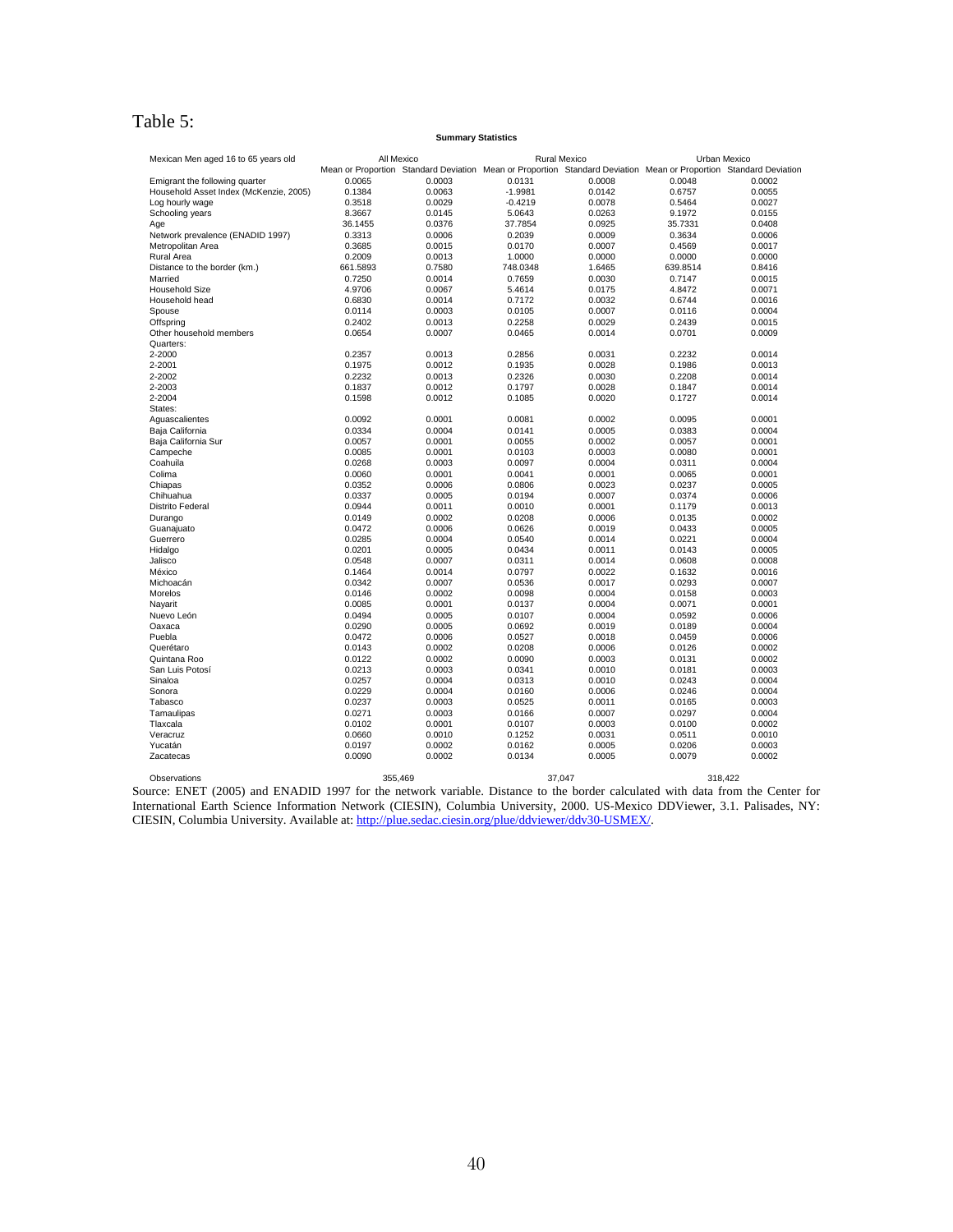# C Figures

Figure 1:







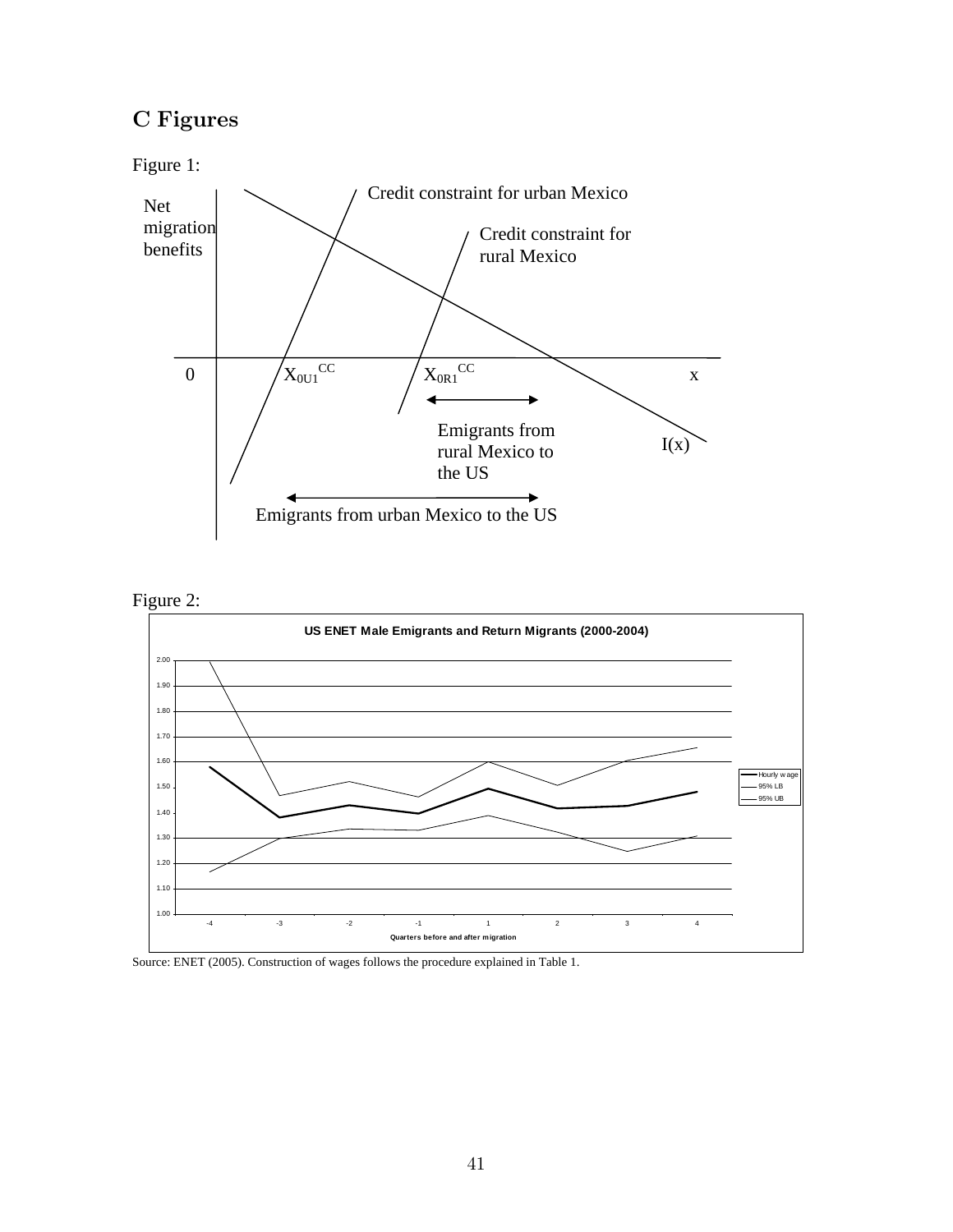



Source: ENET (2005). Construction of wages follows the procedure explained in Table 1. Quarters refer to the quarter in which the wage observation was recorded.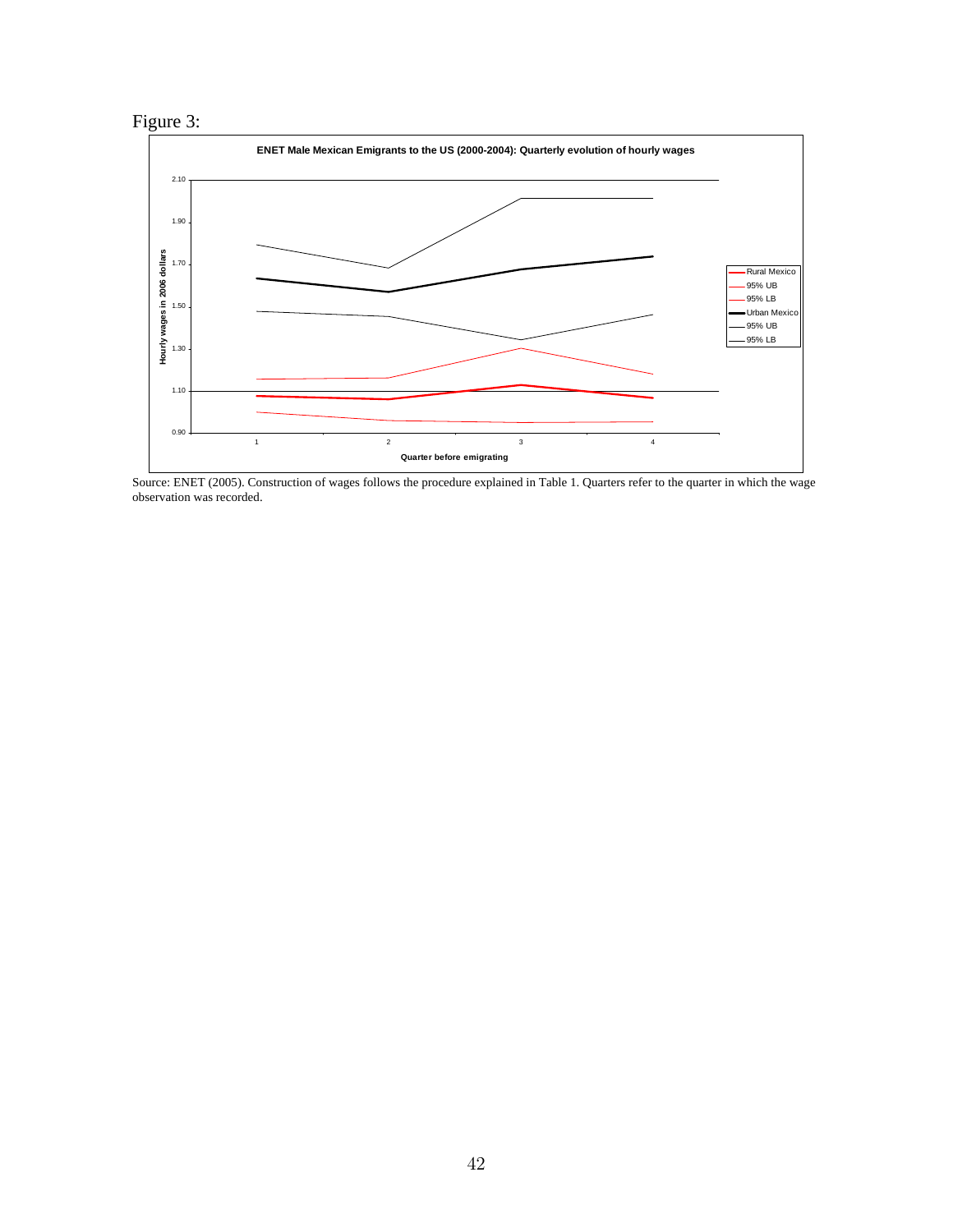



Source: ENET (2005). Log of the hourly wage relative to the quarter average. See table 1 for the construction of wages. For the estimation of the kernel densities, I use an Epanechnikov kernel (Silverman (1986)). To prevent over-smoothing, I follow Leibbrandt, Levinsohn, and McCrary (2005) in using a bandwidth which is .75 times the optimal. I follow Chiquiar and Hanson (2005) in dropping the highest and lowest 0.5 percent of observations to eliminate outliers.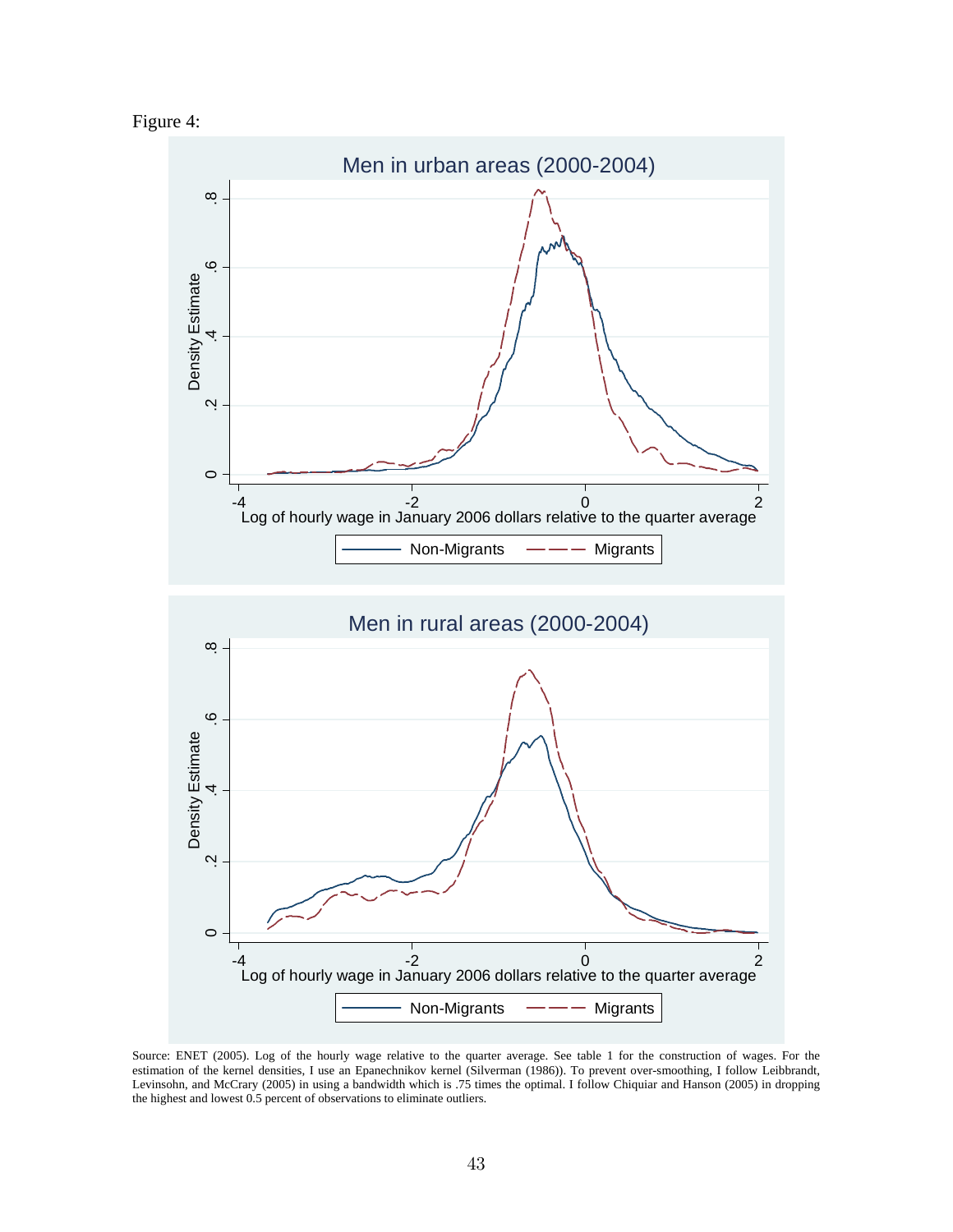



Source: ENET (2005). Migrant minus non-migrant wage densities computed in figure 4. See figure 4 for an explanation. The solid black vertical line represents the median of the log of the relative wage distribution.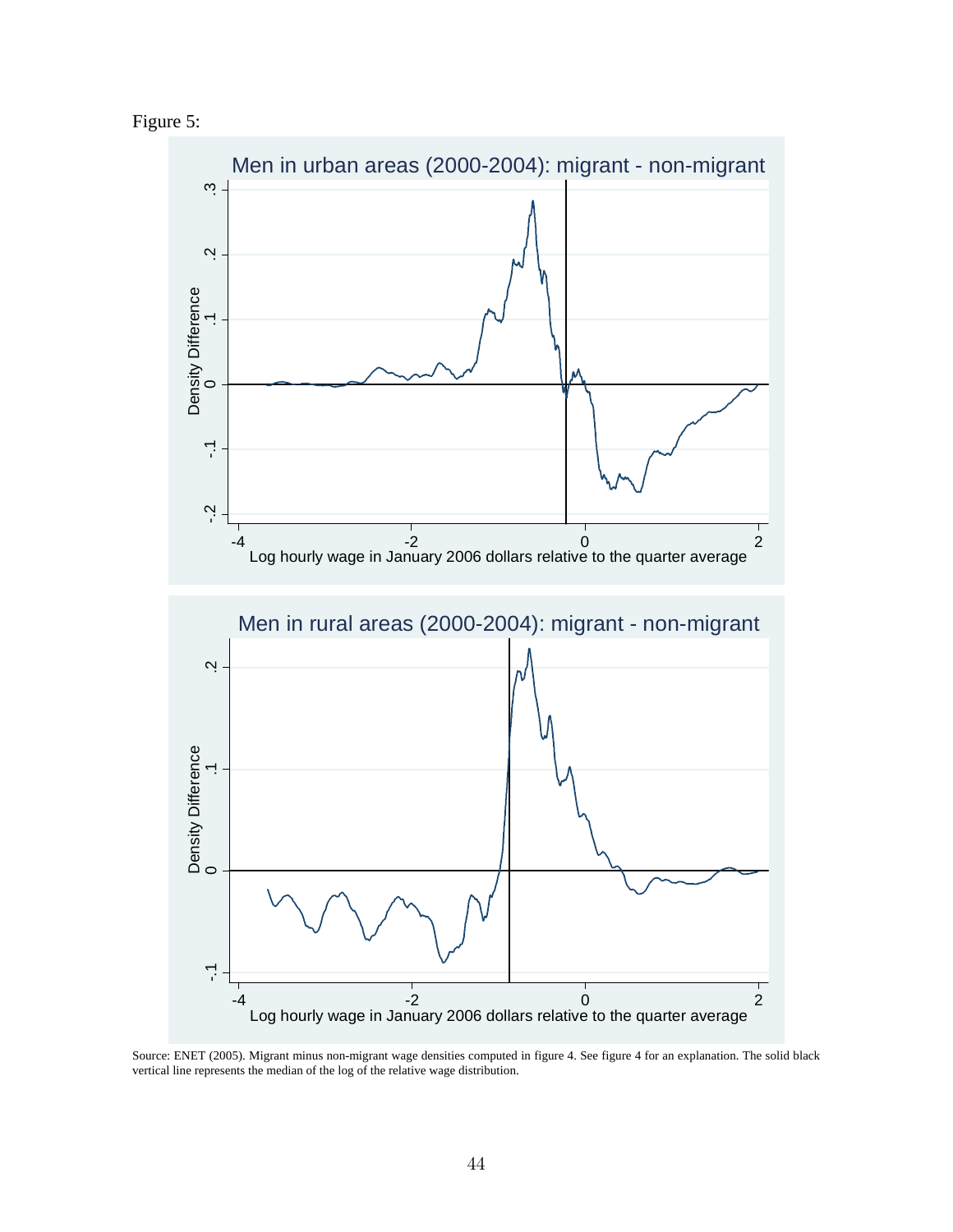





Source: ENET (2005). The counterfactual (emigrant wages based only on their observable characteristics) is estimated following DiNardo, Fortin and Lemieux (1996).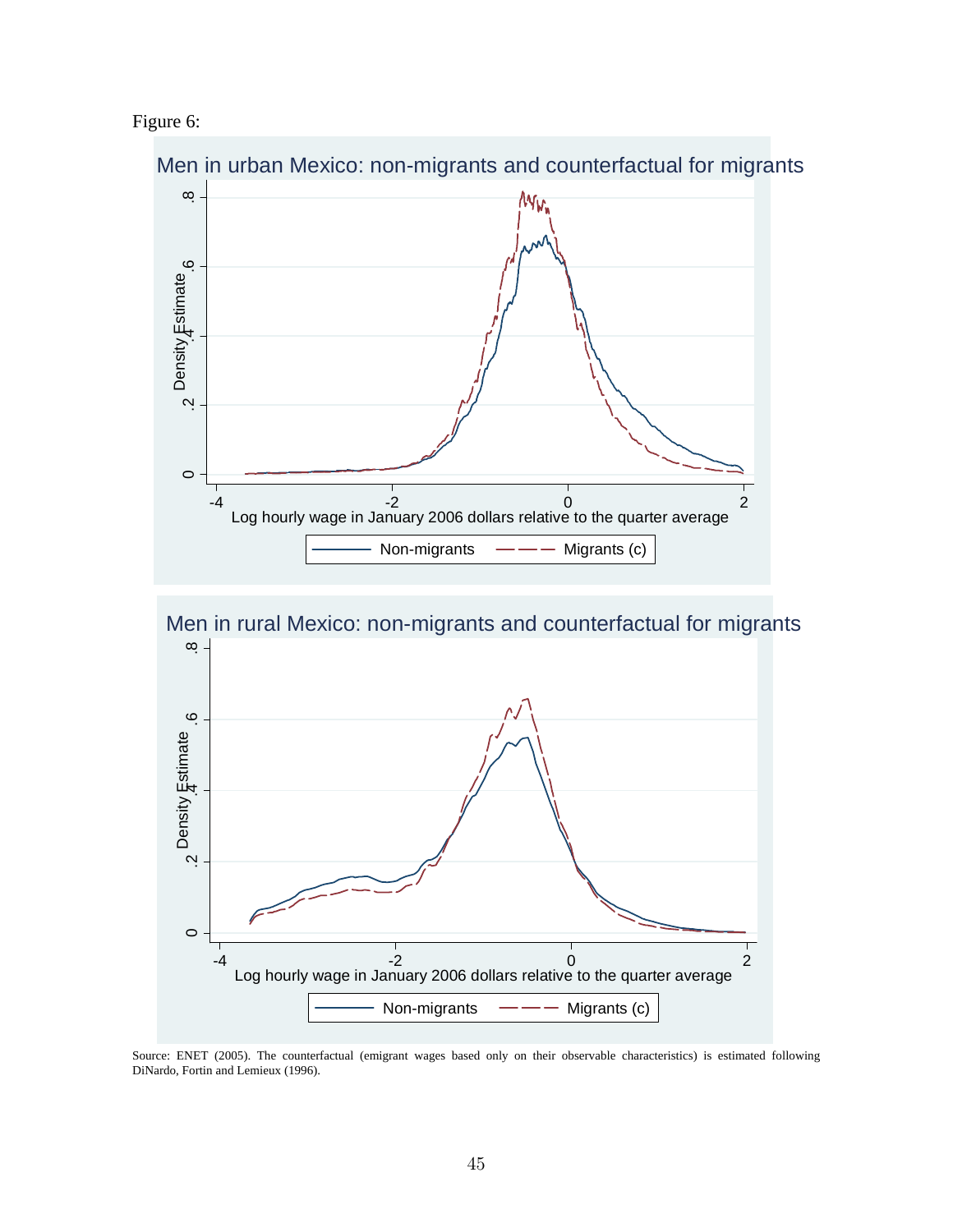Figure 7:



Source: ENET (2005). Counterfactual migrant wage density minus actual non-migrant wage density computed in figure 6. See figure 6 for an explanation. The solid black vertical line represents the median of the log of the relative wage distribution.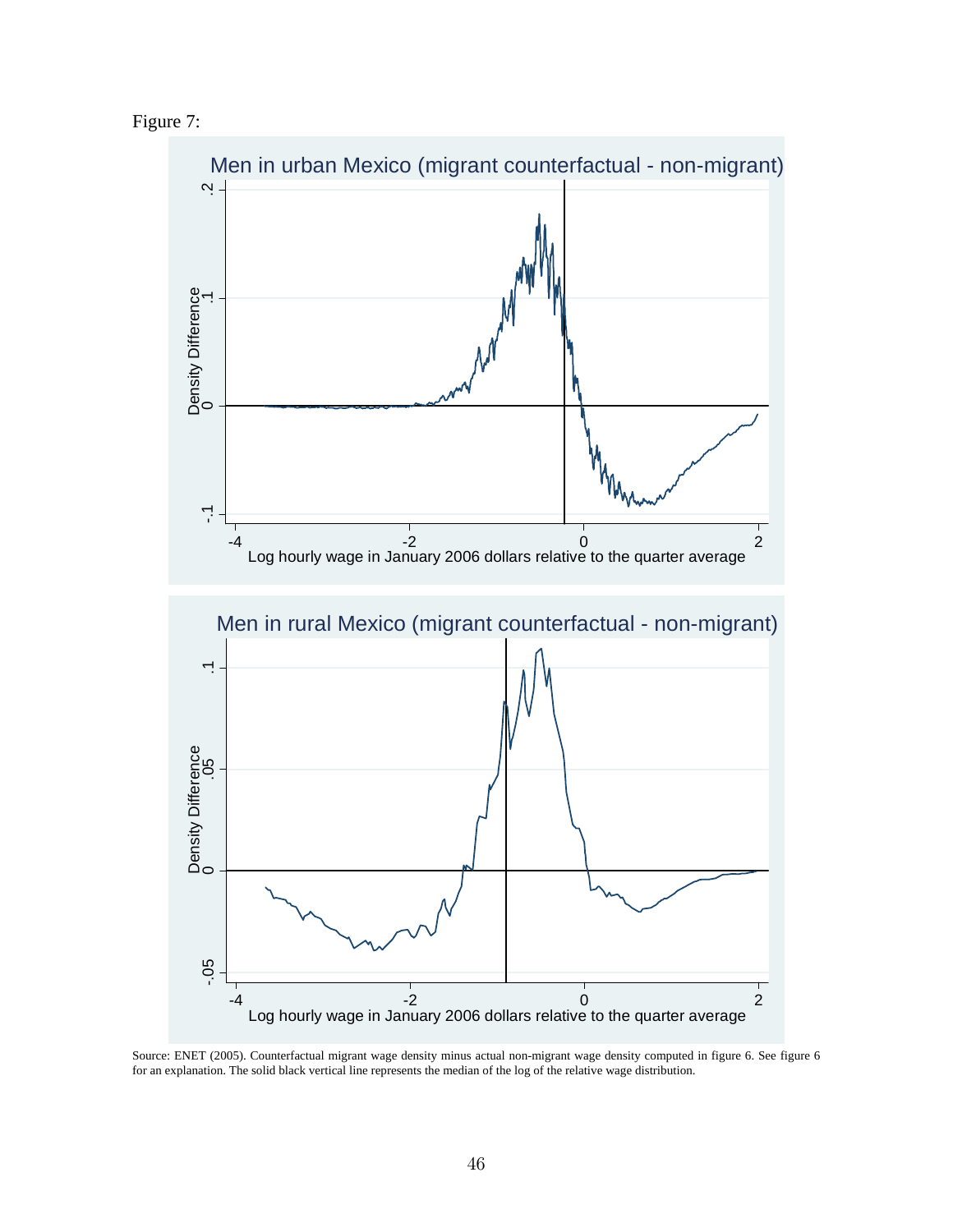



Source: ENET (2005) for urban and rural Mexico and ACS for Mexican immigrants to the US. The figure represents the coefficients from the same regressions as in table 2 but this time substituting the schooling years variable for schooling category dummies, where 0 years of schooling is the excluded category.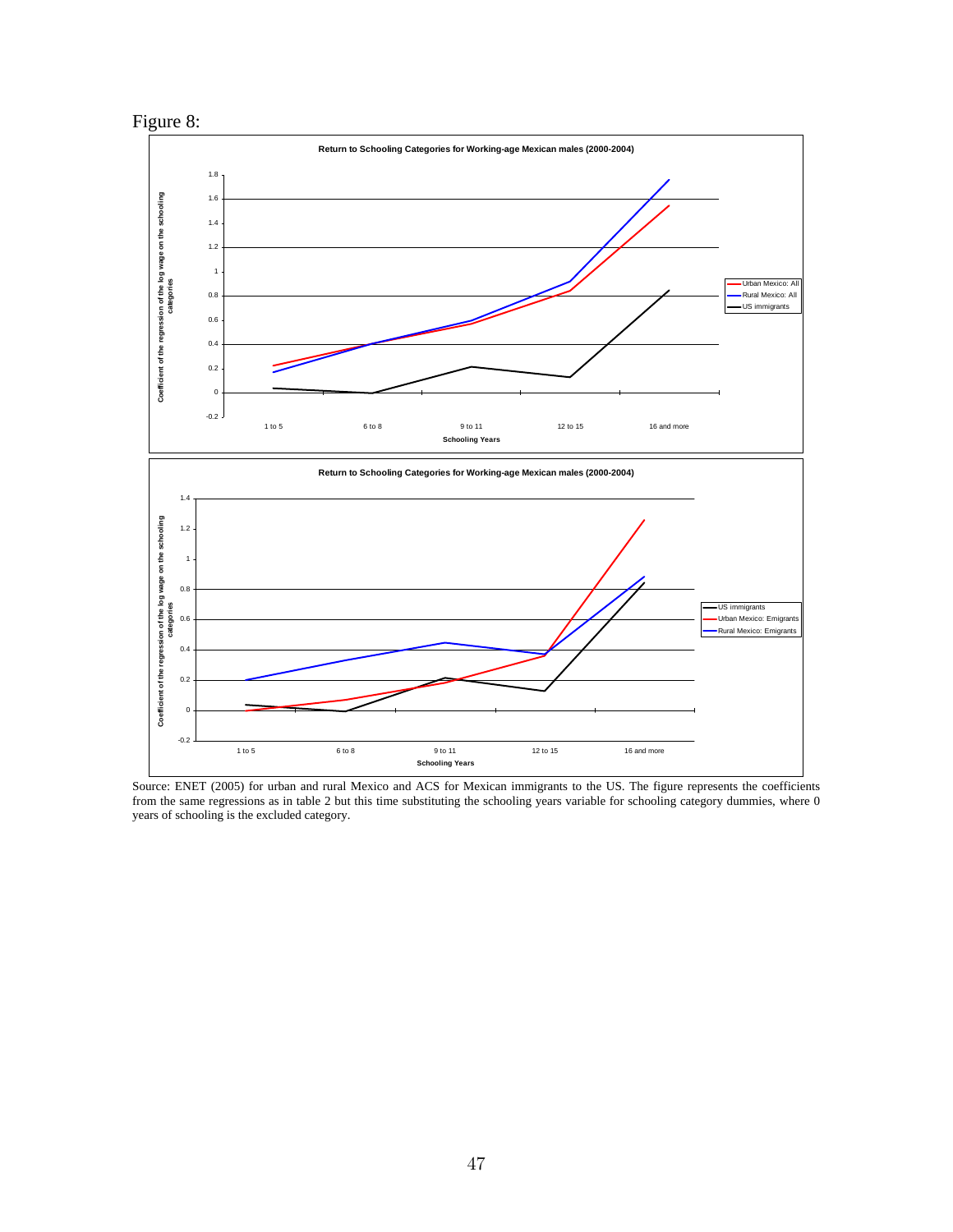



Source: ENET (2005). See figure 6 for an explanation. The calculation of the counterfactual includes the network variable and its interaction with schooling groups.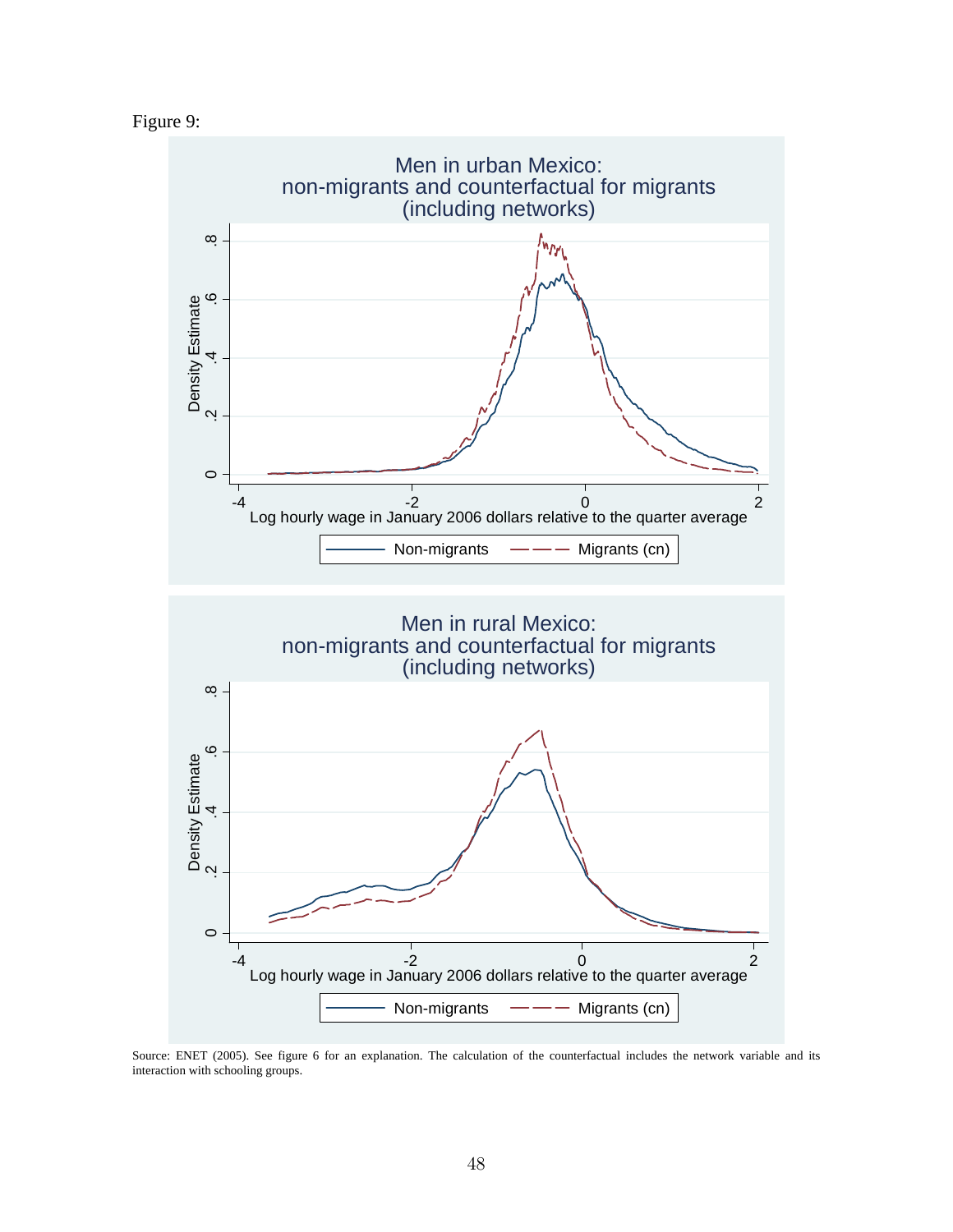



Source: ENET (2005). Counterfactual migrant wage density minus actual non-migrant wage density computed in figure 9. See figure 9 for an explanation. The solid black vertical line represents the median of the log of the relative wage distribution.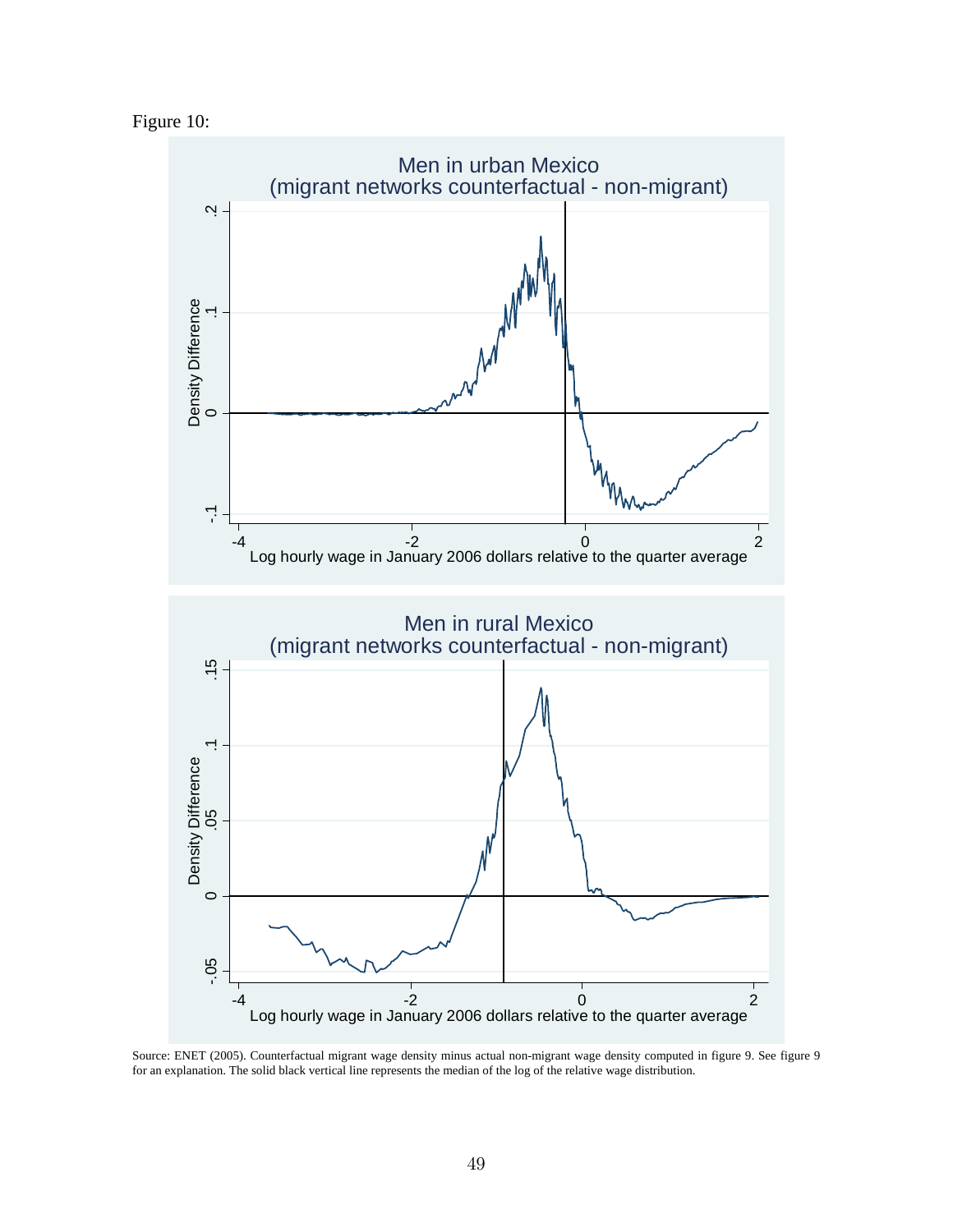Figure 11:



Source: Fan (1992) local linear regression of the emigration rate net of other controls (see table 5 and text) on the McKenzie (2005) version of the asset index (see table 4). The dotted lines represent the 90 per cent confidence interval obtained from bootstrapping the procedure 1000 times by randomly sampling with replacement half of the observations. The vertical solid lines represent the position of wealth quintiles in urban and rural Mexico. Following Deaton (1997), the Epanechnikov kernel is used. A bandwidth of 0.2 times the asset index range is chosen. Although it is used for the calculations, the representation drops 2.5 per cent of the highest and lowest asset values.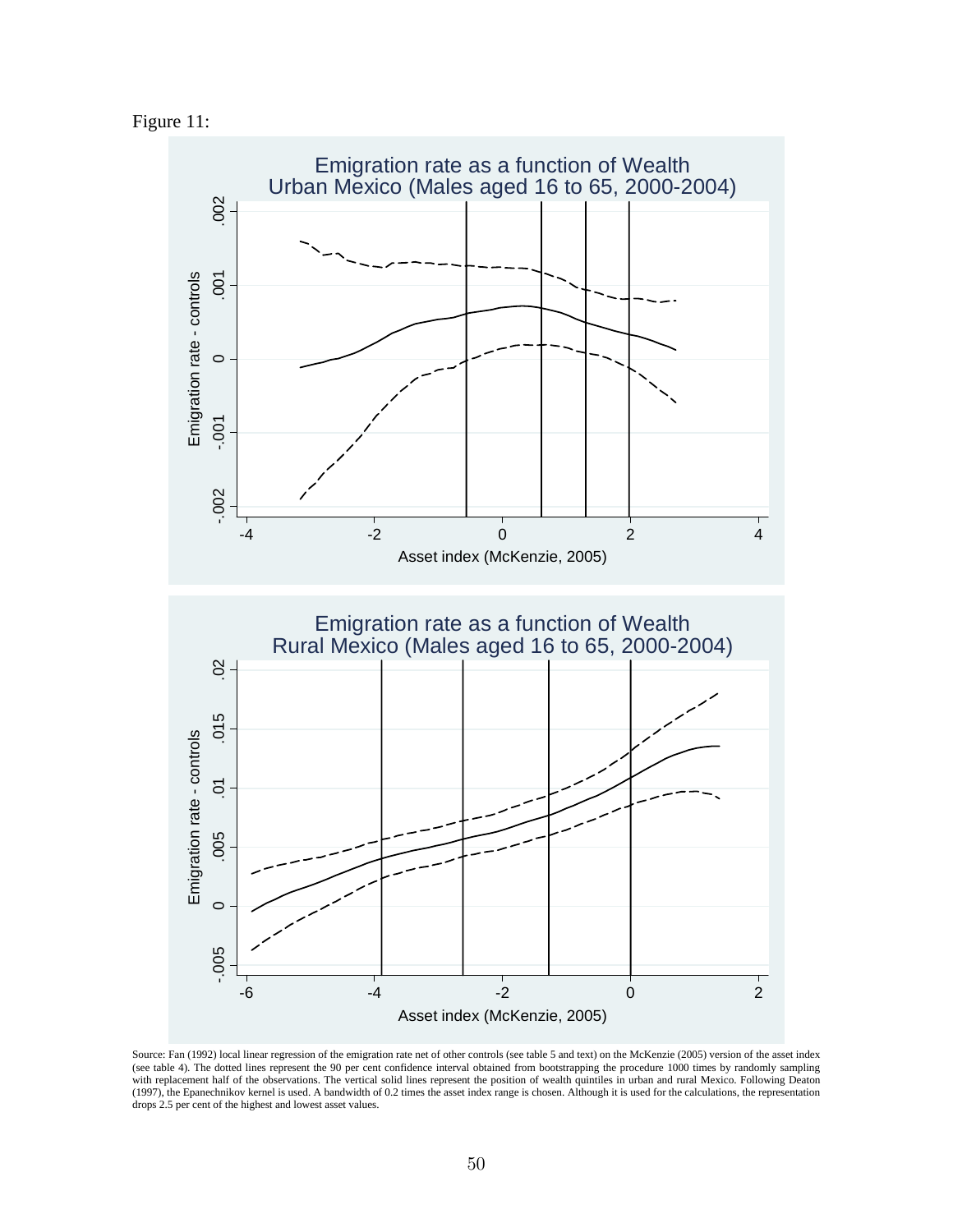



Source: See figure 11. No asset values are dropped in this representation. The solid vertical lines represent the situation of the wealth quintiles for Mexico as a whole.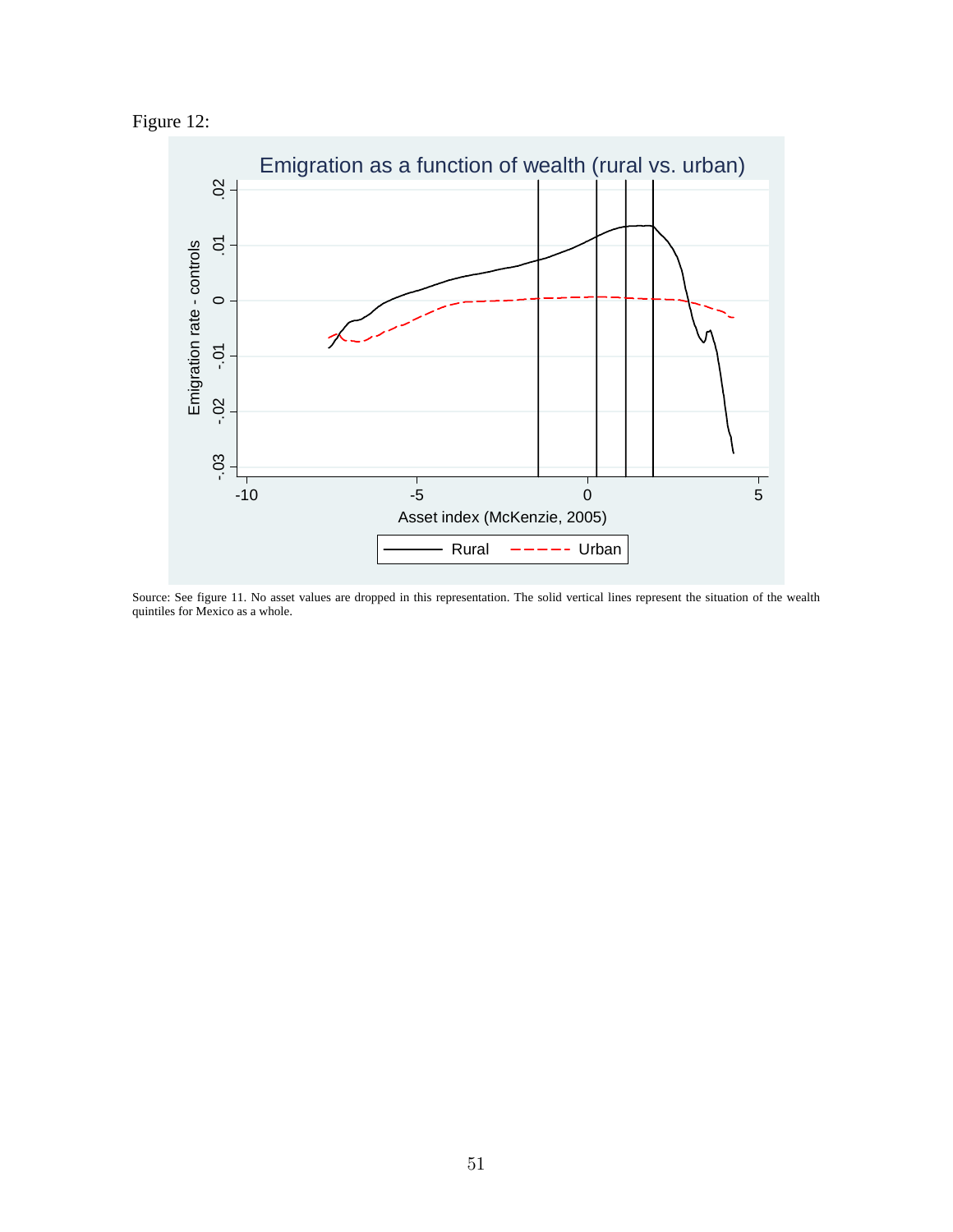



Source: ENET (2005). See figure 6 for an explanation. The calculation of the counterfactual includes the network variable, the McKenzie (2005) asset index, their interaction and their interactions with schooling groups.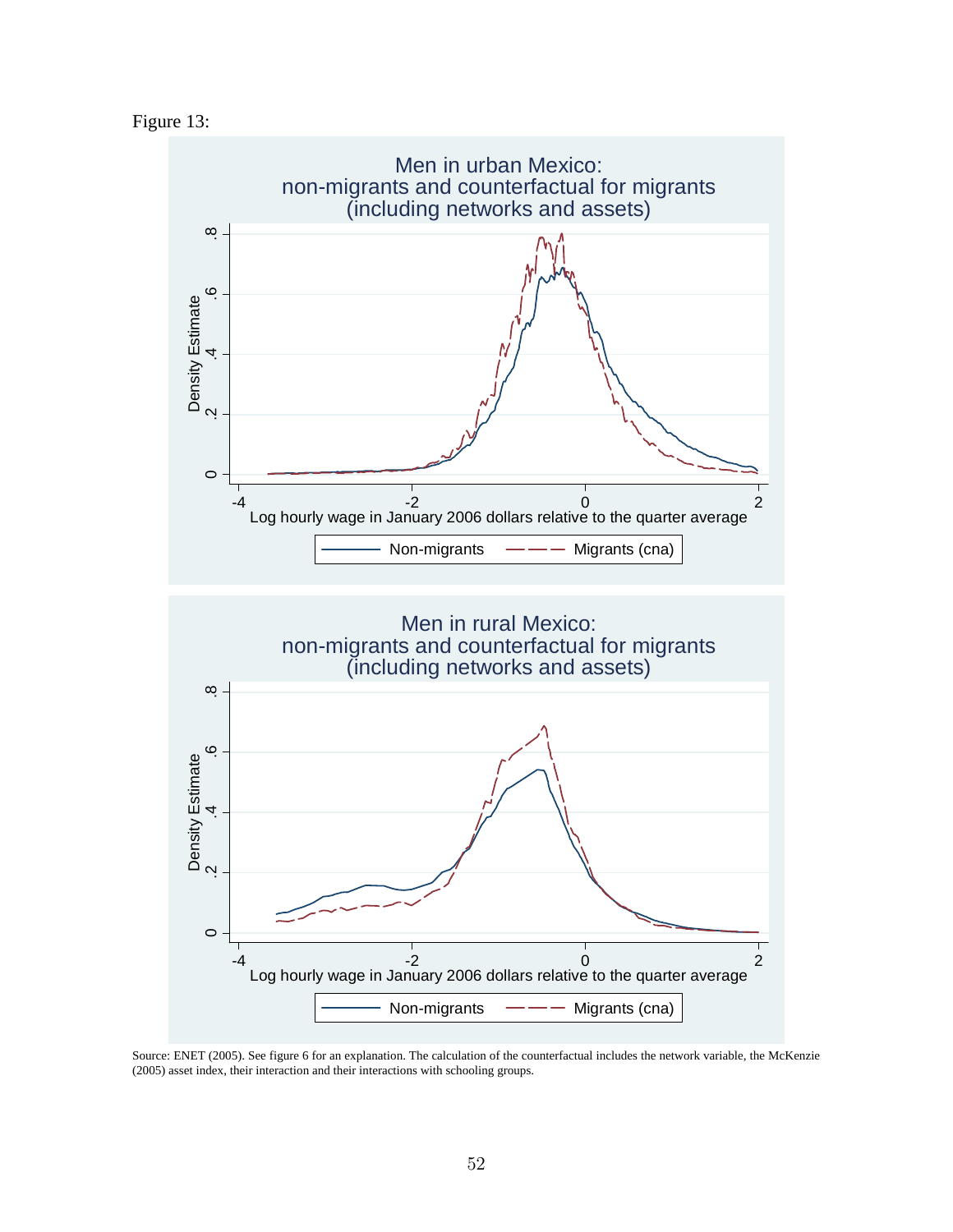Figure 14:



Source: ENET (2005). Counterfactual migrant wage density minus actual non-migrant wage density computed in figure 13. See figure 13 for an explanation. The solid black vertical line represents the median of the log of the relative wage distribution.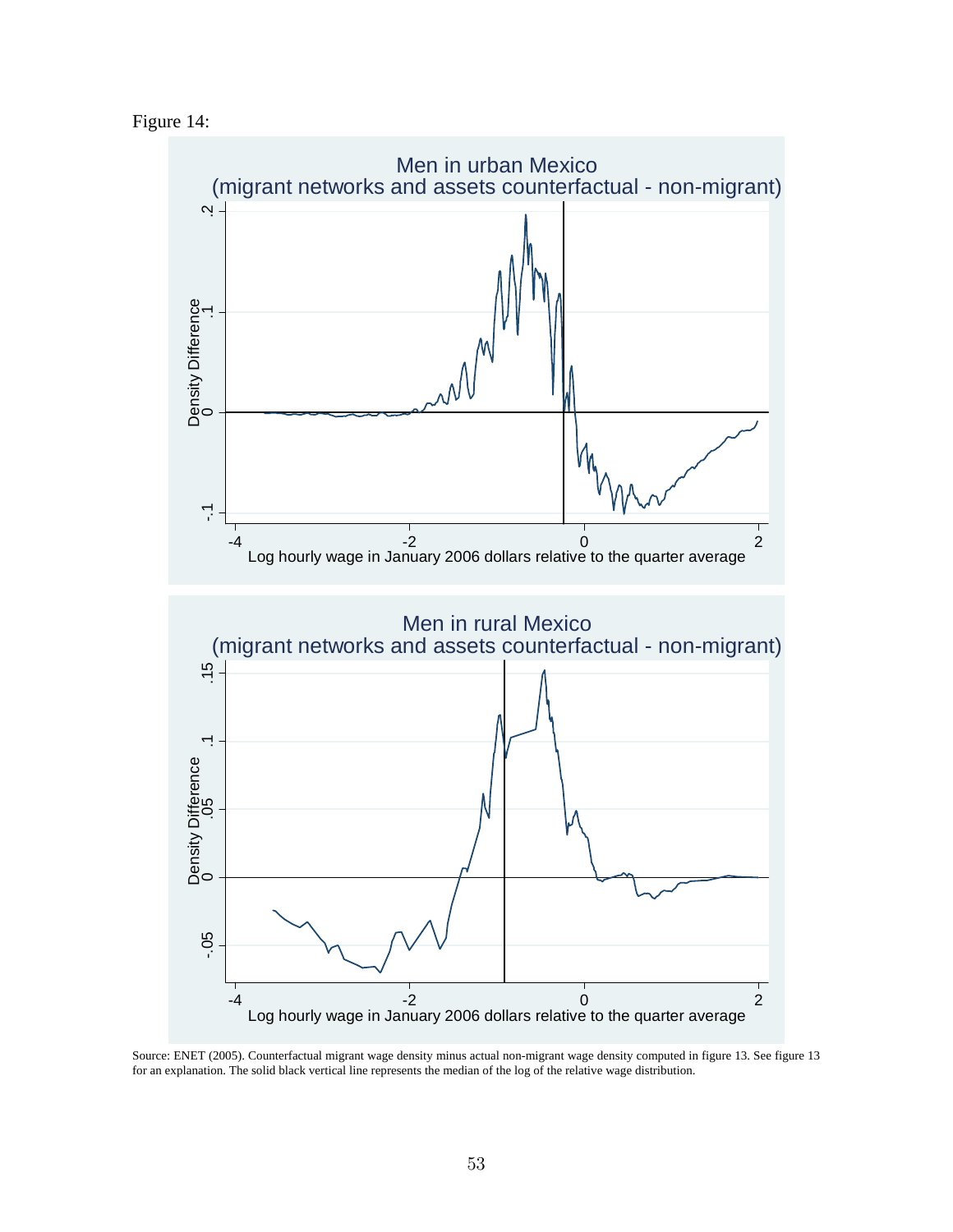# E Appendix Tables

### Table A1:

|                                |                |     |     | Attrition (non matched individuals from quarter to quarter)                           |     |
|--------------------------------|----------------|-----|-----|---------------------------------------------------------------------------------------|-----|
| Year                           |                |     |     | Quarter After one quarter After two quarters After three quarters After four quarters |     |
|                                | 2              | 12% | 18% | 26%                                                                                   | 27% |
| 2000                           | 3              | 10% | 18% | 20%                                                                                   | 27% |
|                                | 4              | 11% | 14% | 16%                                                                                   | 19% |
|                                | 1              | 7%  | 12% | 16%                                                                                   | 19% |
|                                | $\overline{2}$ | 7%  | 12% | 16%                                                                                   | 19% |
| 2001                           | 3              | 8%  | 12% | 18%                                                                                   | 20% |
|                                | 4              | 8%  | 13% | 23%                                                                                   | 29% |
|                                | 1              | 9%  | 20% | 25%                                                                                   | 21% |
| 2002                           | $\overline{2}$ | 15% | 19% | 18%                                                                                   | 32% |
|                                | 3              | 7%  | 10% | 24%                                                                                   | 32% |
|                                | 4              | 6%  | 21% | 31%                                                                                   | 33% |
|                                | 1              | 19% | 29% | 32%                                                                                   | 39% |
| 2003                           | $\overline{c}$ | 23% | 26% | 30%                                                                                   | 29% |
|                                | 3              | 14% | 19% | 17%                                                                                   | 30% |
|                                | 4              | 12% | 13% | 27%                                                                                   | 17% |
|                                | 1              | 7%  | 24% | 15%                                                                                   |     |
| 2004                           | $\overline{2}$ | 21% | 13% |                                                                                       |     |
|                                | 3              | 9%  |     |                                                                                       |     |
| Average<br>Source: ENET (2005) |                | 11% | 17% | 22%                                                                                   | 26% |

### Table A2:

### **Summary Statistics (US sources on recent Mexican immigrants)**

| Individuals aged 16 to 65     |         | US Census 2000         | ACS 2000               | ACS 2000-2004          |
|-------------------------------|---------|------------------------|------------------------|------------------------|
|                               |         | Arrived a year earlier | Arrived a year earlier | Arrived a year earlier |
| Percent Male                  |         | 62%                    | 66%                    | 64%                    |
|                               |         | (0.00)                 | (0.03)                 | (0.01)                 |
| Men                           |         |                        |                        |                        |
| Age                           |         |                        |                        |                        |
|                               | Average | 26.6                   | 27.2                   | 28.0                   |
|                               |         | (0.09)                 | (0.89)                 | (0.30)                 |
|                               | Median  | 24                     | 24                     | 25                     |
| Schooling years               |         |                        |                        |                        |
|                               | Average | 8.6                    | 8.9                    | 8.9                    |
|                               |         | (0.04)                 | (0.33)                 | (0.12)                 |
|                               | Median  | 9                      | 9                      | 9                      |
| Hourly wage in 2006 dollars   |         |                        |                        |                        |
|                               | Average | 10.16                  | 8.10                   | 9.75                   |
|                               |         | (0.12)                 | (0.44)                 | (0.28)                 |
|                               | Median  | 7.94                   | 7.14                   | 7.75                   |
| <i><b>Observations</b></i>    |         | 21,930                 | 244                    | 2,658                  |
| Source: Ruggles et al. (2004) |         |                        |                        |                        |